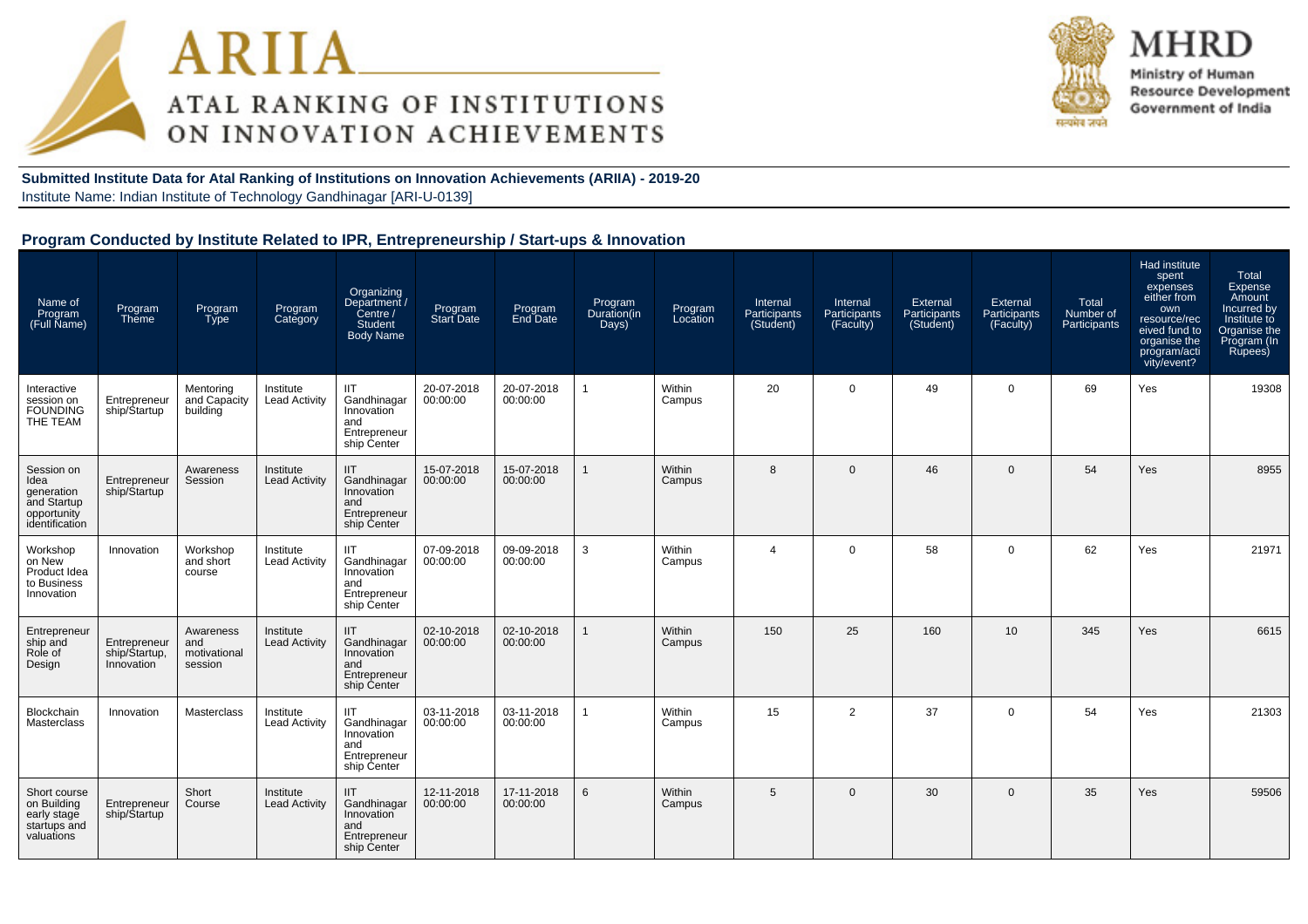## **Program Conducted by Institute Related to IPR, Entrepreneurship / Start-ups & Innovation**

| Fund<br>Raising<br>Masterclass                                           | Entrepreneur<br>ship/Startup                        | Masterclass                                                        | Institute<br><b>Lead Activity</b> | IIT<br>Gandhinagar<br>Innovation<br>and<br>Entrepreneur<br>ship Center                                                          | 05-12-2018<br>00:00:00 | 05-12-2018<br>00:00:00 | $\mathbf{1}$   | Within<br>Campus | $\overline{4}$ | $\overline{2}$ | 110          | 10          | 126  | Yes | 15777   |
|--------------------------------------------------------------------------|-----------------------------------------------------|--------------------------------------------------------------------|-----------------------------------|---------------------------------------------------------------------------------------------------------------------------------|------------------------|------------------------|----------------|------------------|----------------|----------------|--------------|-------------|------|-----|---------|
| Product<br>Management<br>Masterclass                                     | Entrepreneur<br>ship/Startup                        | <b>Masterclass</b>                                                 | Institute<br><b>Lead Activity</b> | IIT.<br>Gandhinagar<br>Innovation<br>and<br>Entrepreneur<br>ship Center                                                         | 16-11-2018<br>00:00:00 | 16-11-2018<br>00:00:00 | 1              | Within<br>Campus | $\overline{4}$ | $\mathbf 0$    | 28           | 5           | 37   | Yes | 32794   |
| Secrets of<br>Success in<br>Silicon<br>Valley                            | Entrepreneur<br>ship/Startup                        | Seminar and<br>Panel<br>Discussion                                 | Institute<br>Lead Activity        | Shastrarth<br>Socratic<br>Society<br>IITGN and<br>IIT<br>Gandhinagar<br>Innovation<br>and<br>Entrepreneur<br>ship Center        | 19-03-2019<br>00:00:00 | 19-03-2019<br>00:00:00 | 1              | Within<br>Campus | 150            | 20             | 10           | $\mathbf 0$ | 180  | Yes | 4800    |
| The Future<br>of Artificial<br>Intelligence                              | Innovation                                          | Seminar                                                            | Institute<br><b>Lead Activity</b> | Shastrarth<br>Socratic<br>Society<br>IITGN and<br><b>IIT</b><br>Gandhinagar<br>Innovation<br>and<br>Entrepreneur<br>ship Center | 08-02-2019<br>00:00:00 | 08-02-2019<br>00:00:00 | 1              | Within<br>Campus | 50             | 10             | $\mathbf 0$  | $\mathbf 0$ | 60   | Yes | 1600    |
| Mentoring<br>Session by<br>TATA<br>Innovations<br>Expert Dr T<br>S Sunil | Innovation                                          | Mentoring                                                          | Institute<br><b>Lead Activity</b> | IIT<br>Gandhinagar<br>Innovation<br>and<br>Entrepreneur<br>ship Center                                                          | 05-12-2018<br>00:00:00 | 05-12-2018<br>00:00:00 | 1              | Within<br>Campus | 10             | $\overline{2}$ | 15           | 0           | 27   | Yes | 560     |
| Idea Pitching<br>session                                                 | Innovation                                          | Pitching                                                           | Institute<br><b>Lead Activity</b> | IIT<br>Gandhinagar<br>Innovation<br>and<br>Entrepreneur<br>ship Center                                                          | 12-10-2018<br>00:00:00 | 12-10-2018<br>00:00:00 | 1              | Within<br>Campus | 15             | $\mathbf 0$    | $\mathbf{0}$ | $\mathbf 0$ | 15   | Yes | 8000    |
| Innovation<br>Driven<br>Entrepreneur<br>ship 1.0                         | Innovation                                          | Ideation,<br>Market<br>Research<br>and<br>Innovation<br>Developmen | Student<br><b>Lead Activity</b>   | Entrepreneur<br>ship Initiative<br>of IIT<br>Gandhinagar                                                                        | 27-10-2018<br>00:00:00 | 04-11-2018<br>00:00:00 | 9              | Within<br>Campus | 170            | $\mathbf 0$    | $\mathbf 0$  | 0           | 170  | Yes | 8000    |
| Amalthea<br>2018                                                         | IPR,<br>Entrepreneur<br>snip/Startup,<br>Innovation | Technical<br>Summit                                                | Student<br><b>Lead Activity</b>   | Amalthea<br>Organizing<br>ream                                                                                                  | 20-10-2018<br>00:00:00 | 21-10-2018<br>00:00:00 | $\overline{2}$ | Within<br>Campus | 1200           | 100            | 2500         | 120         | 3920 | Yes | 2352613 |
| Ignite 5.0                                                               | IPR,<br>Entrepreneur<br>ship/Startup,<br>Innovation | Technical<br>Event                                                 | Student<br><b>Lead Activity</b>   | Organizing<br>Team Ignite                                                                                                       | 16-03-2019<br>00:00:00 | 17-03-2019<br>00:00:00 | $\overline{2}$ | Within<br>Campus | 500            | 50             | 1000         | 25          | 1575 | Yes | 304826  |
| Invent at<br><b>IITGN 2018</b>                                           | IPR,<br>Innovation                                  | Intensive<br>summer<br>program in<br>inventing                     | Institute<br><b>Lead Activity</b> | <b>IIT</b><br>Gandhinagar                                                                                                       | 18-06-2018<br>00:00:00 | 27-07-2018<br>00:00:00 | 40             | Within<br>Campus | 9              | 2              | 11           | $\mathbf 0$ | 22   | Yes | 2575325 |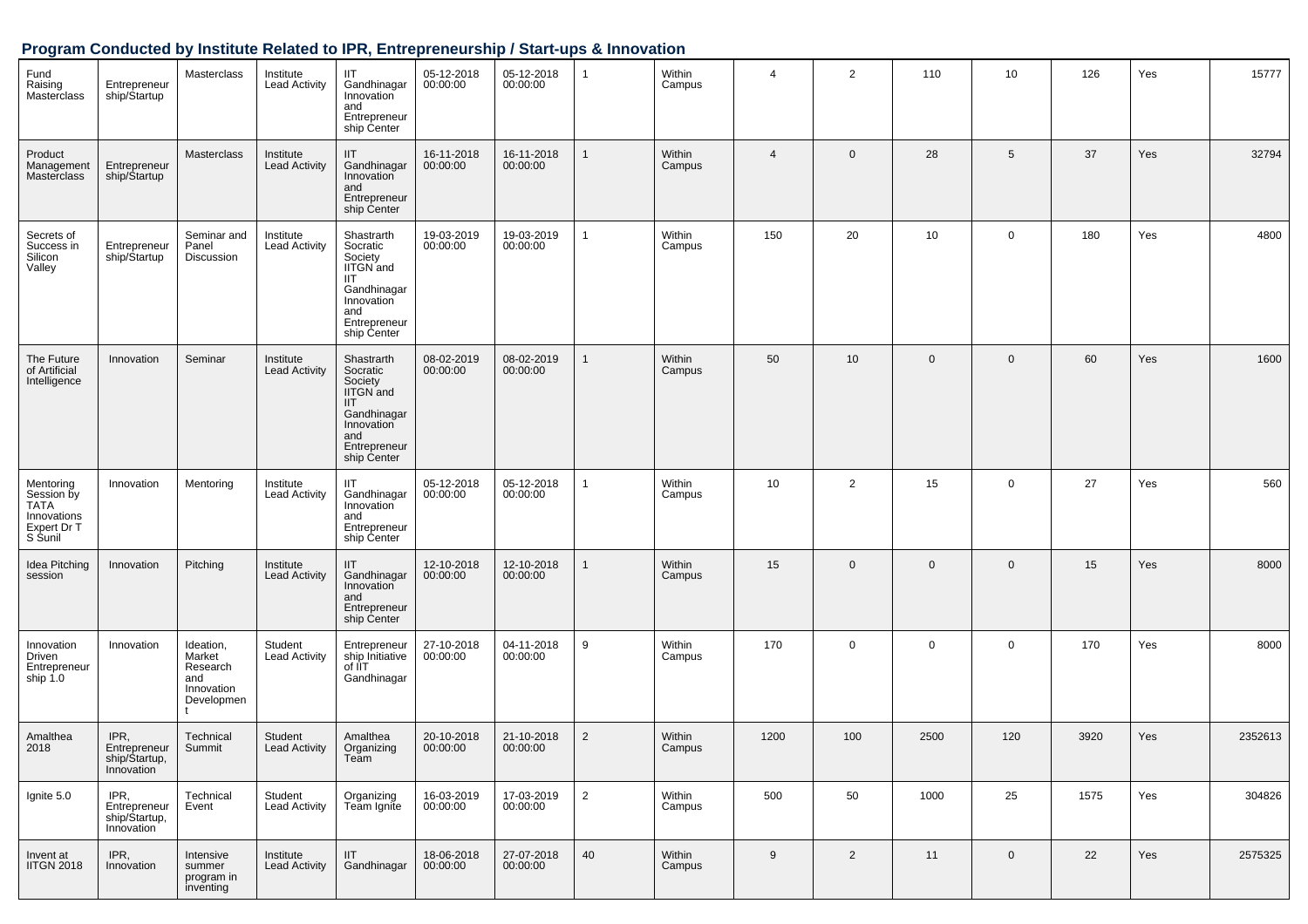#### **Program Conducted by Institute Related to IPR, Entrepreneurship / Start-ups & Innovation**

| IEC Hyper-<br>accelerator<br>2019                                             | Entrepreneur<br>ship/Startup | Accelerator<br>Workshop | Institute<br><b>Lead Activity</b> | -lit<br>Gandhinagar<br>Innovation<br>and<br>Entrepreneur<br>ship Center | 28-01-2019<br>00:00:00 | 01-02-2019<br>00:00:00 | Within<br>Campus |    | 18 |          | 23 | Yes | 60578 |
|-------------------------------------------------------------------------------|------------------------------|-------------------------|-----------------------------------|-------------------------------------------------------------------------|------------------------|------------------------|------------------|----|----|----------|----|-----|-------|
| Startup<br>Lifecycle<br>Management<br>and How to<br>prevent an<br>early death | Entrepreneur<br>ship/Startup | Talk                    | Institute<br><b>Lead Activity</b> | -IIT<br>Gandhinagar<br>Innovation<br>and<br>Entrepreneur<br>ship Center | 26-01-2019<br>00:00:00 | 26-01-2019<br>00:00:00 | Within<br>Campus | 20 |    | $\Omega$ | 22 | Yes | 1642  |

## Participation / Representation of Students and (or) Faculties in Events / Programs related to IPR, entrepreneurship / Start-ups & Innovation organized by repute external<br>institutions or agencies at national or internationa

| Name of<br>Program<br>(Full Name)                                                                                                                                                           | Program<br>Theme             | Program<br><b>Type</b>                              | Organizing<br>Agency /<br>Institute<br>Name                   | Organizing<br>Agency Type   | Program<br>Start Date  | Program<br>End Date    | Program<br>Duration(in<br>Days) | Participants<br>(Students) | Participants<br>(Faculty) | Total<br>Number of<br>Participants | Awards/Rec<br>ognitions/Ac<br>hievements | Award /<br>Position /<br>Recognition<br>Secured | Title of<br>Innovation /<br>Start-up<br>Secured the<br>Award /<br>Recognition | Had institute<br>spent<br>expenses<br>either from<br>own<br>resource/rec<br>eived fund<br>towards<br>sending<br>delegation to<br>participate/re<br>present the<br>program/acti<br>vity/event? | Total<br>Expense<br>Amount<br>Incurred by<br>Institute? (In<br>Rupees) |
|---------------------------------------------------------------------------------------------------------------------------------------------------------------------------------------------|------------------------------|-----------------------------------------------------|---------------------------------------------------------------|-----------------------------|------------------------|------------------------|---------------------------------|----------------------------|---------------------------|------------------------------------|------------------------------------------|-------------------------------------------------|-------------------------------------------------------------------------------|-----------------------------------------------------------------------------------------------------------------------------------------------------------------------------------------------|------------------------------------------------------------------------|
| Vibrant<br>Gujarat<br>delegation of<br>Govt of<br>Gujarat, to<br>visit<br>Denmark,<br>Finland and<br>Sweden                                                                                 | Entrepreneur<br>ship/Startup | International<br>Showcase<br>Visit                  | Govt of<br>Gujarat                                            | Govt.<br>Agency<br>(Sitate) | 24-09-2018<br>00:00:00 | 04-10-2018<br>00:00:00 | 11                              | $\mathbf 0$                |                           | 1                                  | No                                       | ---                                             | $\hspace{0.05cm} \ldots$                                                      | Yes                                                                                                                                                                                           | 177950                                                                 |
| <b>Discover</b><br>Israel<br>Programme<br>for Young<br>Leaders in<br>Innovation,<br>Higher<br>Education<br>and Start-<br>ups                                                                | <b>IPR</b>                   | Ecosystem<br>study and<br>collaboration<br>scouting | Ministry of<br>Foreign<br>Affairs,<br>Government<br>of Israel | International<br>Agencies   | 24-11-2018<br>00:00:00 | 29-11-2018<br>00:00:00 | $6\overline{6}$                 | $\mathbf{0}$               |                           | 1                                  | <b>No</b>                                | $---$                                           | $---$                                                                         | Yes                                                                                                                                                                                           | 9225                                                                   |
| Visit US<br>universities<br>(including<br>MIT,<br>Stanford,<br>Columbia<br>and UC<br>Berkeley), in<br>connection<br>with<br>establishing<br>Maker<br>Bhavan at<br><b>IIT</b><br>Gandhinagar | <b>IPR</b>                   | International<br>best practice<br>study visit       | <b>IIT</b><br>Fandhinagar                                     | Educational<br>Institute    | 15-05-2018<br>00:00:00 | 30-05-2018<br>00:00:00 | 16                              | $\mathbf 0$                | $\overline{4}$            | $\overline{4}$                     | <b>No</b>                                | $\cdots$                                        | $\hspace{0.05cm} \ldots$                                                      | Yes                                                                                                                                                                                           | 1351378                                                                |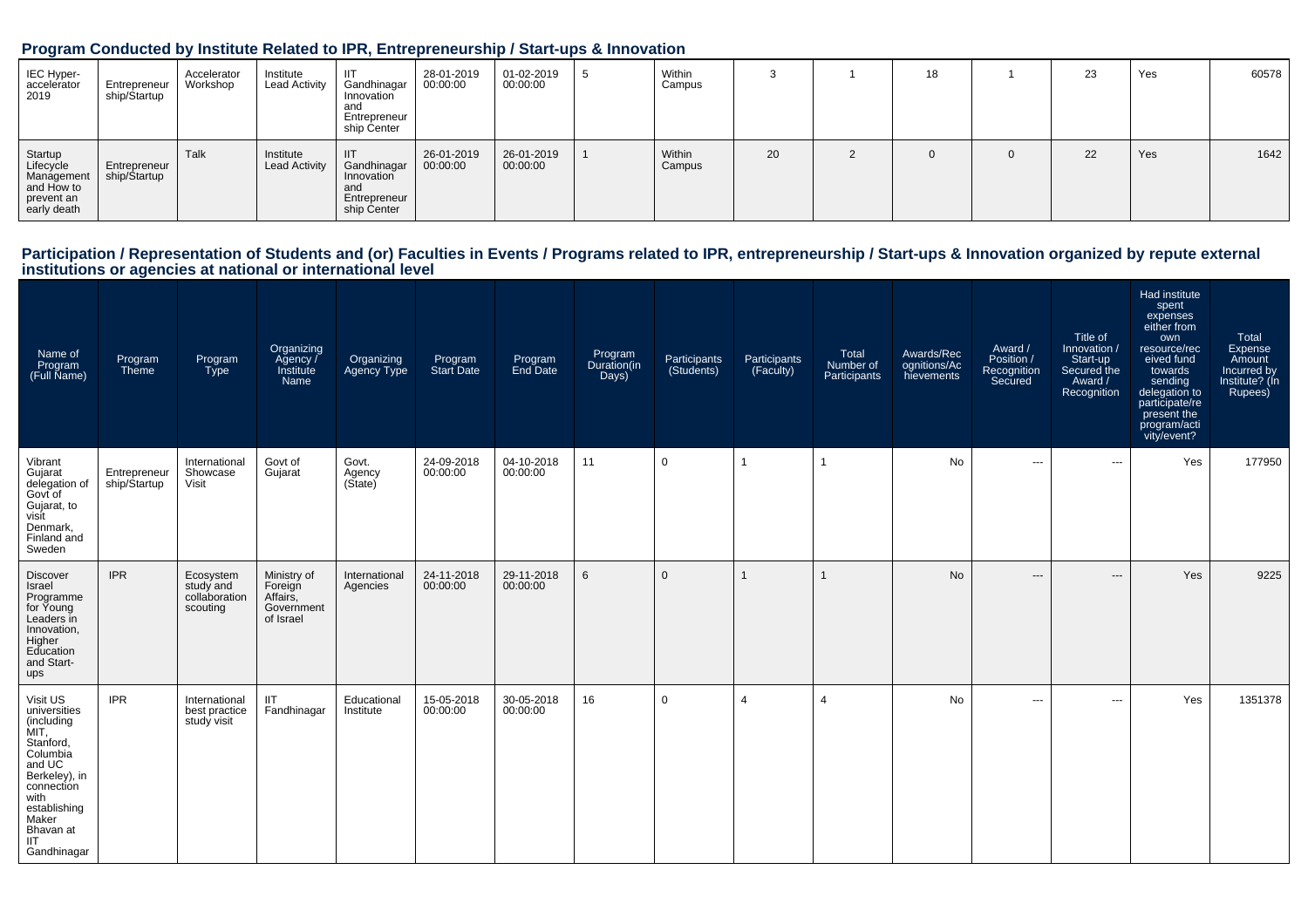# Participation / Representation of Students and (or) Faculties in Events / Programs related to IPR, entrepreneurship / Start-ups & Innovation organized by repute external<br>institutions or agencies at national or internationa

| Youth<br>Connect<br>2018<br>Ahmedabad                                   | Entrepreneur<br>ship/\$tartup | Summit for<br>young<br>startups and<br>students       | Young<br>Indian     | Non-Govt.<br>Agencies      | 16-01-2019<br>00:00:00 | 16-01-2019<br>00:00:00 |   | 6   | $\mathbf{0}$ |     | No | $- - -$  | $--$     | Yes | 2400    |
|-------------------------------------------------------------------------|-------------------------------|-------------------------------------------------------|---------------------|----------------------------|------------------------|------------------------|---|-----|--------------|-----|----|----------|----------|-----|---------|
| Vibrant<br>Gujarat<br>Startup and<br>Technology<br>Summit<br>2018       | Entrepreneur<br>ship/Startup  | Startup<br>Summit                                     | Govt. of<br>Gujarat | Govt.<br>Agency<br>(State) | 11-10-2018<br>00:00:00 | 13-10-2018<br>00:00:00 | 3 | 60  | ು            | 65  | No | $\cdots$ | $\cdots$ | No  | $- - -$ |
| Vibrant<br>Gujarat<br>Global<br>Summit and<br><b>Trade Show</b><br>2019 | Entrepreneur<br>ship/Startup  | Global<br>Exhibition<br>and<br>Interaction<br>program | Govt. of<br>Gujarat | Govt.<br>Agency<br>(State) | 17-01-2019<br>00:00:00 | 22-01-2019<br>00:00:00 | 6 | 100 | 10           | 110 | No | $- - -$  | $--$     | Yes | 503721  |

#### **Courses on Innovation, IPR and Entrepreneurship Development Offered During the Academic Period 2018-19**

| <b>Title of Course/Subject</b><br>Offered                                  | Program Theme            | <b>Type of Course</b>          | Level of Course                    | Program Start<br>Date  | Program End<br>Date    | Program<br>Duration(in<br>Days) | Mode of Delivery | <b>Total Enrolment</b><br><b>Number</b> | Total Number of<br><b>Students</b><br>Completed | <b>Total Numbers of</b><br><b>Contact Hours of</b><br>Course |
|----------------------------------------------------------------------------|--------------------------|--------------------------------|------------------------------------|------------------------|------------------------|---------------------------------|------------------|-----------------------------------------|-------------------------------------------------|--------------------------------------------------------------|
| MS 304 Organizational<br>Behaviour and Human<br>Resource Management        | Entrepreneurship/Startup | Elective/Core Credit<br>Course | Credit Course<br>(Elective)        | 03-01-2019<br>00:00:00 | 26-04-2019<br>00:00:00 | 114                             | Offline          | 95                                      | 95                                              | 40                                                           |
| MS 403 - Engineering<br>Entrepreneurship                                   | Entrepreneurship/Startup | Elective/Core Credit<br>Course | <b>Credit Course</b><br>(Elective) | 01-08-2018<br>00:00:00 | 03-01-2019<br>00:00:00 | 156                             | Offline          | 60                                      | 60                                              | 40                                                           |
| MS 406 - Business Skills for<br>Entrepreneurs                              | Entrepreneurship/Startup | Elective/Core Credit<br>Course | Credit Course<br>(Elective)        | 03-01-2019<br>00:00:00 | 22-02-2019<br>00:00:00 | 51                              | Offline          | 59                                      | 59                                              | 40                                                           |
| MS 409 - Managerial<br><b>Economics Concepts</b><br>Applications and Cases | Entrepreneurship/Startup | Elective/Core Credit<br>Course | <b>Credit Course</b><br>(Elective) | 01-08-2018<br>00:00:00 | 30-11-2018<br>00:00:00 | 122                             | Offline          | 35                                      | 35                                              | 52                                                           |
| MS 499 Project Course                                                      | Innovation               | Elective/Core Credit<br>Course | Credit Course<br>(Elective)        | 01-08-2018<br>00:00:00 | 30-11-2018<br>00:00:00 | 122                             | Offline          |                                         | 2                                               | 40                                                           |
| MS 499 Project Course                                                      | Innovation               | Elective/Core Credit<br>Course | <b>Credit Course</b><br>(Elective) | 03-01-2019<br>00:00:00 | 26-04-2019<br>00:00:00 | 114                             | Offline          |                                         | 5                                               | 40                                                           |

#### **Innovation, Pre-Incubation & Incubation Centre/Facilities exists in campus**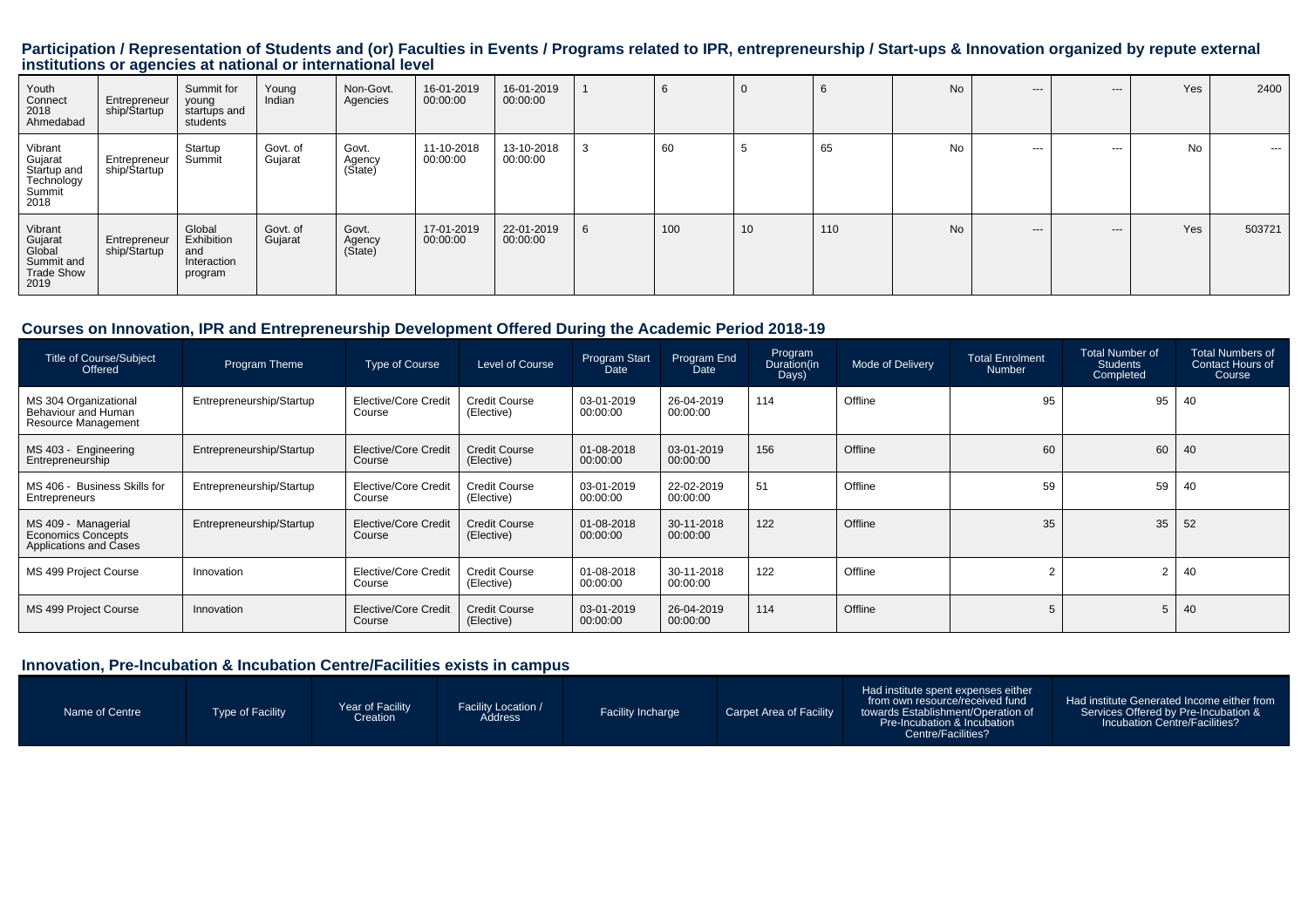## **Innovation, Pre-Incubation & Incubation Centre/Facilities exists in campus**

| IIT Gandhinagar Innovation<br>and Entrepreneurship Center | <b>Incubation Unit</b>                                                           | 2015 | Academic Block 9, IIT<br>Gandhinagar, Palaj,<br>Gandhinagar 382355 | Facility<br>Incharge<br>Name<br>Sh.<br>Anand<br>Pandey<br>Facility<br>Incharge<br>Email<br>iiec@iitgn<br>.ac.in<br>07923952<br>061<br>Facility<br>Incharge<br>Phone                       | 10000 Sq. Ft.  | Yes<br><b>Annual Capital</b><br>3073923<br>Expenditure (In<br>Rupees)<br>6113557<br>Annual<br>Operational<br>Expenditure (In<br>Rupees)   | <b>Yes</b><br><b>Total Annual Income</b><br>25000<br>from Training and<br>Skill Development<br>Services (In Rupees)<br>$\mathbf 0$<br><b>Total Annual Income</b><br>from (Technical and<br>Business) Mentoring<br>Services (In Rupees)<br>1246272<br><b>Total Annual Income</b><br>from Office Space<br>and Rental Services<br>to Start-<br>ups/Innovators (In<br>Rupees)       |
|-----------------------------------------------------------|----------------------------------------------------------------------------------|------|--------------------------------------------------------------------|-------------------------------------------------------------------------------------------------------------------------------------------------------------------------------------------|----------------|-------------------------------------------------------------------------------------------------------------------------------------------|---------------------------------------------------------------------------------------------------------------------------------------------------------------------------------------------------------------------------------------------------------------------------------------------------------------------------------------------------------------------------------|
| <b>IIT Gandhinagar Research</b><br>Park                   | Research<br>Park/Innovation Park                                                 | 2017 | IIT Gandhinagar,<br>Palaj, Gandhinagar                             | Facility<br>Nirmal K<br>Incharge<br>Jha<br>Name<br>Facility<br>nirmal.jha<br>Incharge<br>Email<br>@iitgn.ac.<br>$\overline{in}$<br>07923952<br>064<br>Facility<br>Incharge<br>Phone       | 200000 Sq. Ft. | Yes<br><b>Annual Capital</b><br>216919644<br>Expenditure (In<br>Rupees)<br>6122549<br>Annual<br>Operational<br>Expenditure (In<br>Rupees) | Yes<br><b>Total Annual Income</b><br>$\mathbf 0$<br>from Training and<br>Skill Development<br>Services (In Rupees)<br><b>Total Annual Income</b><br>$\mathbf 0$<br>from (Technical and<br><b>Business)</b> Mentoring<br>Services (In Rupees)<br>3050182<br><b>Total Annual Income</b><br>from Office Space<br>and Rental Services<br>to Start-<br>ups/Innovators (In<br>Rupees) |
| Common Research and<br>Technology Development Hub         | Centre of Excellence<br>with Advance Tools &<br>Equipment                        | 2017 | Academic Block 5, IIT<br>Gandhinagar, Palaj,<br>Gandhinagar        | Prof.<br>CHINMA<br>Facility<br>Incharge<br>Name<br>Υ<br><b>GHOROI</b><br>Facility<br>chinmayg<br>Incharge<br>Email<br>@iitgn.ac.<br>in<br>79239524<br>05<br>Facility<br>Incharge<br>Phone | 3000 Sq. Ft.   | Yes<br>220008944<br>Annual Capital<br>Expenditure (In<br>Rupees)<br>1164997<br>Annual<br>Operational<br>Expenditure (In<br>Rupees)        | No                                                                                                                                                                                                                                                                                                                                                                              |
| Intellectual Property Cell at<br>R&D office               | IPR Cell / Patent<br>Facilitation Unit /<br><b>Technology Transfer</b><br>Centre | 2015 | R&D Office IITGN                                                   | Prof. S P<br>Facility<br>Incharge<br>Name<br>Mehrotra<br>spm@iitg<br>Facility<br>Incharge<br>Email<br>n.ac.in<br>Facility<br>07923952<br>Incharge<br>Phone<br>013                         | 50 Sq. Ft.     | Yes<br><b>Annual Capital</b><br>$\Omega$<br>Expenditure (In<br>Rupees)<br>400879<br>Annual<br>Operational<br>Expenditure (In<br>Rupees)   | No                                                                                                                                                                                                                                                                                                                                                                              |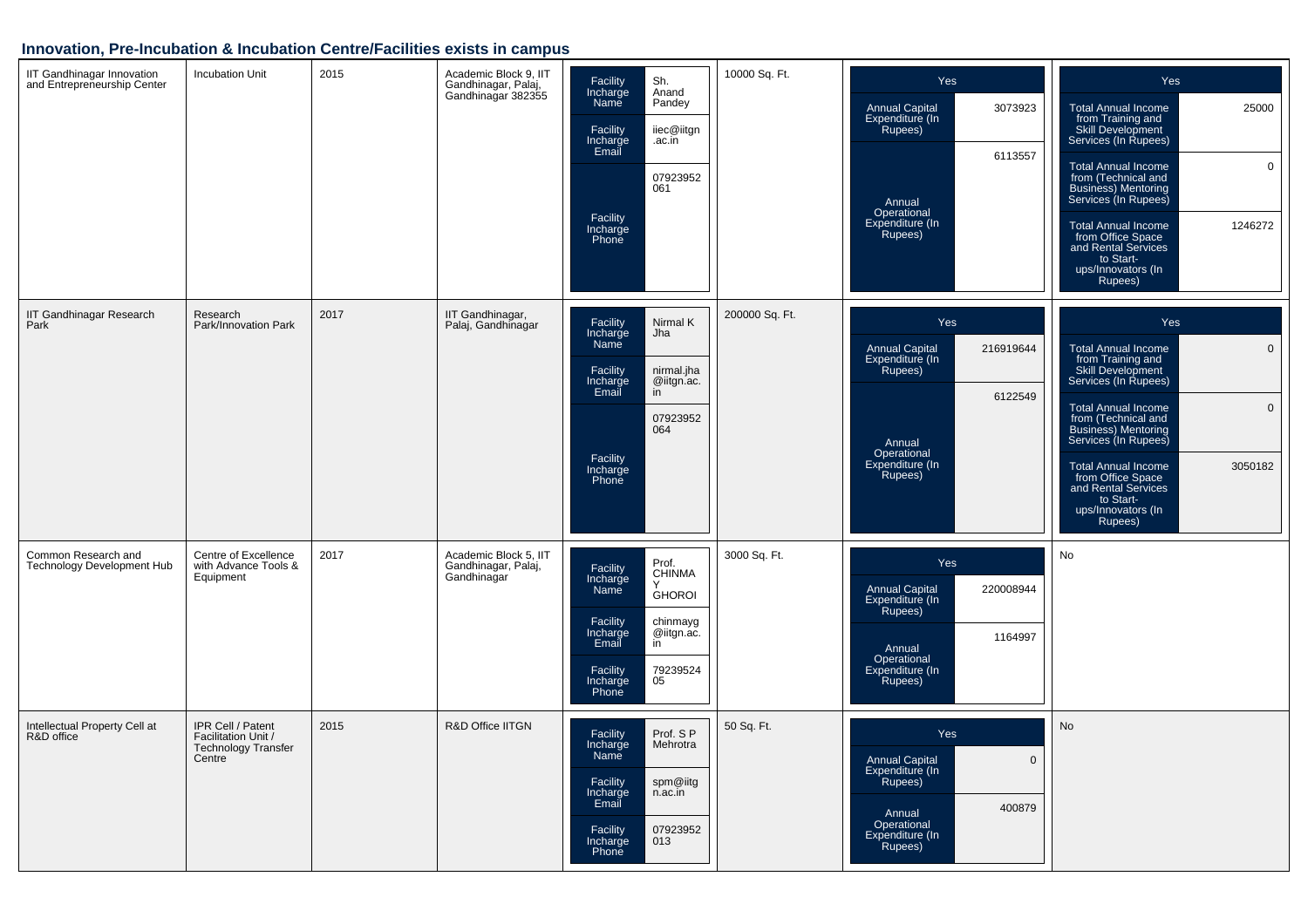#### **Grants / Funds Received by Pre-Incubation & Incubation Centre / Facilities exists in Campus**

| Name of Centre                                            | Source of Grant / Fund | Agency Name                                             | Agency Type            | Had Received Grants / Funds by Pre-<br>Incubation & Incubation Centre /<br>Facilities exists in Campus? | Total Grants / Funds Received by<br>Pre-Incubation & Incubation Centre /<br>Facilities exists in Campus (In<br>Rupees) |
|-----------------------------------------------------------|------------------------|---------------------------------------------------------|------------------------|---------------------------------------------------------------------------------------------------------|------------------------------------------------------------------------------------------------------------------------|
| IIT Gandhinagar Innovation and Entrepreneurship<br>Center | <b>Funding Agency</b>  | Industries Department, Govt. of<br>Guiarat              | Govt. Agency (State)   | Yes                                                                                                     | 4120000                                                                                                                |
| IIT Gandhinagar Research Park                             | Funding Agency         | Department of Science and<br>Technology, Govt of India  | Govt. Agency (Central) | Yes                                                                                                     | 56100000                                                                                                               |
| Common Research and Technology Development<br>Hub         | Funding Agency         | Department of Scientific and Industrial<br>Research     | Govt. Agency (Central) | Yes                                                                                                     | 21425398                                                                                                               |
| IIT Gandhinagar Innovation and Entrepreneurship<br>Center | Funding Agency         | Department of Science and<br>Technology, Govt. of India | Govt. Agency (Central) | Yes                                                                                                     | 15936000                                                                                                               |

| Name of Idea / POC /<br>Innovation / Prototype<br>Received Funding / Grant<br>from Centre | Name of Centre                                                         | Stage of Innovation<br>(TRL Stage)                                                      | Innovation<br>Developed by | Year of Innovation /<br><b>Project Started</b> | Type of Innovation                      | <b>Current Status Pre-</b><br>Incubation/Incubati<br>on Support<br>Received | <b>Current Status of</b><br>Innovation, Stage<br>of TRL it has<br>reached               | Had Centre/institute<br>provided any<br>Financial support<br>(either own<br>resource or fund<br>received from<br>agencies) in terms<br>of Seed Grant/Fund<br>Support to Idea /<br>Prototype /<br>Innovations<br>Development<br>during the financial<br>period 2018-19 | Had the<br>Idea/Prototype/Inno<br>vations raised any<br>Seed fund/Angel<br>Investment/VC<br>during the period of<br>receiving pre-<br>incubation/incubatio<br>n support at your<br>Pre-<br>incubation/incubatio<br>n or institute during<br>the financial period<br>$2018 - 19$                                                                                                                                                        | Had the Incubation<br>Centre/institute<br>received any<br>income/revenue<br>from<br>Idea/Prototype/Inno<br>vations for the pre-<br>incubation/incubatio<br>n support and the<br>services offered by<br>Pre-<br>incubation/incubatio<br>n or institute during<br>the financial period<br>2018-19?        |
|-------------------------------------------------------------------------------------------|------------------------------------------------------------------------|-----------------------------------------------------------------------------------------|----------------------------|------------------------------------------------|-----------------------------------------|-----------------------------------------------------------------------------|-----------------------------------------------------------------------------------------|-----------------------------------------------------------------------------------------------------------------------------------------------------------------------------------------------------------------------------------------------------------------------|----------------------------------------------------------------------------------------------------------------------------------------------------------------------------------------------------------------------------------------------------------------------------------------------------------------------------------------------------------------------------------------------------------------------------------------|---------------------------------------------------------------------------------------------------------------------------------------------------------------------------------------------------------------------------------------------------------------------------------------------------------|
| Geocarte Radar<br>Technologies                                                            | <b>IIT Gandhinagar</b><br>Innovation and<br>Entrepreneurship<br>Center | TRL 9 : Full<br>commercial<br>application,<br>technology<br>available for<br>consumers. | Faculty and<br>Student     | 2015                                           | Non-IP / Non-<br>Patented<br>Technology | Completed and<br>Commercialize as<br>Satrap/Company                         | TRL 9 : Full<br>commercial<br>application,<br>technology<br>available for<br>consumers. | Yes<br><b>Total Seed</b><br>Grant/Fund<br>Amount<br>Disbursed to<br>above<br>Idea/Prototype/I<br>nnovations<br>Development by<br>Centre (In<br>Rupees)<br>2120000                                                                                                     | Yes<br><b>Total Seed</b><br>Fund/Angel<br>Investment/VC<br>Fund raised by<br>Idea/Prototype/I<br>nnovations<br>during the<br>period of pre-<br>incubation/incub<br>ation support at<br>your Pre-<br>incubation/incub<br>ation or institute<br>financial period<br>$2018 - 19$ (in<br>Rupees)<br>2120000<br>Indus<br>tries<br>Depa<br>rtmen<br>Seedfu<br>nd/Ang<br>el/VC<br>Govt.<br>of<br>Agenc<br>Gujar<br><sub>y</sub><br>at<br>Name | Yes<br><b>Total Seed</b><br>Fund/Angel<br>Investment/VC<br>Fund raised by<br>Idea/Prototype/I<br>nnovations<br>during the<br>period of pre-<br>incubation/incub<br>ation support at<br>your Pre-<br>incubation/incub<br>ation or institute<br>financial period<br>$2018 - 19$ (in<br>Rupees)<br>2120000 |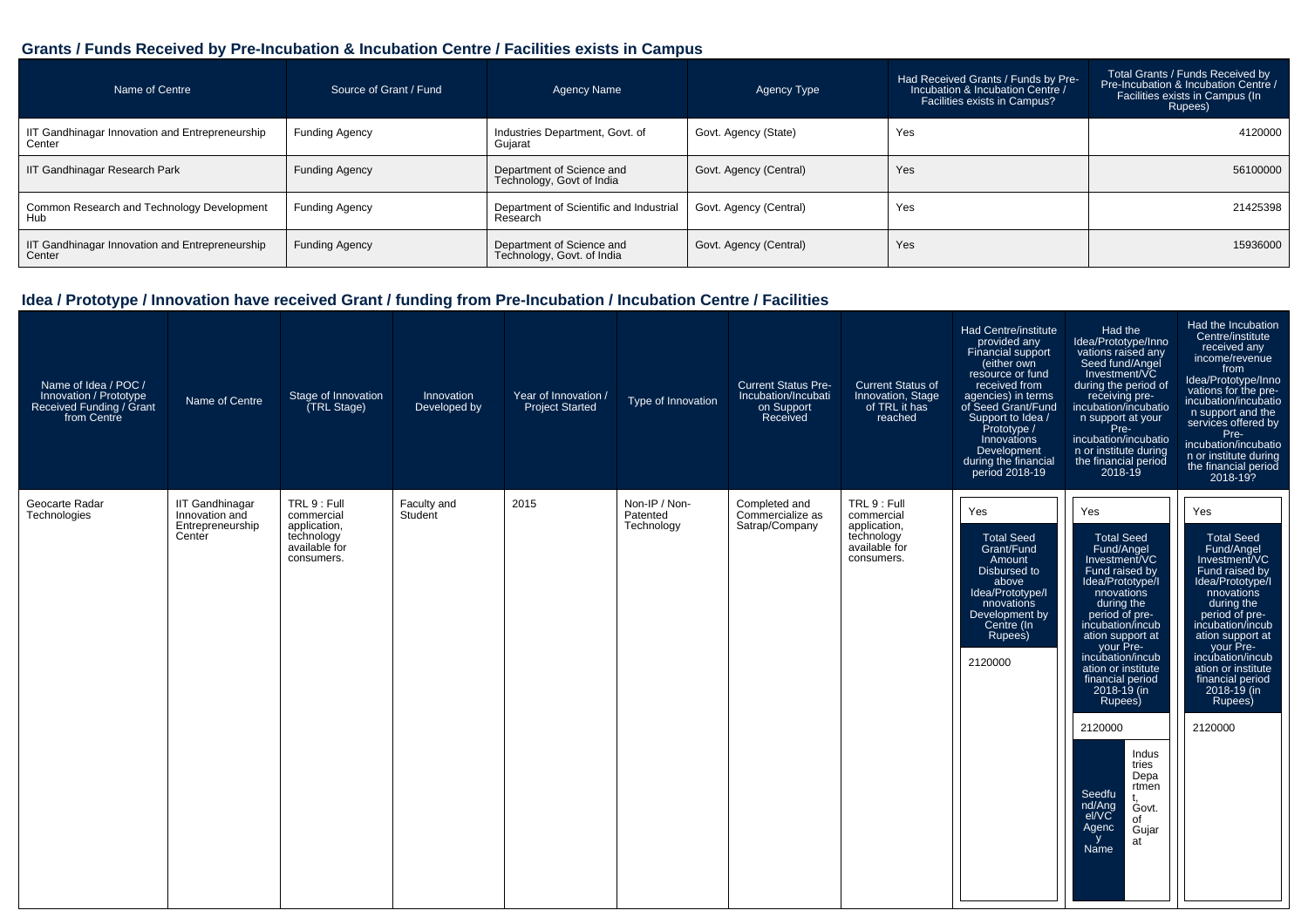| Name of Idea / POC /<br>Innovation / Prototype<br>Received Funding / Grant<br>from Centre | Name of Centre             | Stage of Innovation<br>(TRL Stage) | Innovation<br>Developed by       | Year of Innovation /<br><b>Project Started</b> | Type of Innovation | <b>Current Status Pre-</b><br>Incubation/Incubati<br>on Support<br>Received | <b>Current Status of</b><br>Innovation, Stage<br>of TRL it has<br>reached | Had Centre/institute<br>provided any<br>Financial support<br>(either own<br>resource or fund<br>received from<br>agencies) in terms<br>of Seed Grant/Fund<br>Support to Idea /<br>Prototype /<br>Innovations<br>Development<br>during the financial<br>period 2018-19 | Had the<br>Idea/Prototype/Inno<br>vations raised any<br>Seed fund/Angel<br>Investment/VC<br>during the period of<br>receiving pre-<br>incubation/incubatio<br>n support at your<br>Pre-<br>incubation/incubatio<br>n or institute during<br>the financial period<br>$2018 - 19$ | Had the Incubation<br>Centre/institute<br>received any<br>income/revenue<br>from<br>Idea/Prototype/Inno<br>vations for the pre-<br>incubation/incubatio<br>n support and the<br>services offered by<br>Pre-<br>incubation/incubatio<br>n or institute during<br>the financial period<br>2018-19? |
|-------------------------------------------------------------------------------------------|----------------------------|------------------------------------|----------------------------------|------------------------------------------------|--------------------|-----------------------------------------------------------------------------|---------------------------------------------------------------------------|-----------------------------------------------------------------------------------------------------------------------------------------------------------------------------------------------------------------------------------------------------------------------|---------------------------------------------------------------------------------------------------------------------------------------------------------------------------------------------------------------------------------------------------------------------------------|--------------------------------------------------------------------------------------------------------------------------------------------------------------------------------------------------------------------------------------------------------------------------------------------------|
|                                                                                           |                            |                                    |                                  |                                                |                    |                                                                             |                                                                           |                                                                                                                                                                                                                                                                       | Govt.<br>Agen<br>Agenc<br>cy<br>(State<br>y Type                                                                                                                                                                                                                                |                                                                                                                                                                                                                                                                                                  |
|                                                                                           | <b>Principal Innovator</b> |                                    |                                  |                                                |                    |                                                                             |                                                                           |                                                                                                                                                                                                                                                                       |                                                                                                                                                                                                                                                                                 |                                                                                                                                                                                                                                                                                                  |
|                                                                                           |                            | Name                               |                                  | Type                                           |                    | Gender                                                                      |                                                                           | Email                                                                                                                                                                                                                                                                 |                                                                                                                                                                                                                                                                                 | Contact                                                                                                                                                                                                                                                                                          |
|                                                                                           | Silky Agrawal              |                                    | Female<br>Incubatee Entrepreneur |                                                |                    |                                                                             | silky.agrawal@iitgn.ac.in                                                 | 9586855939                                                                                                                                                                                                                                                            |                                                                                                                                                                                                                                                                                 |                                                                                                                                                                                                                                                                                                  |
|                                                                                           | <b>Co-Innovator</b>        |                                    |                                  |                                                |                    |                                                                             |                                                                           |                                                                                                                                                                                                                                                                       |                                                                                                                                                                                                                                                                                 |                                                                                                                                                                                                                                                                                                  |
|                                                                                           |                            | Name                               |                                  | Type                                           |                    | Gender                                                                      |                                                                           | Email                                                                                                                                                                                                                                                                 |                                                                                                                                                                                                                                                                                 | Contact                                                                                                                                                                                                                                                                                          |
|                                                                                           |                            |                                    |                                  | Incubatee Entrepreneur                         | Female             |                                                                             |                                                                           | silky.agrawal@iitgn.ac.in                                                                                                                                                                                                                                             | 9586855939                                                                                                                                                                                                                                                                      |                                                                                                                                                                                                                                                                                                  |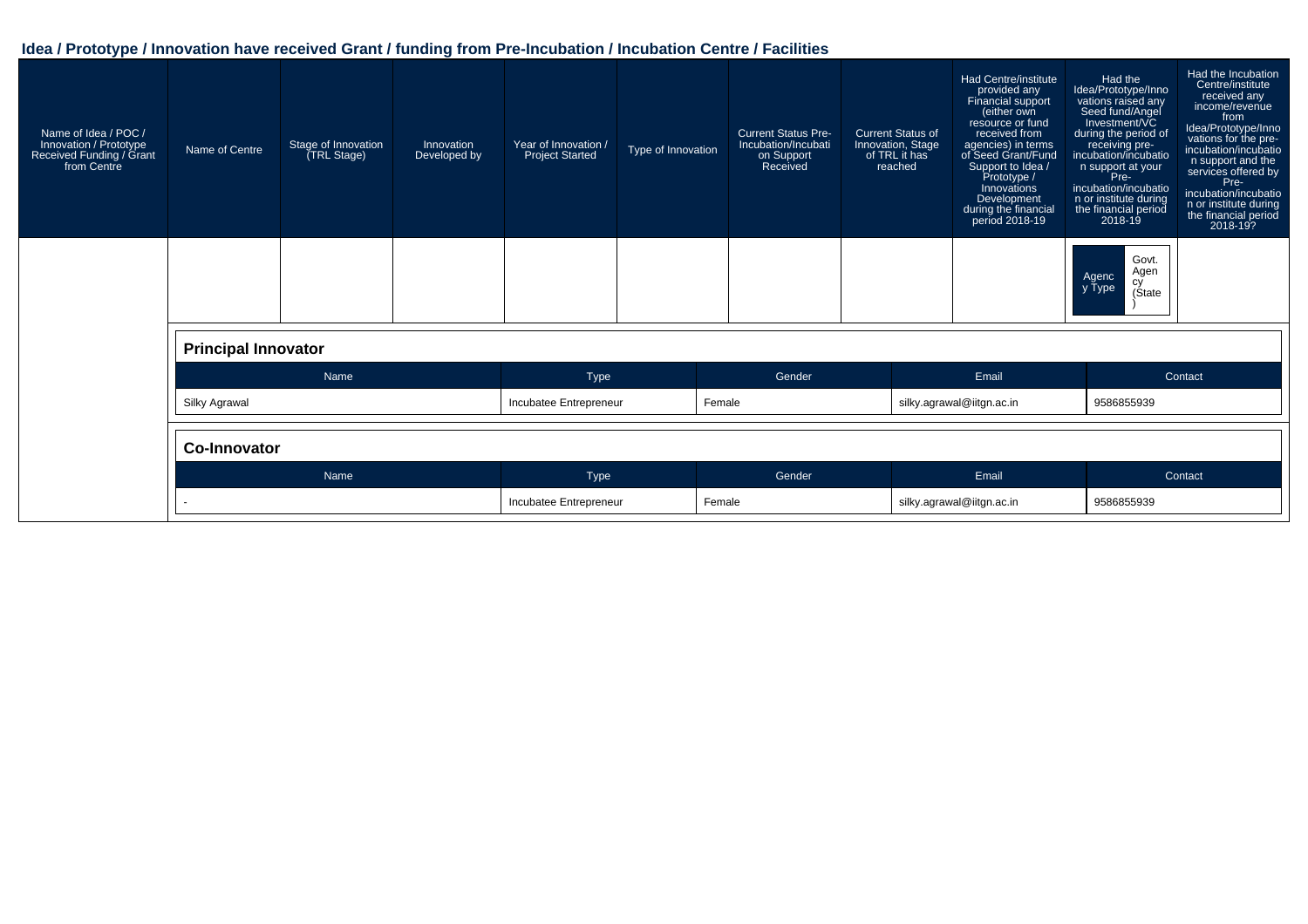| Name of Idea / POC /<br>Innovation / Prototype<br>Received Funding / Grant<br>from Centre | Name of Centre                                                         | Stage of Innovation<br>(TRL Stage)                                                      | Innovation<br>Developed by | Year of Innovation /<br><b>Project Started</b> | Type of Innovation                                                                                                                                                               | <b>Current Status Pre-</b><br>Incubation/Incubati<br>on Support<br>Received | <b>Current Status of</b><br>Innovation, Stage<br>of TRL it has<br>reached                                   | <b>Had Centre/institute</b><br>provided any<br><b>Financial support</b><br>(either own<br>resource or fund<br>received from<br>agencies) in terms<br>of Seed Grant/Fund<br>Support to Idea /<br>Prototype /<br>Innovations<br>Development<br>during the financial<br>period 2018-19 | Had the<br>Idea/Prototype/Inno<br>vations raised any<br>Seed fund/Angel<br>Investment/VC<br>during the period of<br>receiving pre-<br>incubation/incubatio<br>n support at your<br>Pre-<br>incubation/incubatio<br>n or institute during<br>the financial period<br>$2018 - 19$                                                                                                                                                                        | Had the Incubation<br>Centre/institute<br>received any<br>income/revenue<br>from<br>Idea/Prototype/Inno<br>vations for the pre-<br>incubation/incubatio<br>n support and the<br>services offered by<br>Pre-<br>incubation/incubatio<br>n or institute during<br>the financial period<br>2018-19?                      |
|-------------------------------------------------------------------------------------------|------------------------------------------------------------------------|-----------------------------------------------------------------------------------------|----------------------------|------------------------------------------------|----------------------------------------------------------------------------------------------------------------------------------------------------------------------------------|-----------------------------------------------------------------------------|-------------------------------------------------------------------------------------------------------------|-------------------------------------------------------------------------------------------------------------------------------------------------------------------------------------------------------------------------------------------------------------------------------------|--------------------------------------------------------------------------------------------------------------------------------------------------------------------------------------------------------------------------------------------------------------------------------------------------------------------------------------------------------------------------------------------------------------------------------------------------------|-----------------------------------------------------------------------------------------------------------------------------------------------------------------------------------------------------------------------------------------------------------------------------------------------------------------------|
| Think 4Dea Technologies                                                                   | <b>IIT Gandhinagar</b><br>Innovation and<br>Entrepreneurship<br>Center | TRL 9 : Full<br>commercial<br>application,<br>technology<br>available for<br>consumers. | Incubatee<br>Entrepreneur  | 2015                                           | IP / Patented<br>Technology<br>Applie<br>Yes<br>d for<br>Patent<br>PCT/I<br>Patent<br>N201<br>Applica<br>8/050<br>tion No<br>155<br>2018<br>Year of<br>Patent<br>Applica<br>tion | Completed and<br>Commercialize as<br>Satrap/Company                         | TRL $7:$<br>Demonstration<br>system operating in<br>operational<br>environment at pre-<br>commercial scale. | Yes<br><b>Total Seed</b><br>Grant/Fund<br>Amount<br>Disbursed to<br>above<br>Idea/Prototype/I<br>nnovations<br>Development by<br>Centre (In<br>Rupees)<br>2500000                                                                                                                   | Yes<br><b>Total Seed</b><br>Fund/Angel<br>Investment/VC<br>Fund raised by<br>Idea/Prototype/I<br>nnovations<br>during the<br>period of pre-<br>incubation/incub<br>ation support at<br>your Pre-<br>incubation/incub<br>ation or institute<br>financial period<br>2018-19 (in<br>Rupees)<br>2500000<br>Seedfu<br><b>IIT</b><br>nd/Ang<br>Gand<br>el/VC<br>hinag<br>Agenc<br>ar<br>y<br>Name<br>Educ<br>ation<br>Agenc<br>al<br>y Type<br>Institu<br>te | Yes<br><b>Total Seed</b><br>Fund/Angel<br>Investment/VC<br>Fund raised by<br>Idea/Prototype <sup>'</sup> /I<br>nnovations<br>during the<br>period of pre-<br>incubation/incub<br>ation support at<br>your Pre-<br>incubation/incub<br>ation or institute<br>financial period<br>$2018 - 19$ (in<br>Rupees)<br>2500000 |
|                                                                                           | <b>Principal Innovator</b>                                             |                                                                                         |                            |                                                |                                                                                                                                                                                  |                                                                             |                                                                                                             |                                                                                                                                                                                                                                                                                     |                                                                                                                                                                                                                                                                                                                                                                                                                                                        |                                                                                                                                                                                                                                                                                                                       |
|                                                                                           |                                                                        | Name                                                                                    |                            | <b>Type</b>                                    |                                                                                                                                                                                  | Gender                                                                      |                                                                                                             | Email                                                                                                                                                                                                                                                                               |                                                                                                                                                                                                                                                                                                                                                                                                                                                        | Contact                                                                                                                                                                                                                                                                                                               |
|                                                                                           | <b>Preet Shah</b>                                                      |                                                                                         |                            | Alumni Entrepreneur                            | Male                                                                                                                                                                             |                                                                             |                                                                                                             | preetshah@btech2011.iitgn.ac.in                                                                                                                                                                                                                                                     | 9408022082                                                                                                                                                                                                                                                                                                                                                                                                                                             |                                                                                                                                                                                                                                                                                                                       |
|                                                                                           | <b>Co-Innovator</b>                                                    |                                                                                         |                            |                                                |                                                                                                                                                                                  |                                                                             |                                                                                                             |                                                                                                                                                                                                                                                                                     |                                                                                                                                                                                                                                                                                                                                                                                                                                                        |                                                                                                                                                                                                                                                                                                                       |
|                                                                                           |                                                                        | Name                                                                                    |                            | <b>Type</b>                                    |                                                                                                                                                                                  | Gender                                                                      |                                                                                                             | Email                                                                                                                                                                                                                                                                               |                                                                                                                                                                                                                                                                                                                                                                                                                                                        | Contact                                                                                                                                                                                                                                                                                                               |
|                                                                                           | Dhyey Shah                                                             |                                                                                         |                            | Alumni Entrepreneur                            | Male                                                                                                                                                                             |                                                                             |                                                                                                             | dhyey@btech2011.iitgn.ac.in                                                                                                                                                                                                                                                         | 8866822740                                                                                                                                                                                                                                                                                                                                                                                                                                             |                                                                                                                                                                                                                                                                                                                       |
|                                                                                           | Eepsit Tiwari                                                          |                                                                                         |                            | Alumni Entrepreneur                            | Male                                                                                                                                                                             |                                                                             |                                                                                                             | eepsit_tiwari@btech2011.iitgn.ac.in                                                                                                                                                                                                                                                 | 8485973839                                                                                                                                                                                                                                                                                                                                                                                                                                             |                                                                                                                                                                                                                                                                                                                       |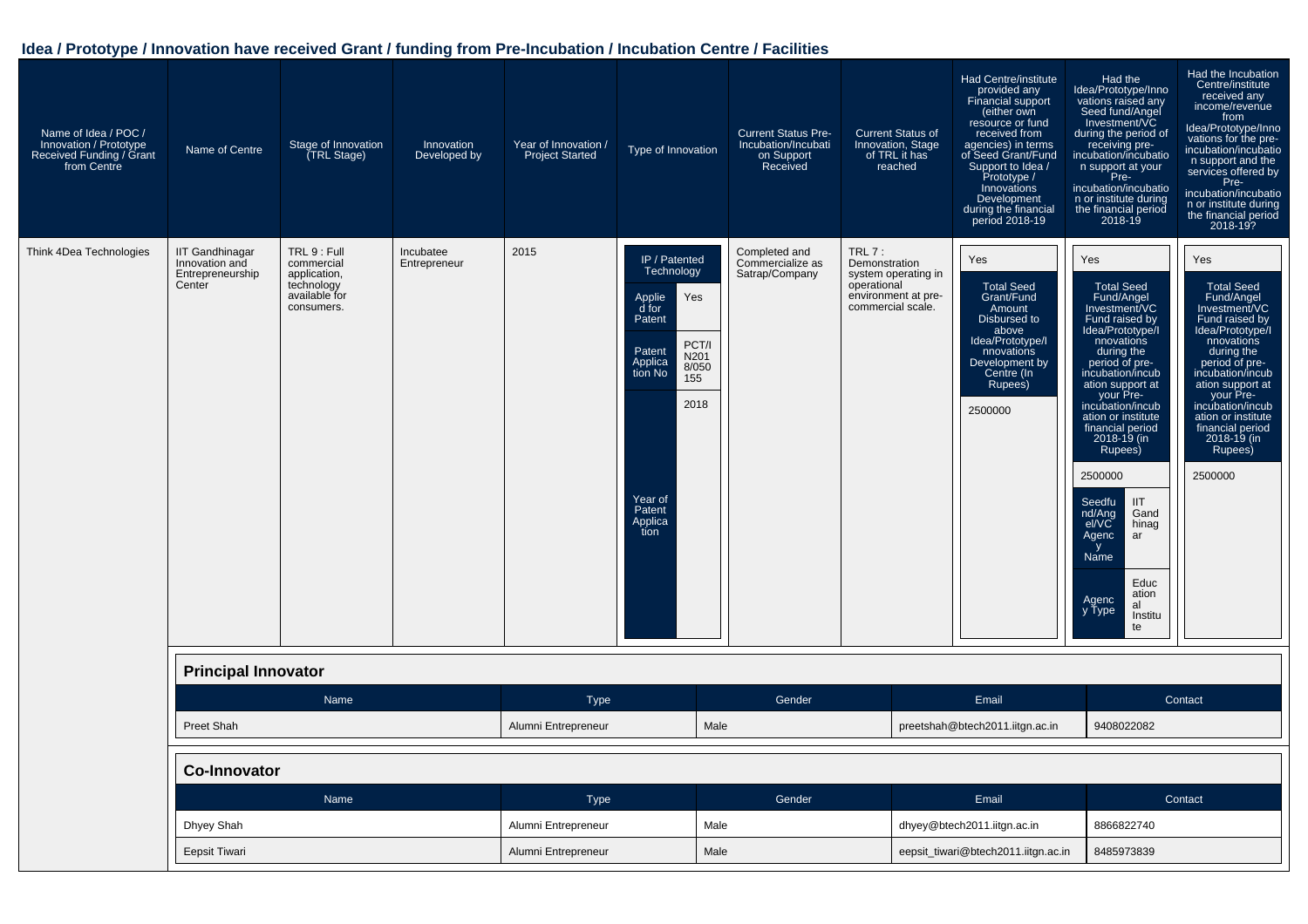| Name of Idea / POC /<br>Innovation / Prototype<br>Received Funding / Grant<br>from Centre | Name of Centre                                                         | Stage of Innovation<br>(TRL Stage)                                     | Innovation<br>Developed by | Year of Innovation /<br><b>Project Started</b> | Type of Innovation                      | <b>Current Status Pre-</b><br>Incubation/Incubati<br>on Support<br>Received | <b>Current Status of</b><br>Innovation, Stage<br>of TRL it has<br>reached                             | <b>Had Centre/institute</b><br>provided any<br>Financial support<br>(either own<br>resource or fund<br>received from<br>agencies) in terms<br>of Seed Grant/Fund<br>Support to Idea /<br>Prototype /<br>Innovations<br>Development<br>during the financial<br>period 2018-19 | Had the<br>Idea/Prototype/Inno<br>vations raised any<br>Seed fund/Angel<br>Investment/VC<br>during the period of<br>receiving pre-<br>incubation/incubatio<br>n support at your<br>Pre-<br>incubation/incubatio<br>n or institute during<br>the financial period<br>$2018 - 19$                                                                                                                                                                                             | Had the Incubation<br>Centre/institute<br>received any<br>income/revenue<br>from<br>Idea/Prototype/Inno<br>vations for the pre-<br>incubation/incubatio<br>n support and the<br>services offered by<br>Pre-<br>incubation/incubatio<br>n or institute during<br>the financial period<br>2018-19?        |
|-------------------------------------------------------------------------------------------|------------------------------------------------------------------------|------------------------------------------------------------------------|----------------------------|------------------------------------------------|-----------------------------------------|-----------------------------------------------------------------------------|-------------------------------------------------------------------------------------------------------|------------------------------------------------------------------------------------------------------------------------------------------------------------------------------------------------------------------------------------------------------------------------------|-----------------------------------------------------------------------------------------------------------------------------------------------------------------------------------------------------------------------------------------------------------------------------------------------------------------------------------------------------------------------------------------------------------------------------------------------------------------------------|---------------------------------------------------------------------------------------------------------------------------------------------------------------------------------------------------------------------------------------------------------------------------------------------------------|
| Whitepanda Media                                                                          | <b>IIT Gandhinagar</b><br>Innovation and<br>Entrepreneurship<br>Center | TRL 5 : Large scale<br>prototype tested in<br>intended<br>environment. | Alumni<br>Entrepreneur     | 2017                                           | Non-IP / Non-<br>Patented<br>Technology | Receiving<br>Incubation Support<br>at Incubation<br>Centre                  | TRL 6 : Prototype<br>system tested in<br>intended<br>environment close<br>to expected<br>performance. | Yes<br><b>Total Seed</b><br>Grant/Fund<br>Amount<br>Disbursed to<br>above<br>Idea/Prototype/I<br>nnovations<br>Development by<br>Centre (In<br>Rupees)<br>1000000                                                                                                            | Yes<br><b>Total Seed</b><br>Fund/Angel<br>Investment/VC<br>Fund raised by<br>Idea/Prototype/I<br>nnovations<br>during the<br>period of pre-<br>incubation/incub<br>ation support at<br>your Pre-<br>incubation/incub<br>ation or institute<br>financial period<br>2018-19 (in<br>Rupees)<br>1000000<br>Indus<br>tries<br>Seedfu<br>Depa<br>nd/Ang<br>rtmen<br>el/VC<br>Agenc<br>Govt.<br>y<br>of<br>Name<br>Gujar<br>at<br>Govt.<br>Agen<br>Agenc<br>сy<br>y Type<br>(Štate | Yes<br><b>Total Seed</b><br>Fund/Angel<br>Investment/VC<br>Fund raised by<br>Idea/Prototype/I<br>nnovations<br>during the<br>period of pre-<br>incubation/incub<br>ation support at<br>your Pre-<br>incubation/incub<br>ation or institute<br>financial period<br>$2018 - 19$ (in<br>Rupees)<br>1000000 |
|                                                                                           | <b>Principal Innovator</b>                                             |                                                                        |                            |                                                |                                         |                                                                             |                                                                                                       |                                                                                                                                                                                                                                                                              |                                                                                                                                                                                                                                                                                                                                                                                                                                                                             |                                                                                                                                                                                                                                                                                                         |
|                                                                                           |                                                                        | Name                                                                   |                            | Type                                           |                                         | Gender                                                                      |                                                                                                       | Email                                                                                                                                                                                                                                                                        |                                                                                                                                                                                                                                                                                                                                                                                                                                                                             | Contact                                                                                                                                                                                                                                                                                                 |
|                                                                                           | Roshan Agarwal                                                         |                                                                        |                            | Alumni Entrepreneur                            |                                         | Male                                                                        |                                                                                                       | roshan@whitepanda.in                                                                                                                                                                                                                                                         | 7600953553                                                                                                                                                                                                                                                                                                                                                                                                                                                                  |                                                                                                                                                                                                                                                                                                         |
|                                                                                           | <b>Co-Innovator</b>                                                    |                                                                        |                            |                                                |                                         |                                                                             |                                                                                                       |                                                                                                                                                                                                                                                                              |                                                                                                                                                                                                                                                                                                                                                                                                                                                                             |                                                                                                                                                                                                                                                                                                         |
|                                                                                           |                                                                        | Name                                                                   |                            | <b>Type</b>                                    |                                         | Gender                                                                      |                                                                                                       | Email                                                                                                                                                                                                                                                                        |                                                                                                                                                                                                                                                                                                                                                                                                                                                                             | Contact                                                                                                                                                                                                                                                                                                 |
|                                                                                           |                                                                        |                                                                        |                            | Alumni Entrepreneur                            |                                         | Male                                                                        |                                                                                                       | roshan@whitepanda.in                                                                                                                                                                                                                                                         | 7600953553                                                                                                                                                                                                                                                                                                                                                                                                                                                                  |                                                                                                                                                                                                                                                                                                         |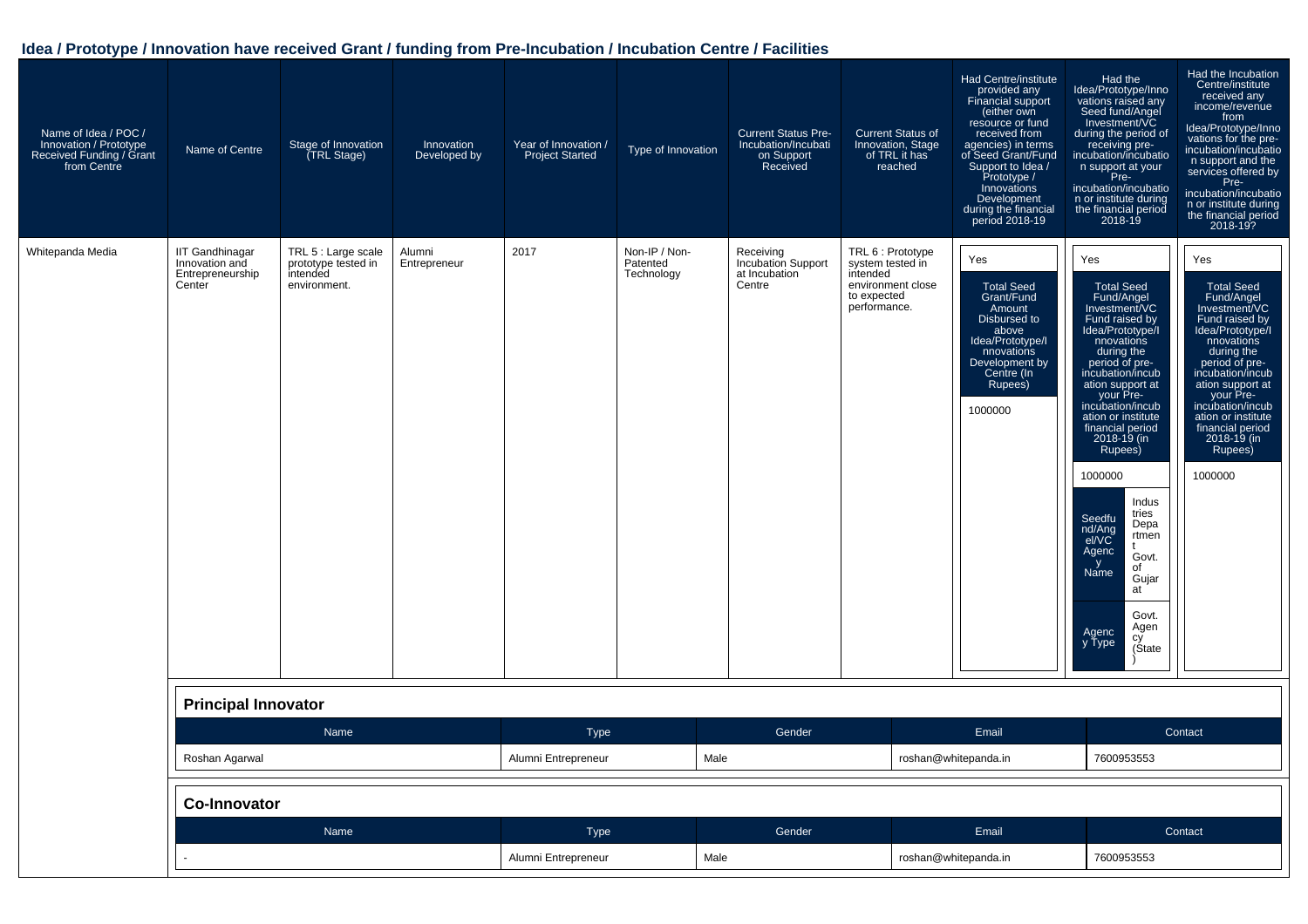| Name of Idea / POC /<br>Innovation / Prototype<br>Received Funding / Grant<br>from Centre | Name of Centre                                                         | Stage of Innovation<br><b>TRL Stage</b> )                                                       | Innovation<br>Developed by | Year of Innovation /<br><b>Project Started</b> | Type of Innovation                                                                                                                                                      | <b>Current Status Pre-</b><br>Incubation/Incubati<br>on Support<br>Received | <b>Current Status of</b><br>Innovation, Stage<br>of TRL it has<br>reached                       | <b>Had Centre/institute</b><br>provided any<br>Financial support<br>(either own<br>resource or fund<br>received from<br>agencies) in terms<br>of Seed Grant/Fund<br>Support to Idea /<br>Prototype /<br>Innovations<br>Development<br>during the financial<br>period 2018-19 | Had the<br>Idea/Prototype/Inno<br>vations raised any<br>Seed fund/Angel<br>Investment/VC<br>during the period of<br>receiving pre-<br>incubation/incubatio<br>n support at your<br>Pre-<br>incubation/incubatio<br>n or institute during<br>the financial period<br>$2018 - 19$ | Had the Incubation<br>Centre/institute<br>received any<br>income/revenue<br>from<br>Idea/Prototype/Inno<br>vations for the pre-<br>incubation/incubatio<br>n support and the<br>services offered by<br>Pre-<br>incubation/incubatio<br>n or institute during<br>the financial period<br>2018-19?        |
|-------------------------------------------------------------------------------------------|------------------------------------------------------------------------|-------------------------------------------------------------------------------------------------|----------------------------|------------------------------------------------|-------------------------------------------------------------------------------------------------------------------------------------------------------------------------|-----------------------------------------------------------------------------|-------------------------------------------------------------------------------------------------|------------------------------------------------------------------------------------------------------------------------------------------------------------------------------------------------------------------------------------------------------------------------------|---------------------------------------------------------------------------------------------------------------------------------------------------------------------------------------------------------------------------------------------------------------------------------|---------------------------------------------------------------------------------------------------------------------------------------------------------------------------------------------------------------------------------------------------------------------------------------------------------|
| <b>Micob Technologies</b>                                                                 | <b>IIT Gandhinagar</b><br>Innovation and<br>Entrepreneurship<br>Center | TRL 4 : Small scale<br>prototype built in a<br>laboratory<br>environment ("ugly"<br>prototype). | Incubatee<br>Entrepreneur  | 2017                                           | IP / Patented<br>Technology<br>Applie<br>Yes<br>d for<br>Patent<br>2018<br>Patent<br>2102<br>Applica<br>tion No<br>6589<br>2018<br>Year of<br>Patent<br>Applica<br>tion | Receiving<br>Incubation Support<br>at Incubation<br>Centre                  | TRL 4 : Small scale<br>prototype built in a<br>laboratory<br>environment ("ugly"<br>prototype). | <b>No</b>                                                                                                                                                                                                                                                                    | No                                                                                                                                                                                                                                                                              | Yes<br><b>Total Seed</b><br>Fund/Angel<br>Investment/VC<br>Fund raised by<br>Idea/Prototype/I<br>nnovations<br>during the<br>period of pre-<br>incubation/incub<br>ation support at<br>your Pre-<br>incubation/incub<br>ation or institute<br>financial period<br>2018-19 (in<br>Rupees)<br>$\mathbf 0$ |
|                                                                                           | <b>Principal Innovator</b>                                             |                                                                                                 |                            |                                                |                                                                                                                                                                         |                                                                             |                                                                                                 |                                                                                                                                                                                                                                                                              |                                                                                                                                                                                                                                                                                 |                                                                                                                                                                                                                                                                                                         |
|                                                                                           |                                                                        | Name                                                                                            |                            | Type                                           |                                                                                                                                                                         | Gender                                                                      |                                                                                                 | Email                                                                                                                                                                                                                                                                        |                                                                                                                                                                                                                                                                                 | Contact                                                                                                                                                                                                                                                                                                 |
|                                                                                           | <b>Shashank Shekhar</b>                                                |                                                                                                 |                            | Incubatee Entrepreneur                         | Male                                                                                                                                                                    |                                                                             |                                                                                                 | shashank.shekhar@iitgn.ac.in                                                                                                                                                                                                                                                 | 8980701991                                                                                                                                                                                                                                                                      |                                                                                                                                                                                                                                                                                                         |
|                                                                                           | <b>Co-Innovator</b>                                                    |                                                                                                 |                            |                                                |                                                                                                                                                                         |                                                                             |                                                                                                 |                                                                                                                                                                                                                                                                              |                                                                                                                                                                                                                                                                                 |                                                                                                                                                                                                                                                                                                         |
|                                                                                           |                                                                        | Name                                                                                            |                            | Type                                           |                                                                                                                                                                         | Gender                                                                      |                                                                                                 | Email                                                                                                                                                                                                                                                                        |                                                                                                                                                                                                                                                                                 | Contact                                                                                                                                                                                                                                                                                                 |
|                                                                                           | Manish Kumar                                                           |                                                                                                 |                            | Faculty                                        | Male                                                                                                                                                                    |                                                                             | mkumar@iitgn.ac.in                                                                              |                                                                                                                                                                                                                                                                              | 8603773002                                                                                                                                                                                                                                                                      |                                                                                                                                                                                                                                                                                                         |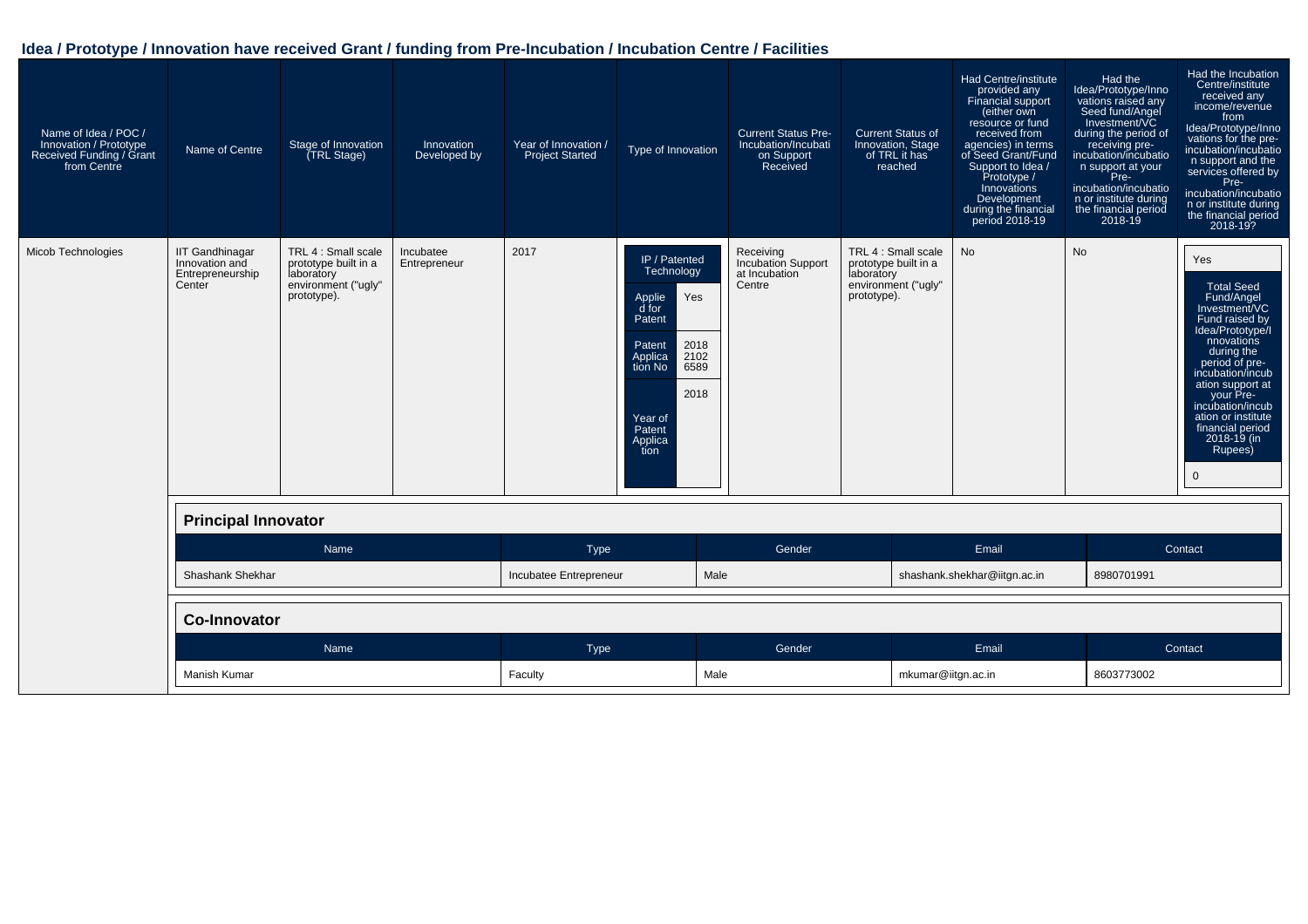| Name of Idea / POC /<br>Innovation / Prototype<br>Received Funding / Grant<br>from Centre | Name of Centre                                                         | Stage of Innovation<br><b>TRL Stage)</b>                               | Innovation<br>Developed by                          | Year of Innovation /<br>Project Started         | Type of Innovation                      | <b>Current Status Pre-</b><br>Incubation/Incubati<br>on Support<br>Received | <b>Current Status of</b><br>Innovation, Stage<br>of TRL it has<br>reached | <b>Had Centre/institute</b><br>provided any<br>Financial support<br>(either own<br>resource or fund<br>received from<br>agencies) in terms<br>of Seed Grant/Fund<br>Support to Idea /<br>Prototype /<br>Innovations<br>Development<br>during the financial<br>period 2018-19 | Had the<br>Idea/Prototype/Inno<br>vations raised any<br>Seed fund/Angel<br>Investment/VC<br>during the period of<br>receiving pre-<br>incubation/incubatio<br>n support at your<br>Pre-<br>incubation/incubatio<br>n or institute during<br>the financial period<br>2018-19 | Had the Incubation<br>Centre/institute<br>received any<br>income/revenue<br>from<br>Idea/Prototype/Inno<br>vations for the pre-<br>incubation/incubatio<br>n support and the<br>services offered by<br>Pre-<br>incubation/incubatio<br>n or institute during<br>the financial period<br>2018-19?        |
|-------------------------------------------------------------------------------------------|------------------------------------------------------------------------|------------------------------------------------------------------------|-----------------------------------------------------|-------------------------------------------------|-----------------------------------------|-----------------------------------------------------------------------------|---------------------------------------------------------------------------|------------------------------------------------------------------------------------------------------------------------------------------------------------------------------------------------------------------------------------------------------------------------------|-----------------------------------------------------------------------------------------------------------------------------------------------------------------------------------------------------------------------------------------------------------------------------|---------------------------------------------------------------------------------------------------------------------------------------------------------------------------------------------------------------------------------------------------------------------------------------------------------|
| Powency Circuit Pvt. Ltd.                                                                 | <b>IIT Gandhinagar</b><br>Innovation and<br>Entrepreneurship<br>Center | TRL 5 : Large scale<br>prototype tested in<br>intended<br>environment. | Innovator/Entrepren<br>eur External to<br>Institute | 2016                                            | Non-IP / Non-<br>Patented<br>Technology | Receiving<br>Incubation Support<br>at Incubation<br>Centre                  | TRL 5 : Large scale<br>prototype tested in<br>intended<br>environment.    | No                                                                                                                                                                                                                                                                           | No                                                                                                                                                                                                                                                                          | Yes<br><b>Total Seed</b><br>Fund/Angel<br>Investment/VC<br>Fund raised by<br>Idea/Prototype/I<br>nnovations<br>during the<br>period of pre-<br>incubation/incub<br>ation support at<br>your Pre-<br>incubation/incub<br>ation or institute<br>financial period<br>2018-19 (in<br>Rupees)<br>$\mathbf 0$ |
|                                                                                           | <b>Principal Innovator</b>                                             |                                                                        |                                                     |                                                 |                                         |                                                                             |                                                                           |                                                                                                                                                                                                                                                                              |                                                                                                                                                                                                                                                                             |                                                                                                                                                                                                                                                                                                         |
|                                                                                           |                                                                        | Name                                                                   |                                                     | Type                                            |                                         | Gender                                                                      |                                                                           | Email                                                                                                                                                                                                                                                                        |                                                                                                                                                                                                                                                                             | Contact                                                                                                                                                                                                                                                                                                 |
|                                                                                           | Sunil Parmar                                                           |                                                                        |                                                     | Innovator/Entrepreneur External to<br>Institute |                                         | Male                                                                        | sunil.ue@gmail.com                                                        |                                                                                                                                                                                                                                                                              | 7874577842                                                                                                                                                                                                                                                                  |                                                                                                                                                                                                                                                                                                         |
|                                                                                           | <b>Co-Innovator</b>                                                    |                                                                        |                                                     |                                                 |                                         |                                                                             |                                                                           |                                                                                                                                                                                                                                                                              |                                                                                                                                                                                                                                                                             |                                                                                                                                                                                                                                                                                                         |
|                                                                                           |                                                                        | Name                                                                   |                                                     | Type                                            |                                         | Gender                                                                      |                                                                           | Email                                                                                                                                                                                                                                                                        |                                                                                                                                                                                                                                                                             | Contact                                                                                                                                                                                                                                                                                                 |
|                                                                                           |                                                                        |                                                                        |                                                     | Innovator/Entrepreneur External to<br>Institute |                                         | Male                                                                        | sunil.ue@gmail.com                                                        |                                                                                                                                                                                                                                                                              | 7874577842                                                                                                                                                                                                                                                                  |                                                                                                                                                                                                                                                                                                         |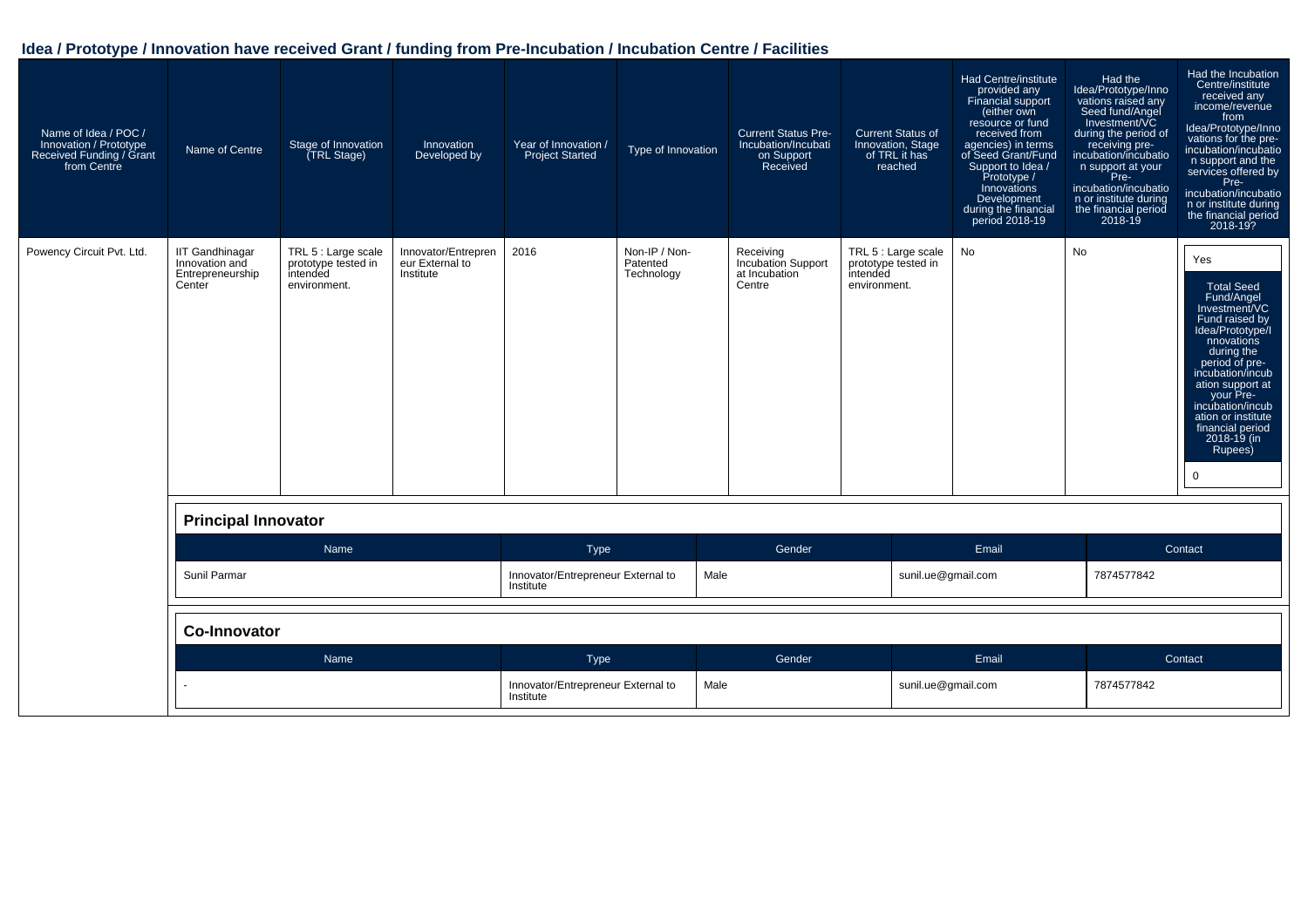| Name of Idea / POC /<br>Innovation / Prototype<br>Received Funding / Grant<br>from Centre | Name of Centre                                                         | Stage of Innovation<br>(TRL Stage)                                     | Innovation<br>Developed by                          | Year of Innovation /<br><b>Project Started</b>  | Type of Innovation                      | <b>Current Status Pre-</b><br>Incubation/Incubati<br>on Support<br>Received | <b>Current Status of</b><br>Innovation, Stage<br>of TRL it has<br>reached | Had Centre/institute<br>provided any<br>Financial support<br>(either own<br>resource or fund<br>received from<br>agencies) in terms<br>of Seed Grant/Fund<br>Support to Idea /<br>Prototype /<br>Innovations<br>Development<br>during the financial<br>period 2018-19 | Had the<br>Idea/Prototype/Inno<br>vations raised any<br>Seed fund/Angel<br>Investment/VC<br>during the period of<br>receiving pre-<br>incubation/incubatio<br>n support at your<br>Pre-<br>incubation/incubatio<br>n or institute during<br>the financial period<br>$2018 - 19$ | Had the Incubation<br>Centre/institute<br>received any<br>income/revenue<br>from<br>Idea/Prototype/Inno<br>vations for the pre-<br>incubation/incubatio<br>n support and the<br>services offered by<br>Pre-<br>incubation/incubatio<br>n or institute during<br>the financial period<br>2018-19?        |
|-------------------------------------------------------------------------------------------|------------------------------------------------------------------------|------------------------------------------------------------------------|-----------------------------------------------------|-------------------------------------------------|-----------------------------------------|-----------------------------------------------------------------------------|---------------------------------------------------------------------------|-----------------------------------------------------------------------------------------------------------------------------------------------------------------------------------------------------------------------------------------------------------------------|---------------------------------------------------------------------------------------------------------------------------------------------------------------------------------------------------------------------------------------------------------------------------------|---------------------------------------------------------------------------------------------------------------------------------------------------------------------------------------------------------------------------------------------------------------------------------------------------------|
| Bookshort                                                                                 | <b>IIT Gandhinagar</b><br>Innovation and<br>Entrepreneurship<br>Center | TRL 5 : Large scale<br>prototype tested in<br>intended<br>environment. | Innovator/Entrepren<br>eur External to<br>Institute | 2018                                            | Non-IP / Non-<br>Patented<br>Technology | Graduated from<br>Institute/Centre and<br>Pursuing on Ow                    | TRL 5 : Large scale<br>prototype tested in<br>intended<br>environment.    | <b>No</b>                                                                                                                                                                                                                                                             | <b>No</b>                                                                                                                                                                                                                                                                       | Yes<br><b>Total Seed</b><br>Fund/Angel<br>Investment/VC<br>Fund raised by<br>Idea/Prototype/I<br>nnovations<br>during the<br>period of pre-<br>incubation/incub<br>ation support at<br>your Pre-<br>incubation/incub<br>ation or institute<br>financial period<br>2018-19 (in<br>Rupees)<br>$\mathbf 0$ |
|                                                                                           | <b>Principal Innovator</b>                                             |                                                                        |                                                     |                                                 |                                         |                                                                             |                                                                           |                                                                                                                                                                                                                                                                       |                                                                                                                                                                                                                                                                                 |                                                                                                                                                                                                                                                                                                         |
|                                                                                           |                                                                        | Name                                                                   |                                                     | Type                                            |                                         | Gender                                                                      |                                                                           | Email                                                                                                                                                                                                                                                                 |                                                                                                                                                                                                                                                                                 | Contact                                                                                                                                                                                                                                                                                                 |
|                                                                                           | Chirag B                                                               |                                                                        |                                                     | Innovator/Entrepreneur External to<br>Institute | Male                                    |                                                                             |                                                                           | chiragcb17@gmail.com                                                                                                                                                                                                                                                  | 8826496800                                                                                                                                                                                                                                                                      |                                                                                                                                                                                                                                                                                                         |
|                                                                                           | <b>Co-Innovator</b>                                                    |                                                                        |                                                     |                                                 |                                         |                                                                             |                                                                           |                                                                                                                                                                                                                                                                       |                                                                                                                                                                                                                                                                                 |                                                                                                                                                                                                                                                                                                         |
|                                                                                           |                                                                        | Name                                                                   |                                                     | Type                                            |                                         | Gender                                                                      |                                                                           | Email                                                                                                                                                                                                                                                                 |                                                                                                                                                                                                                                                                                 | Contact                                                                                                                                                                                                                                                                                                 |
|                                                                                           |                                                                        |                                                                        |                                                     | Innovator/Entrepreneur External to<br>Institute | Male                                    |                                                                             |                                                                           | chiragcb17@gmail.com                                                                                                                                                                                                                                                  | 8826496800                                                                                                                                                                                                                                                                      |                                                                                                                                                                                                                                                                                                         |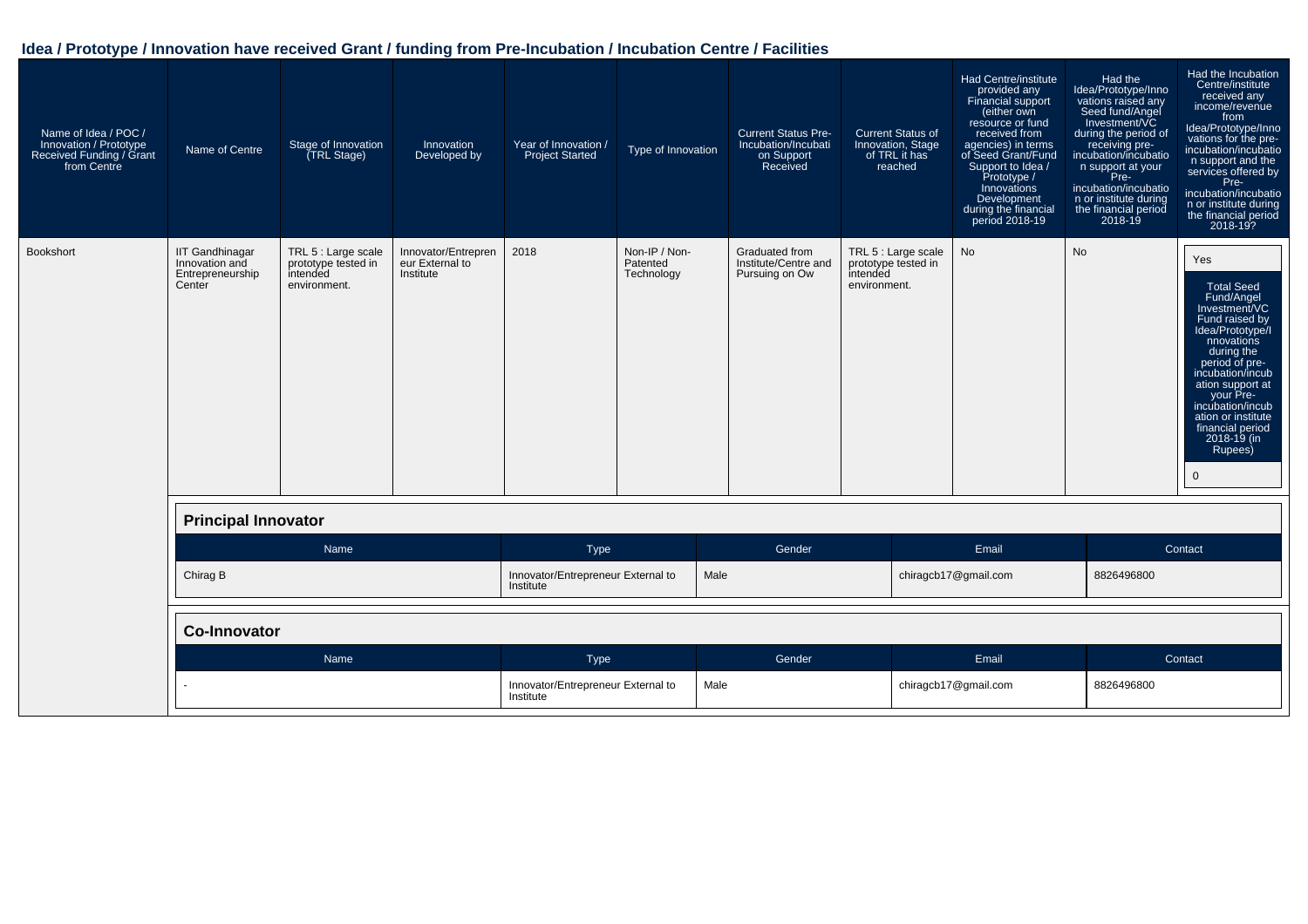| Name of Idea / POC /<br>Innovation / Prototype<br>Received Funding / Grant<br>from Centre | Name of Centre                                                         | Stage of Innovation<br>(TRL Stage)                                     | Innovation<br>Developed by                          | Year of Innovation /<br><b>Project Started</b>  | Type of Innovation                      | <b>Current Status Pre-</b><br>Incubation/Incubati<br>on Support<br>Received | <b>Current Status of</b><br>Innovation, Stage<br>of TRL it has<br>reached | Had Centre/institute<br>provided any<br>Financial support<br>(either own<br>resource or fund<br>received from<br>agencies) in terms<br>of Seed Grant/Fund<br>Support to Idea /<br>Prototype /<br>Innovations<br>Development<br>during the financial<br>period 2018-19 | Had the<br>Idea/Prototype/Inno<br>vations raised any<br>Seed fund/Angel<br>Investment/VC<br>during the period of<br>receiving pre-<br>incubation/incubatio<br>n support at your<br>Pre-<br>incubation/incubatio<br>n or institute during<br>the financial period<br>2018-19 | Had the Incubation<br>Centre/institute<br>received any<br>income/revenue<br>from<br>Idea/Prototype/Inno<br>vations for the pre-<br>incubation/incubatio<br>n support and the<br>services offered by<br>Pre-<br>incubation/incubatio<br>n or institute during<br>the financial period<br>2018-19?  |
|-------------------------------------------------------------------------------------------|------------------------------------------------------------------------|------------------------------------------------------------------------|-----------------------------------------------------|-------------------------------------------------|-----------------------------------------|-----------------------------------------------------------------------------|---------------------------------------------------------------------------|-----------------------------------------------------------------------------------------------------------------------------------------------------------------------------------------------------------------------------------------------------------------------|-----------------------------------------------------------------------------------------------------------------------------------------------------------------------------------------------------------------------------------------------------------------------------|---------------------------------------------------------------------------------------------------------------------------------------------------------------------------------------------------------------------------------------------------------------------------------------------------|
| Autoforest                                                                                | <b>IIT Gandhinagar</b><br>Innovation and<br>Entrepreneurship<br>Center | TRL 5 : Large scale<br>prototype tested in<br>intended<br>environment. | Innovator/Entrepren<br>eur External to<br>Institute | 2018                                            | Non-IP / Non-<br>Patented<br>Technology | Receiving<br>Incubation Support<br>at Incubation<br>Centre                  | TRL 5 : Large scale<br>prototype tested in<br>intended<br>environment.    | No                                                                                                                                                                                                                                                                    | No                                                                                                                                                                                                                                                                          | Yes<br><b>Total Seed</b><br>Fund/Angel<br>Investment/VC<br>Fund raised by<br>Idea/Prototype/I<br>nnovations<br>during the<br>period of pre-<br>incubation/incub<br>ation support at<br>your Pre-<br>incubation/incub<br>ation or institute<br>financial period<br>$2018 - 19$ (in<br>Rupees)<br>0 |
|                                                                                           | <b>Principal Innovator</b>                                             |                                                                        |                                                     |                                                 |                                         |                                                                             |                                                                           |                                                                                                                                                                                                                                                                       |                                                                                                                                                                                                                                                                             |                                                                                                                                                                                                                                                                                                   |
|                                                                                           |                                                                        | Name                                                                   |                                                     | Type                                            |                                         | Gender                                                                      |                                                                           | Email                                                                                                                                                                                                                                                                 |                                                                                                                                                                                                                                                                             | Contact                                                                                                                                                                                                                                                                                           |
|                                                                                           | Kartik Panchal                                                         |                                                                        |                                                     | Innovator/Entrepreneur External to<br>Institute |                                         | Male                                                                        |                                                                           | kartikpanchal@autoforest.in                                                                                                                                                                                                                                           | 7490021766                                                                                                                                                                                                                                                                  |                                                                                                                                                                                                                                                                                                   |
|                                                                                           | <b>Co-Innovator</b>                                                    |                                                                        |                                                     |                                                 |                                         |                                                                             |                                                                           |                                                                                                                                                                                                                                                                       |                                                                                                                                                                                                                                                                             |                                                                                                                                                                                                                                                                                                   |
|                                                                                           |                                                                        | <b>Name</b>                                                            |                                                     | Type                                            |                                         | Gender                                                                      |                                                                           | Email                                                                                                                                                                                                                                                                 |                                                                                                                                                                                                                                                                             | Contact                                                                                                                                                                                                                                                                                           |
|                                                                                           |                                                                        |                                                                        |                                                     | Innovator/Entrepreneur External to<br>Institute |                                         | Male                                                                        |                                                                           | kartikpanchal@autoforest.in                                                                                                                                                                                                                                           | 7490021766                                                                                                                                                                                                                                                                  |                                                                                                                                                                                                                                                                                                   |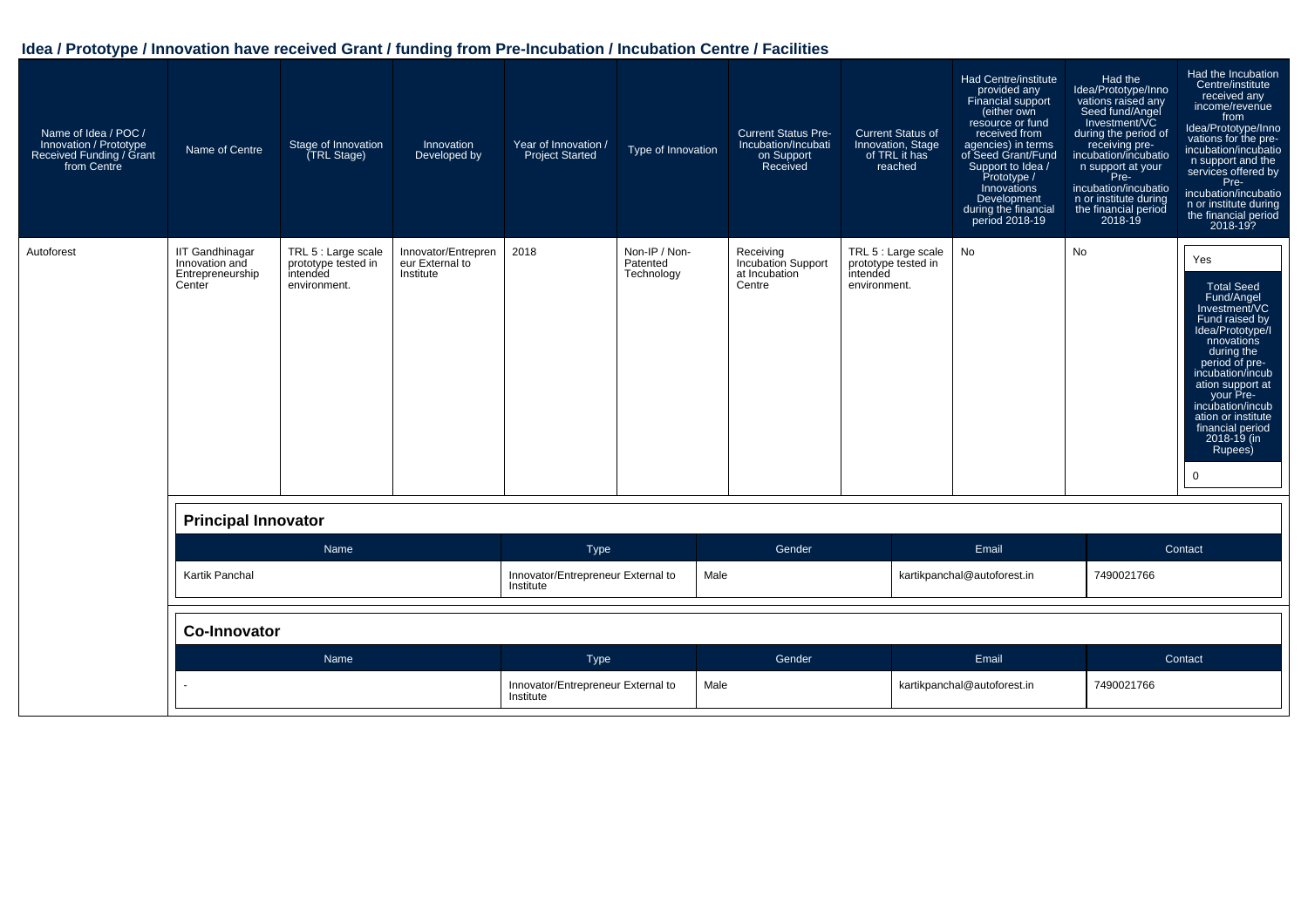| Name of Idea / POC /<br>Innovation / Prototype<br>Received Funding / Grant<br>from Centre | Name of Centre                                                                                       | Stage of Innovation<br>(TRL Stage)                                                              | Innovation<br>Developed by                          | Year of Innovation /<br><b>Project Started</b>  | Type of Innovation                                                                                                                                                      |        | <b>Current Status Pre-</b><br>Incubation/Incubati<br>on Support<br>Received |                                                                    | <b>Current Status of</b><br>Innovation, Stage<br>of TRL it has<br>reached | Had Centre/institute<br>provided any<br>Financial support<br>(either own<br>resource or fund<br>received from<br>agencies) in terms<br>of Seed Grant/Fund<br>Support to Idea /<br>Prototype /<br>Innovations<br>Development<br>during the financial<br>period 2018-19 | Had the<br>Idea/Prototype/Inno<br>vations raised any<br>Seed fund/Angel<br>Investment/VC<br>during the period of<br>receiving pre-<br>incubation/incubatio<br>n support at your<br>Pre-<br>incubation/incubatio<br>n or institute during<br>the financial period<br>2018-19 | Had the Incubation<br>Centre/institute<br>received any<br>income/revenue<br>from<br>Idea/Prototype/Inno<br>vations for the pre-<br>incubation/incubatio<br>n support and the<br>services offered by<br>Pre-<br>incubation/incubatio<br>n or institute during<br>the financial period<br>2018-19? |
|-------------------------------------------------------------------------------------------|------------------------------------------------------------------------------------------------------|-------------------------------------------------------------------------------------------------|-----------------------------------------------------|-------------------------------------------------|-------------------------------------------------------------------------------------------------------------------------------------------------------------------------|--------|-----------------------------------------------------------------------------|--------------------------------------------------------------------|---------------------------------------------------------------------------|-----------------------------------------------------------------------------------------------------------------------------------------------------------------------------------------------------------------------------------------------------------------------|-----------------------------------------------------------------------------------------------------------------------------------------------------------------------------------------------------------------------------------------------------------------------------|--------------------------------------------------------------------------------------------------------------------------------------------------------------------------------------------------------------------------------------------------------------------------------------------------|
| <b>SLEEP INJURY</b><br>PREVENTION DEVICE                                                  | <b>IIT Gandhinagar</b><br>Innovation and<br>Entrepreneurship<br>Center<br><b>Principal Innovator</b> | TRL 4 : Small scale<br>prototype built in a<br>laboratory<br>environment ("ugly"<br>prototype). | Innovator/Entrepren<br>eur External to<br>Institute | 2018                                            | IP / Patented<br>Technology<br>Applie<br>Yes<br>d for<br>Patent<br>Patent<br>2018<br>Applica<br>3102<br>8274<br>tion No<br>2018<br>Year of<br>Patent<br>Applica<br>tion |        | Still Under<br>Development<br>Process                                       | laboratory<br>prototype).                                          | TRL 4 : Small scale<br>prototype built in a<br>environment ("ugly"        | Yes<br><b>Total Seed</b><br>Grant/Fund<br>Amount<br>Disbursed to<br>above<br>Idea/Prototype/I<br>nnovations<br>Development by<br>Centre (In<br>Rupees)<br>38124                                                                                                       | <b>No</b>                                                                                                                                                                                                                                                                   | <b>No</b>                                                                                                                                                                                                                                                                                        |
|                                                                                           |                                                                                                      | Name                                                                                            |                                                     | <b>Type</b>                                     |                                                                                                                                                                         |        | Gender                                                                      |                                                                    |                                                                           | Email                                                                                                                                                                                                                                                                 |                                                                                                                                                                                                                                                                             | Contact                                                                                                                                                                                                                                                                                          |
|                                                                                           | Anshuman Dhar                                                                                        |                                                                                                 |                                                     | Innovator/Entrepreneur External to<br>Institute |                                                                                                                                                                         | Male   |                                                                             |                                                                    |                                                                           | dhar.anshuman@gmail.com                                                                                                                                                                                                                                               | 07923952061                                                                                                                                                                                                                                                                 |                                                                                                                                                                                                                                                                                                  |
|                                                                                           | <b>Co-Innovator</b>                                                                                  |                                                                                                 |                                                     |                                                 |                                                                                                                                                                         |        |                                                                             |                                                                    |                                                                           |                                                                                                                                                                                                                                                                       |                                                                                                                                                                                                                                                                             |                                                                                                                                                                                                                                                                                                  |
|                                                                                           |                                                                                                      | Name                                                                                            |                                                     | <b>Type</b>                                     |                                                                                                                                                                         |        | Gender                                                                      |                                                                    |                                                                           | Email                                                                                                                                                                                                                                                                 |                                                                                                                                                                                                                                                                             | Contact                                                                                                                                                                                                                                                                                          |
|                                                                                           | Agrata Patel                                                                                         |                                                                                                 |                                                     | Innovator/Entrepreneur External to<br>Institute |                                                                                                                                                                         | Female |                                                                             |                                                                    |                                                                           | agratapatel@gmail.com                                                                                                                                                                                                                                                 | 07923952061                                                                                                                                                                                                                                                                 |                                                                                                                                                                                                                                                                                                  |
| <b>UNDERRUN</b><br>PROTECTION DEVICE                                                      | <b>IIT Gandhinagar</b><br>Innovation and<br>Entrepreneurship<br>Center                               | TRL 3 : Applied<br>research. First<br>laboratory tests<br>completed; proof of<br>concept.       | Student                                             | 2018                                            | IP / Patented<br>Technology<br>Yes<br>Applie<br>d for                                                                                                                   |        | Still Under<br>Development<br>Process                                       | TRL 3 : Applied<br>research. First<br>laboratory tests<br>concept. | completed; proof of                                                       | Yes<br><b>Total Seed</b><br>Grant/Fund                                                                                                                                                                                                                                | No                                                                                                                                                                                                                                                                          | No                                                                                                                                                                                                                                                                                               |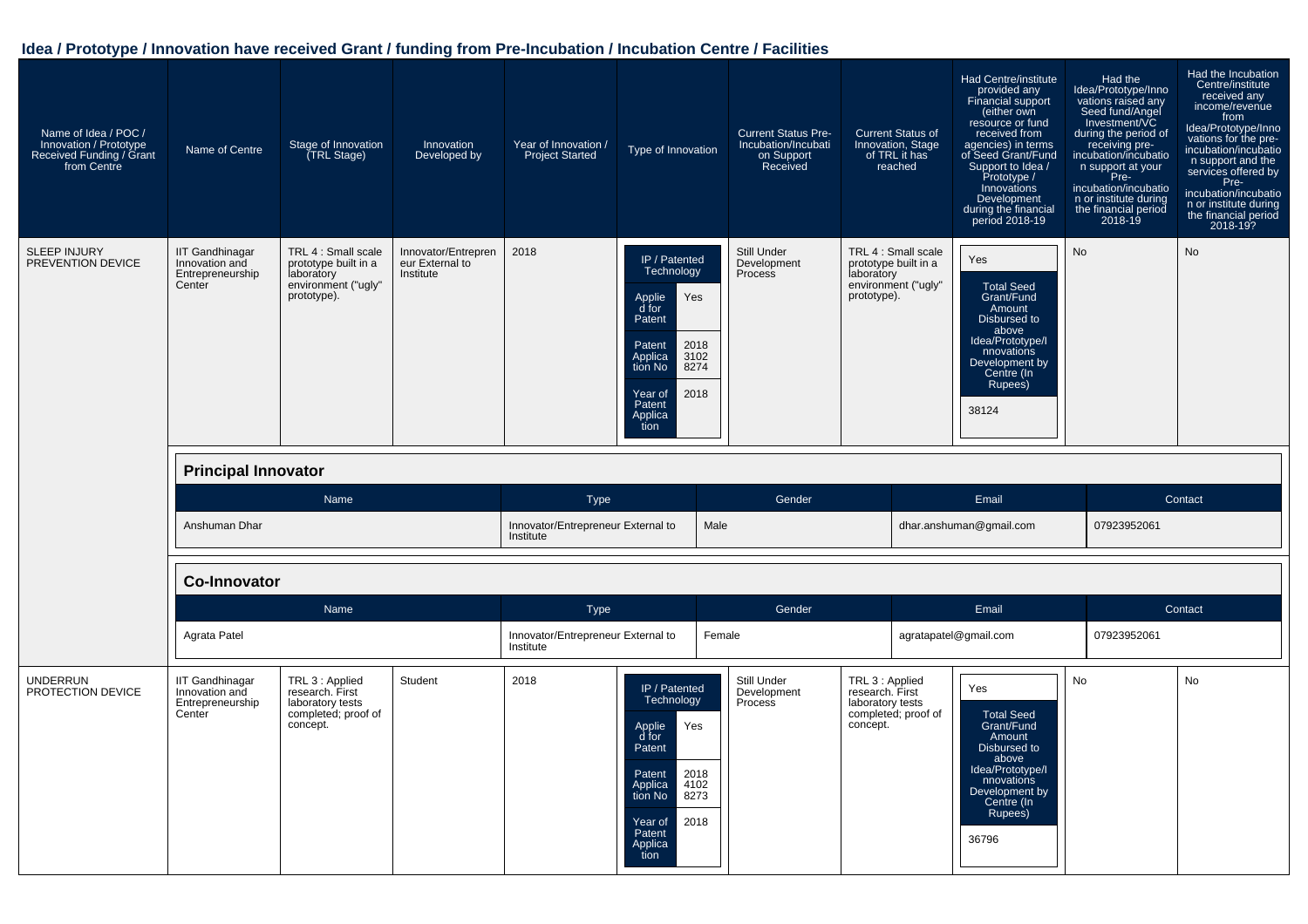| Name of Idea / POC /<br>Innovation / Prototype<br>Received Funding / Grant<br>from Centre | Name of Centre                                                         | Stage of Innovation<br>(TRL Stage)                                                        | Innovation<br>Developed by                          | Year of Innovation /<br><b>Project Started</b>  | Type of Innovation                                                                                                                                                      |        | <b>Current Status Pre-</b><br>Incubation/Incubati<br>on Support<br>Received |                           | <b>Current Status of</b><br>Innovation, Stage<br>of TRL it has<br>reached | Had Centre/institute<br>provided any<br>Financial support<br>(either own<br>resource or fund<br>received from<br>agencies) in terms<br>of Seed Grant/Fund<br>Support to Idea /<br>Prototype /<br>Innovations<br>Development<br>during the financial<br>period 2018-19 | Had the<br>Idea/Prototype/Inno<br>vations raised any<br>Seed fund/Angel<br>Investment/VC<br>during the period of<br>receiving pre-<br>incubation/incubatio<br>n support at your<br>Pre-<br>incubation/incubatio<br>n or institute during<br>the financial period<br>$2018 - 19$ | Had the Incubation<br>Centre/institute<br>received any<br>income/revenue<br>from<br>Idea/Prototype/Inno<br>vations for the pre-<br>incubation/incubatio<br>n support and the<br>services offered by<br>Pre-<br>incubation/incubatio<br>n or institute during<br>the financial period<br>2018-19? |
|-------------------------------------------------------------------------------------------|------------------------------------------------------------------------|-------------------------------------------------------------------------------------------|-----------------------------------------------------|-------------------------------------------------|-------------------------------------------------------------------------------------------------------------------------------------------------------------------------|--------|-----------------------------------------------------------------------------|---------------------------|---------------------------------------------------------------------------|-----------------------------------------------------------------------------------------------------------------------------------------------------------------------------------------------------------------------------------------------------------------------|---------------------------------------------------------------------------------------------------------------------------------------------------------------------------------------------------------------------------------------------------------------------------------|--------------------------------------------------------------------------------------------------------------------------------------------------------------------------------------------------------------------------------------------------------------------------------------------------|
|                                                                                           | <b>Principal Innovator</b>                                             |                                                                                           |                                                     |                                                 |                                                                                                                                                                         |        |                                                                             |                           |                                                                           |                                                                                                                                                                                                                                                                       |                                                                                                                                                                                                                                                                                 |                                                                                                                                                                                                                                                                                                  |
|                                                                                           |                                                                        | Name                                                                                      |                                                     | <b>Type</b>                                     |                                                                                                                                                                         |        | Gender                                                                      |                           |                                                                           | Email                                                                                                                                                                                                                                                                 |                                                                                                                                                                                                                                                                                 | Contact                                                                                                                                                                                                                                                                                          |
|                                                                                           | <b>Tanmaey Gupta</b>                                                   |                                                                                           |                                                     | Student                                         |                                                                                                                                                                         | Male   |                                                                             |                           |                                                                           | tanmaeygupta@gmail.com                                                                                                                                                                                                                                                | 07923952061                                                                                                                                                                                                                                                                     |                                                                                                                                                                                                                                                                                                  |
|                                                                                           | <b>Co-Innovator</b>                                                    |                                                                                           |                                                     |                                                 |                                                                                                                                                                         |        |                                                                             |                           |                                                                           |                                                                                                                                                                                                                                                                       |                                                                                                                                                                                                                                                                                 |                                                                                                                                                                                                                                                                                                  |
|                                                                                           |                                                                        | Name                                                                                      |                                                     | <b>Type</b>                                     |                                                                                                                                                                         |        | Gender                                                                      |                           |                                                                           | Email                                                                                                                                                                                                                                                                 |                                                                                                                                                                                                                                                                                 | Contact                                                                                                                                                                                                                                                                                          |
|                                                                                           | Shubham Nandeshwar                                                     |                                                                                           |                                                     | Innovator/Entrepreneur External to<br>Institute |                                                                                                                                                                         | Male   |                                                                             |                           |                                                                           | me14b144@smail.iitm.ac.in                                                                                                                                                                                                                                             | 07923952061                                                                                                                                                                                                                                                                     |                                                                                                                                                                                                                                                                                                  |
| <b>INDOOR NAVIGATION</b><br><b>SYSTEM</b>                                                 | <b>IIT Gandhinagar</b><br>Innovation and<br>Entrepreneurship<br>Center | TRL 3 : Applied<br>research. First<br>laboratory tests<br>completed; proof of<br>concept. | Innovator/Entrepren<br>eur External to<br>Institute | 2018                                            | IP / Patented<br>Technology<br>Applie<br>d for<br>Yes<br>Patent<br>2018<br>Patent<br>1102<br>Applica<br>8265<br>tion No<br>2018<br>Year of<br>Patent<br>Applica<br>tion |        | Still Under<br>Development<br>Process                                       | laboratory<br>prototype). | TRL 4 : Small scale<br>prototype built in a<br>environment ("ugly"        | Yes<br><b>Total Seed</b><br>Grant/Fund<br>Amount<br>Disbursed to<br>above<br>Idea/Prototype/I<br>nnovations<br>Development by<br>Centre (In<br>Rupees)<br>42796                                                                                                       | <b>No</b>                                                                                                                                                                                                                                                                       | <b>No</b>                                                                                                                                                                                                                                                                                        |
|                                                                                           | <b>Principal Innovator</b>                                             |                                                                                           |                                                     |                                                 |                                                                                                                                                                         |        |                                                                             |                           |                                                                           |                                                                                                                                                                                                                                                                       |                                                                                                                                                                                                                                                                                 |                                                                                                                                                                                                                                                                                                  |
|                                                                                           |                                                                        | Name                                                                                      |                                                     | Type                                            |                                                                                                                                                                         |        | Gender                                                                      |                           |                                                                           | Email                                                                                                                                                                                                                                                                 |                                                                                                                                                                                                                                                                                 | Contact                                                                                                                                                                                                                                                                                          |
|                                                                                           | Khyati Priya                                                           |                                                                                           |                                                     | Innovator/Entrepreneur External to<br>Institute |                                                                                                                                                                         | Female |                                                                             |                           |                                                                           | khyatipriya.official@gmail.com                                                                                                                                                                                                                                        | 07923952061                                                                                                                                                                                                                                                                     |                                                                                                                                                                                                                                                                                                  |
|                                                                                           | <b>Co-Innovator</b>                                                    |                                                                                           |                                                     |                                                 |                                                                                                                                                                         |        |                                                                             |                           |                                                                           |                                                                                                                                                                                                                                                                       |                                                                                                                                                                                                                                                                                 |                                                                                                                                                                                                                                                                                                  |
|                                                                                           |                                                                        | Name                                                                                      |                                                     | <b>Type</b>                                     |                                                                                                                                                                         |        | Gender                                                                      |                           |                                                                           | Email                                                                                                                                                                                                                                                                 |                                                                                                                                                                                                                                                                                 | Contact                                                                                                                                                                                                                                                                                          |
|                                                                                           | Birendra Kumar Prajapati                                               |                                                                                           |                                                     | Innovator/Entrepreneur External to<br>Institute |                                                                                                                                                                         | Male   |                                                                             |                           |                                                                           | kumarviren55@gmail.com                                                                                                                                                                                                                                                | 07923952061                                                                                                                                                                                                                                                                     |                                                                                                                                                                                                                                                                                                  |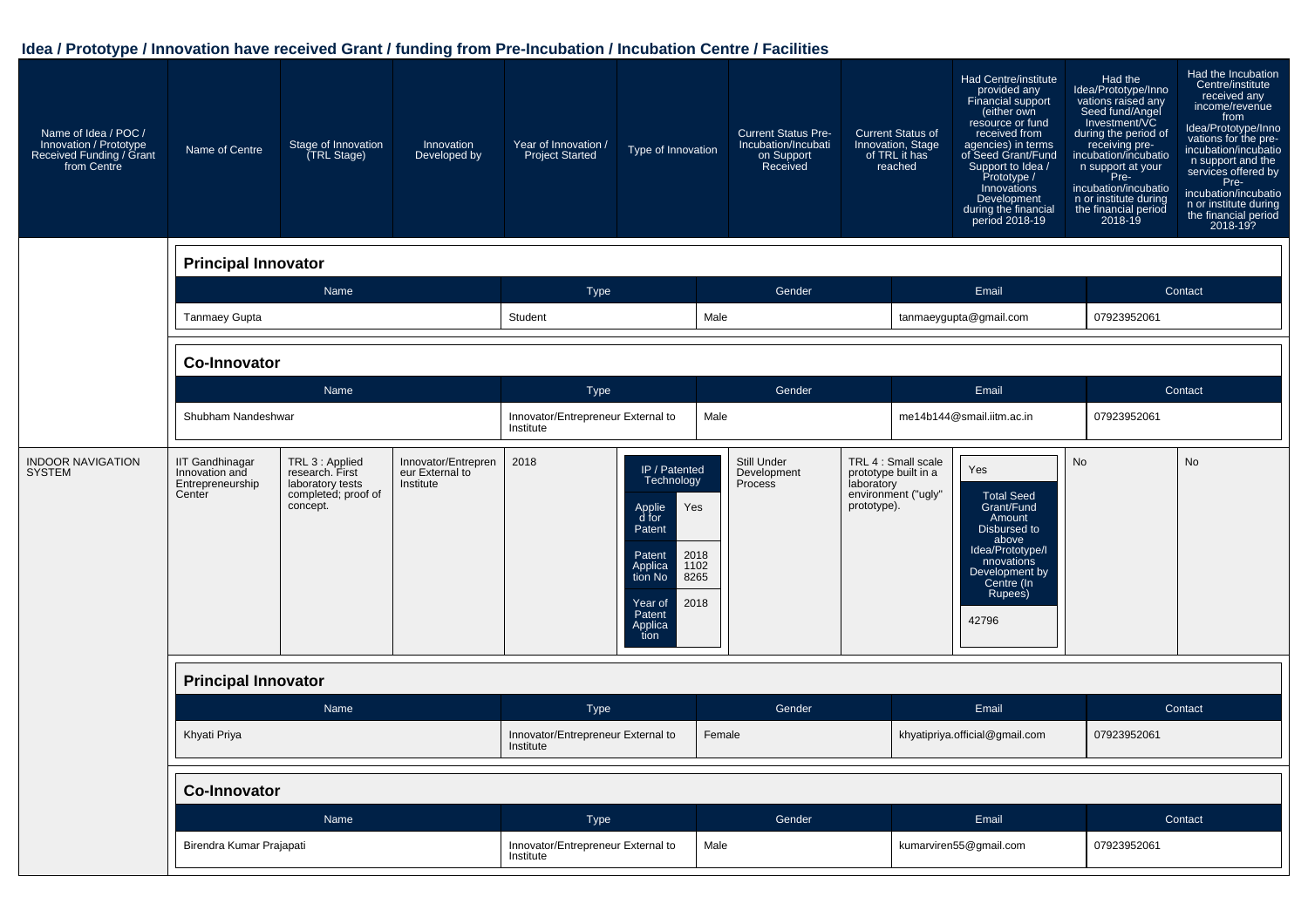| Name of Idea / POC /<br>Innovation / Prototype<br>Received Funding / Grant<br>from Centre | Name of Centre                                                         | Stage of Innovation<br>TRL Stage)                                                               | Innovation<br>Developed by | Year of Innovation /<br><b>Project Started</b> | Type of Innovation                                                                                                                                                      | <b>Current Status Pre-</b><br>Incubation/Incubati<br>on Support<br>Received | <b>Current Status of</b><br>Innovation, Stage<br>of TRL it has<br>reached                       | Had Centre/institute<br>provided any<br><b>Financial support</b><br>either own<br>resource or fund<br>received from<br>agencies) in terms<br>of Seed Grant/Fund<br>Support to Idea /<br>Prototype /<br>Innovations<br>Development<br>during the financial<br>period 2018-19 | Had the<br>Idea/Prototype/Inno<br>vations raised any<br>Seed fund/Angel<br>Investment/VC<br>during the period of<br>receiving pre-<br>incubation/incubatio<br>n support at your<br>Pre-<br>incubation/incubatio<br>n or institute during<br>the financial period<br>2018-19 | Had the Incubation<br>Centre/institute<br>received any<br>income/revenue<br>from<br>Idea/Prototype/Inno<br>vations for the pre-<br>incubation/incubatio<br>n support and the<br>services offered by<br>Pre-<br>incubation/incubatio<br>n or institute during<br>the financial period<br>2018-19? |
|-------------------------------------------------------------------------------------------|------------------------------------------------------------------------|-------------------------------------------------------------------------------------------------|----------------------------|------------------------------------------------|-------------------------------------------------------------------------------------------------------------------------------------------------------------------------|-----------------------------------------------------------------------------|-------------------------------------------------------------------------------------------------|-----------------------------------------------------------------------------------------------------------------------------------------------------------------------------------------------------------------------------------------------------------------------------|-----------------------------------------------------------------------------------------------------------------------------------------------------------------------------------------------------------------------------------------------------------------------------|--------------------------------------------------------------------------------------------------------------------------------------------------------------------------------------------------------------------------------------------------------------------------------------------------|
| CONVERTIBLE MOBILE<br><b>TOILET</b>                                                       | <b>IIT Gandhinagar</b><br>Innovation and<br>Entrepreneurship<br>Center | TRL 4 : Small scale<br>prototype built in a<br>laboratory<br>environment ("ugly"<br>prototype). | Student                    | 2018                                           | IP / Patented<br>Technology<br>Applie<br>d for<br>Yes<br>Patent<br>2018<br>Patent<br>1102<br>Applica<br>tion No<br>8278<br>2018<br>Year of<br>Patent<br>Applica<br>tion | Still Under<br>Development<br>Process                                       | TRL 4 : Small scale<br>prototype built in a<br>laboratory<br>environment ("ugly"<br>prototype). | Yes<br><b>Total Seed</b><br>Grant/Fund<br>Amount<br>Disbursed to<br>above<br>Idea/Prototype/I<br>nnovations<br>Development by<br>Centre (In<br>Rupees)<br>42796                                                                                                             | No                                                                                                                                                                                                                                                                          | No                                                                                                                                                                                                                                                                                               |
|                                                                                           | <b>Principal Innovator</b>                                             |                                                                                                 |                            |                                                |                                                                                                                                                                         |                                                                             |                                                                                                 |                                                                                                                                                                                                                                                                             |                                                                                                                                                                                                                                                                             |                                                                                                                                                                                                                                                                                                  |
|                                                                                           | Akshat Bansal                                                          | Name                                                                                            |                            | <b>Type</b><br>Student                         | Male                                                                                                                                                                    | Gender                                                                      |                                                                                                 | Email<br>akshat.bansal@iitgn.ac.in                                                                                                                                                                                                                                          | 07923952061                                                                                                                                                                                                                                                                 | Contact                                                                                                                                                                                                                                                                                          |
|                                                                                           | <b>Co-Innovator</b>                                                    |                                                                                                 |                            |                                                |                                                                                                                                                                         |                                                                             |                                                                                                 |                                                                                                                                                                                                                                                                             |                                                                                                                                                                                                                                                                             |                                                                                                                                                                                                                                                                                                  |
|                                                                                           |                                                                        | Name                                                                                            |                            | <b>Type</b>                                    |                                                                                                                                                                         | Gender                                                                      |                                                                                                 | Email                                                                                                                                                                                                                                                                       |                                                                                                                                                                                                                                                                             | Contact                                                                                                                                                                                                                                                                                          |
|                                                                                           | Suyash Patidar                                                         |                                                                                                 |                            | Student                                        | Male                                                                                                                                                                    |                                                                             |                                                                                                 | suyash.patidar@iitgn.ac.in                                                                                                                                                                                                                                                  | 07923952061                                                                                                                                                                                                                                                                 |                                                                                                                                                                                                                                                                                                  |
| <b>TEMPERATURE BASED</b><br>SOCKET CIRCUIT                                                | <b>IIT Gandhinagar</b><br>Innovation and                               | TRL 4 : Small scale<br>prototype built in a                                                     | Student                    | 2018                                           | IP / Patented<br>Technology                                                                                                                                             | Still Under<br>Development                                                  | TRL 4 : Small scale<br>prototype built in a                                                     | Yes                                                                                                                                                                                                                                                                         | <b>No</b>                                                                                                                                                                                                                                                                   | <b>No</b>                                                                                                                                                                                                                                                                                        |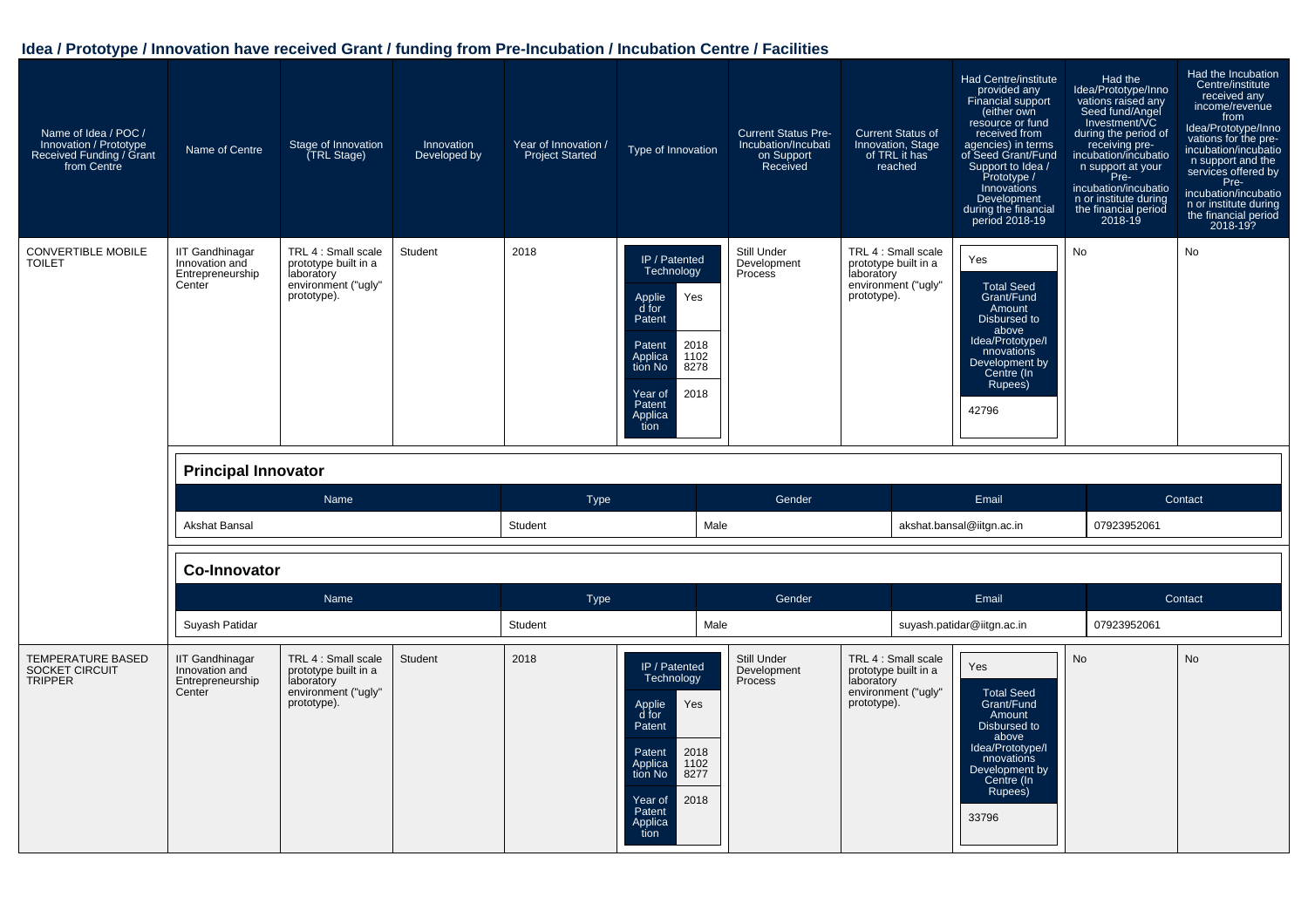| Name of Idea / POC /<br>Innovation / Prototype<br>Received Funding / Grant<br>from Centre | Name of Centre                                                         | Stage of Innovation<br><b>TRL Stage)</b>                                                        | Innovation<br>Developed by | Year of Innovation /<br><b>Project Started</b>  | Type of Innovation                                                                                                                                                      |      | <b>Current Status Pre-</b><br>Incubation/Incubati<br>on Support<br>Received |                           | <b>Current Status of</b><br>Innovation, Stage<br>of TRL it has<br>reached | Had Centre/institute<br>provided any<br>Financial support<br>(either own<br>resource or fund<br>received from<br>agencies) in terms<br>of Seed Grant/Fund<br>Support to Idea /<br>Prototype /<br>Innovations<br>Development<br>during the financial<br>period 2018-19 | Had the<br>Idea/Prototype/Inno<br>vations raised any<br>Seed fund/Angel<br>Investment/VC<br>during the period of<br>receiving pre-<br>incubation/incubatio<br>n support at your<br>Pre-<br>incubation/incubatio<br>n or institute during<br>the financial period<br>2018-19 | Had the Incubation<br>Centre/institute<br>received any<br>income/revenue<br>from<br>Idea/Prototype/Inno<br>vations for the pre-<br>incubation/incubatio<br>n support and the<br>services offered by<br>Pre-<br>incubation/incubatio<br>n or institute during<br>the financial period<br>2018-19? |
|-------------------------------------------------------------------------------------------|------------------------------------------------------------------------|-------------------------------------------------------------------------------------------------|----------------------------|-------------------------------------------------|-------------------------------------------------------------------------------------------------------------------------------------------------------------------------|------|-----------------------------------------------------------------------------|---------------------------|---------------------------------------------------------------------------|-----------------------------------------------------------------------------------------------------------------------------------------------------------------------------------------------------------------------------------------------------------------------|-----------------------------------------------------------------------------------------------------------------------------------------------------------------------------------------------------------------------------------------------------------------------------|--------------------------------------------------------------------------------------------------------------------------------------------------------------------------------------------------------------------------------------------------------------------------------------------------|
|                                                                                           | <b>Principal Innovator</b>                                             |                                                                                                 |                            |                                                 |                                                                                                                                                                         |      |                                                                             |                           |                                                                           |                                                                                                                                                                                                                                                                       |                                                                                                                                                                                                                                                                             |                                                                                                                                                                                                                                                                                                  |
|                                                                                           |                                                                        | Name                                                                                            |                            | <b>Type</b>                                     |                                                                                                                                                                         |      | Gender                                                                      |                           |                                                                           | Email                                                                                                                                                                                                                                                                 |                                                                                                                                                                                                                                                                             | Contact                                                                                                                                                                                                                                                                                          |
|                                                                                           | Rohit Kumar Singh                                                      |                                                                                                 |                            | Student                                         |                                                                                                                                                                         | Male |                                                                             |                           | rohit.singh@iitgn.ac.in                                                   |                                                                                                                                                                                                                                                                       | 07923952061                                                                                                                                                                                                                                                                 |                                                                                                                                                                                                                                                                                                  |
|                                                                                           | <b>Co-Innovator</b>                                                    |                                                                                                 |                            |                                                 |                                                                                                                                                                         |      |                                                                             |                           |                                                                           |                                                                                                                                                                                                                                                                       |                                                                                                                                                                                                                                                                             |                                                                                                                                                                                                                                                                                                  |
|                                                                                           |                                                                        | Name                                                                                            |                            | Type                                            |                                                                                                                                                                         |      | Gender                                                                      |                           |                                                                           | Email                                                                                                                                                                                                                                                                 |                                                                                                                                                                                                                                                                             | Contact                                                                                                                                                                                                                                                                                          |
|                                                                                           | Tejas Shyamsundar Patil                                                |                                                                                                 |                            | Innovator/Entrepreneur External to<br>Institute |                                                                                                                                                                         | Male |                                                                             |                           |                                                                           | tejas.patil97@hotmail.com                                                                                                                                                                                                                                             | 07923952061                                                                                                                                                                                                                                                                 |                                                                                                                                                                                                                                                                                                  |
| AN APPARATUS FOR<br><b>MAKING BAGS</b>                                                    | <b>IIT Gandhinagar</b><br>Innovation and<br>Entrepreneurship<br>Center | TRL 4 : Small scale<br>prototype built in a<br>laboratory<br>environment ("ugly"<br>prototype). | Student                    | 2018                                            | IP / Patented<br>Technology<br>Yes<br>Applie<br>d for<br>Patent<br>2018<br>Patent<br>2102<br>Applica<br>tion No<br>8291<br>2018<br>Year of<br>Patent<br>Applica<br>tion |      | Still Under<br>Development<br>Process                                       | laboratory<br>prototype). | TRL 4 : Small scale<br>prototype built in a<br>environment ("ugly"        | Yes<br><b>Total Seed</b><br>Grant/Fund<br>Amount<br>Disbursed to<br>above<br>Idea/Prototype/I<br>nnovations<br>Development by<br>Centre (In<br>Rupees)<br>31796                                                                                                       | <b>No</b>                                                                                                                                                                                                                                                                   | <b>No</b>                                                                                                                                                                                                                                                                                        |
|                                                                                           | <b>Principal Innovator</b>                                             |                                                                                                 |                            |                                                 |                                                                                                                                                                         |      |                                                                             |                           |                                                                           |                                                                                                                                                                                                                                                                       |                                                                                                                                                                                                                                                                             |                                                                                                                                                                                                                                                                                                  |
|                                                                                           |                                                                        | Name                                                                                            |                            | <b>Type</b>                                     |                                                                                                                                                                         |      | Gender                                                                      |                           |                                                                           | Email                                                                                                                                                                                                                                                                 |                                                                                                                                                                                                                                                                             | Contact                                                                                                                                                                                                                                                                                          |
|                                                                                           | Udit Relan                                                             |                                                                                                 |                            | Student                                         |                                                                                                                                                                         | Male |                                                                             |                           | relan.udit@iitgn.ac.in                                                    |                                                                                                                                                                                                                                                                       | 07923952061                                                                                                                                                                                                                                                                 |                                                                                                                                                                                                                                                                                                  |
|                                                                                           | <b>Co-Innovator</b>                                                    |                                                                                                 |                            |                                                 |                                                                                                                                                                         |      |                                                                             |                           |                                                                           |                                                                                                                                                                                                                                                                       |                                                                                                                                                                                                                                                                             |                                                                                                                                                                                                                                                                                                  |
|                                                                                           |                                                                        | Name                                                                                            |                            | <b>Type</b>                                     |                                                                                                                                                                         |      | Gender                                                                      |                           |                                                                           | Email                                                                                                                                                                                                                                                                 |                                                                                                                                                                                                                                                                             | Contact                                                                                                                                                                                                                                                                                          |
|                                                                                           | Devand Singhi                                                          |                                                                                                 |                            | Innovator/Entrepreneur External to<br>Institute |                                                                                                                                                                         | Male |                                                                             |                           |                                                                           | idevangsinghi@gmail.com                                                                                                                                                                                                                                               | 07923952061                                                                                                                                                                                                                                                                 |                                                                                                                                                                                                                                                                                                  |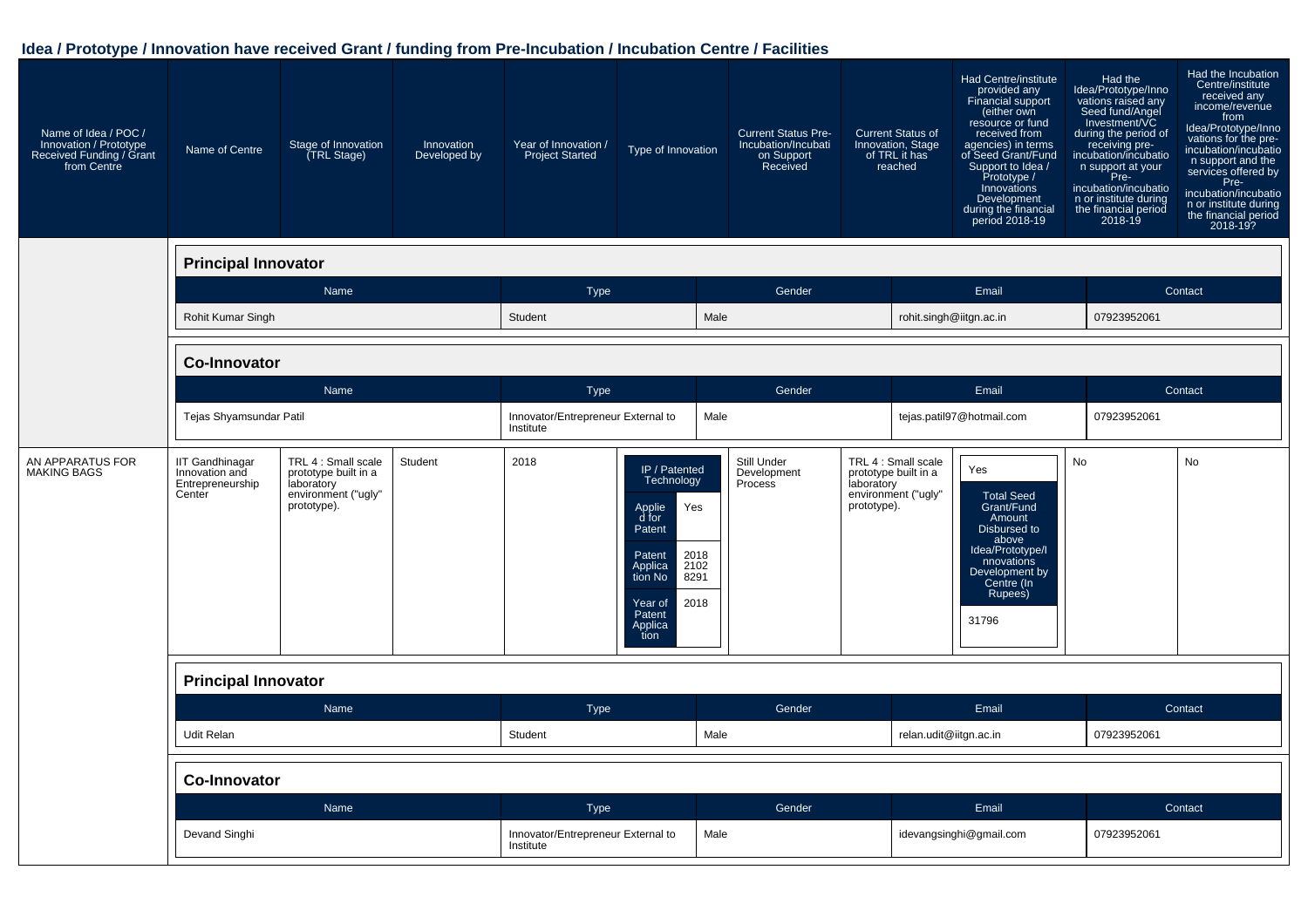| Name of Idea / POC /<br>Innovation / Prototype<br>Received Funding / Grant<br>from Centre | Name of Centre                                                         | Stage of Innovation<br><b>TRL Stage)</b>                                                        | Innovation<br>Developed by | Year of Innovation /<br><b>Project Started</b>  | Type of Innovation                                                                                                                                                      | <b>Current Status Pre-</b><br>Incubation/Incubati<br>on Support<br>Received | <b>Current Status of</b><br>Innovation, Stage<br>of TRL it has<br>reached                 | Had Centre/institute<br>provided any<br>Financial support<br>(either own<br>resource or fund<br>received from<br>agencies) in terms<br>of Seed Grant/Fund<br>Support to Idea /<br>Prototype /<br>Innovations<br>Development<br>during the financial<br>period 2018-19 | Had the<br>Idea/Prototype/Inno<br>vations raised any<br>Seed fund/Angel<br>Investment/VC<br>during the period of<br>receiving pre-<br>incubation/incubatio<br>n support at your<br>Pre-<br>incubation/incubatio<br>n or institute during<br>the financial period<br>2018-19 | Had the Incubation<br>Centre/institute<br>received any<br>income/revenue<br>from<br>Idea/Prototype/Inno<br>vations for the pre-<br>incubation/incubatio<br>n support and the<br>services offered by<br>Pre-<br>incubation/incubatio<br>n or institute during<br>the financial period<br>2018-19? |
|-------------------------------------------------------------------------------------------|------------------------------------------------------------------------|-------------------------------------------------------------------------------------------------|----------------------------|-------------------------------------------------|-------------------------------------------------------------------------------------------------------------------------------------------------------------------------|-----------------------------------------------------------------------------|-------------------------------------------------------------------------------------------|-----------------------------------------------------------------------------------------------------------------------------------------------------------------------------------------------------------------------------------------------------------------------|-----------------------------------------------------------------------------------------------------------------------------------------------------------------------------------------------------------------------------------------------------------------------------|--------------------------------------------------------------------------------------------------------------------------------------------------------------------------------------------------------------------------------------------------------------------------------------------------|
| AN APPARATUS TO DO<br><b>INTER AND INTRA-ROW</b><br><b>WEEDING</b>                        | <b>IIT Gandhinagar</b><br>Innovation and<br>Entrepreneurship<br>Center | TRL 4 : Small scale<br>prototype built in a<br>laboratory<br>environment ("ugly"<br>prototype). | Student                    | 2018                                            | IP / Patented<br>Technology<br>Yes<br>Applie<br>d for<br>Patent<br>2018<br>Patent<br>1102<br>Applica<br>tion No<br>8276<br>2018<br>Year of<br>Patent<br>Applica<br>tion | Still Under<br>Development<br>Process                                       | TRL 3 : Applied<br>research. First<br>laboratory tests<br>completed; proof of<br>concept. | Yes<br>Total Seed<br>Grant/Fund<br>Amount<br>Disbursed to<br>above<br>Idea/Prototype/I<br>nnovations<br>Development by<br>Centre (In<br>Rupees)<br>29796                                                                                                              | <b>No</b>                                                                                                                                                                                                                                                                   | <b>No</b>                                                                                                                                                                                                                                                                                        |
|                                                                                           | <b>Principal Innovator</b>                                             |                                                                                                 |                            |                                                 |                                                                                                                                                                         |                                                                             |                                                                                           |                                                                                                                                                                                                                                                                       |                                                                                                                                                                                                                                                                             |                                                                                                                                                                                                                                                                                                  |
|                                                                                           |                                                                        |                                                                                                 |                            |                                                 |                                                                                                                                                                         |                                                                             |                                                                                           |                                                                                                                                                                                                                                                                       |                                                                                                                                                                                                                                                                             |                                                                                                                                                                                                                                                                                                  |
|                                                                                           |                                                                        | Name                                                                                            |                            | <b>Type</b>                                     |                                                                                                                                                                         | Gender                                                                      |                                                                                           | Email                                                                                                                                                                                                                                                                 |                                                                                                                                                                                                                                                                             | Contact                                                                                                                                                                                                                                                                                          |
|                                                                                           | Vedant Krishna Bhutani                                                 |                                                                                                 |                            | Student                                         | Male                                                                                                                                                                    |                                                                             |                                                                                           | vedanta.bhutani@iitgn.ac.in                                                                                                                                                                                                                                           | 07923952061                                                                                                                                                                                                                                                                 |                                                                                                                                                                                                                                                                                                  |
|                                                                                           | <b>Co-Innovator</b>                                                    |                                                                                                 |                            |                                                 |                                                                                                                                                                         |                                                                             |                                                                                           |                                                                                                                                                                                                                                                                       |                                                                                                                                                                                                                                                                             |                                                                                                                                                                                                                                                                                                  |
|                                                                                           |                                                                        | Name                                                                                            |                            | <b>Type</b>                                     |                                                                                                                                                                         | Gender                                                                      |                                                                                           | Email                                                                                                                                                                                                                                                                 |                                                                                                                                                                                                                                                                             | Contact                                                                                                                                                                                                                                                                                          |
|                                                                                           | Kuldeep Kumar                                                          |                                                                                                 |                            | Innovator/Entrepreneur External to<br>Institute | Male                                                                                                                                                                    |                                                                             |                                                                                           | 2016ucs0020@iitjammu.ac.in                                                                                                                                                                                                                                            | 07923952061                                                                                                                                                                                                                                                                 |                                                                                                                                                                                                                                                                                                  |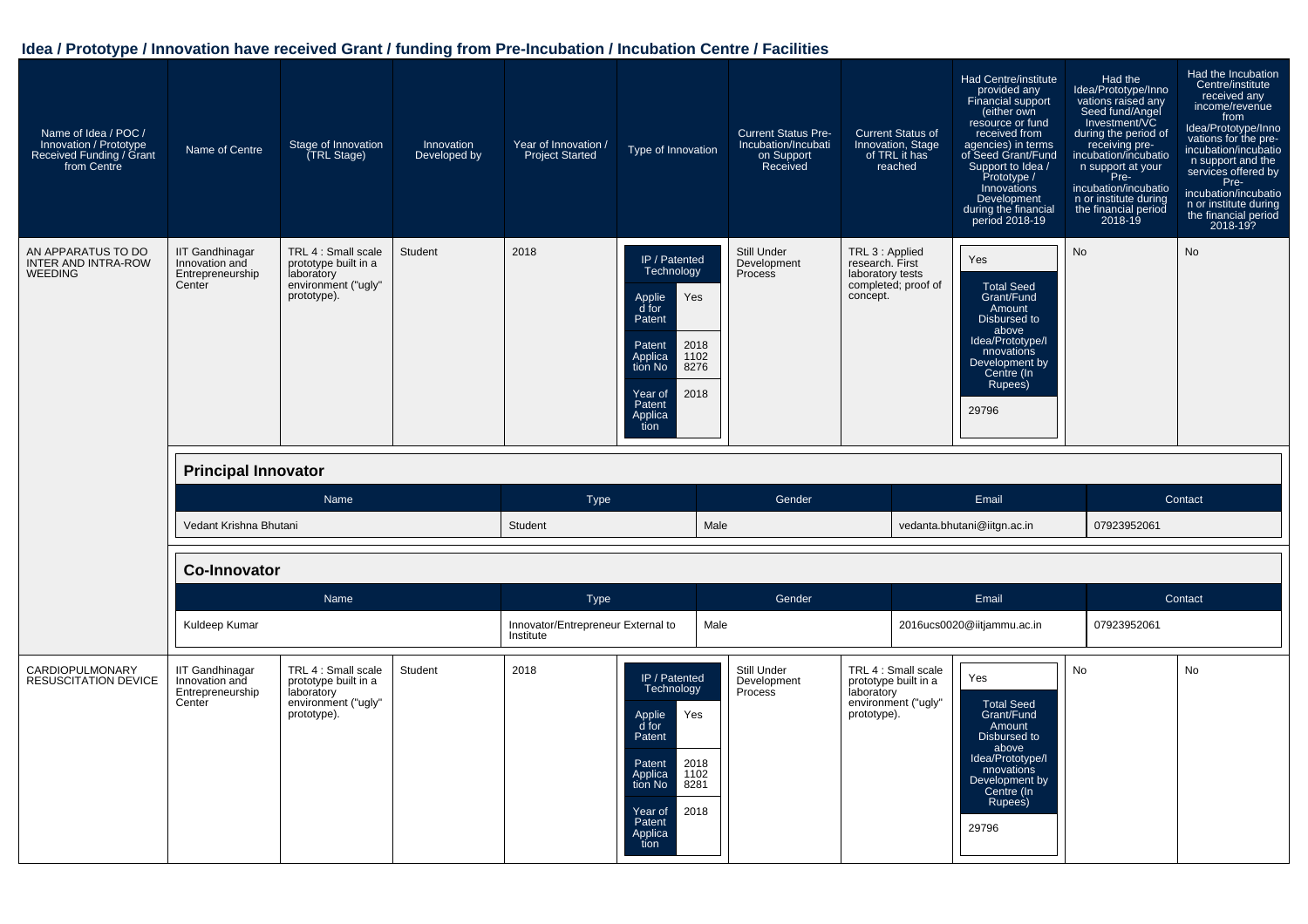| Name of Idea / POC /<br>Innovation / Prototype<br>Received Funding / Grant<br>from Centre | Name of Centre                                                         | Stage of Innovation<br>TRL Stage)                                                               | Innovation<br>Developed by | Year of Innovation /<br><b>Project Started</b> | Type of Innovation                                                                                                                                                      | <b>Current Status Pre-</b><br>Incubation/Incubati<br>on Support<br>Received | <b>Current Status of</b><br>Innovation, Stage<br>reached                                        | of TRL it has | Had Centre/institute<br>provided any<br>Financial support<br>(either own<br>resource or fund<br>received from<br>agencies) in terms<br>of Seed Grant/Fund<br>Support to Idea /<br>Prototype /<br>Innovations<br>Development<br>during the financial<br>period 2018-19 | Had the<br>Idea/Prototype/Inno<br>vations raised any<br>Seed fund/Angel<br>during the period of<br>receiving pre-<br>incubation/incubatio<br>n support at your<br>Pre-<br>incubation/incubatio<br>n or institute during<br>the financial period<br>2018-19 | Had the Incubation<br>Centre/institute<br>received any<br>income/revenue<br>from<br>Idea/Prototype/Inno<br>vations for the pre-<br>incubation/incubatio<br>n support and the<br>services offered by<br>Pre-<br>incubation/incubatio<br>n or institute during<br>the financial period<br>2018-19? |
|-------------------------------------------------------------------------------------------|------------------------------------------------------------------------|-------------------------------------------------------------------------------------------------|----------------------------|------------------------------------------------|-------------------------------------------------------------------------------------------------------------------------------------------------------------------------|-----------------------------------------------------------------------------|-------------------------------------------------------------------------------------------------|---------------|-----------------------------------------------------------------------------------------------------------------------------------------------------------------------------------------------------------------------------------------------------------------------|------------------------------------------------------------------------------------------------------------------------------------------------------------------------------------------------------------------------------------------------------------|--------------------------------------------------------------------------------------------------------------------------------------------------------------------------------------------------------------------------------------------------------------------------------------------------|
|                                                                                           | <b>Principal Innovator</b>                                             |                                                                                                 |                            |                                                |                                                                                                                                                                         |                                                                             |                                                                                                 |               |                                                                                                                                                                                                                                                                       |                                                                                                                                                                                                                                                            |                                                                                                                                                                                                                                                                                                  |
|                                                                                           |                                                                        | Name                                                                                            |                            | <b>Type</b>                                    |                                                                                                                                                                         | Gender                                                                      |                                                                                                 |               | Email                                                                                                                                                                                                                                                                 |                                                                                                                                                                                                                                                            | Contact                                                                                                                                                                                                                                                                                          |
|                                                                                           | Kratika Bhagtani                                                       |                                                                                                 |                            | Student                                        | Female                                                                                                                                                                  |                                                                             |                                                                                                 |               | kratika.bhagtani@iitgn.ac.in                                                                                                                                                                                                                                          | 07923952061                                                                                                                                                                                                                                                |                                                                                                                                                                                                                                                                                                  |
|                                                                                           | <b>Co-Innovator</b>                                                    |                                                                                                 |                            |                                                |                                                                                                                                                                         |                                                                             |                                                                                                 |               |                                                                                                                                                                                                                                                                       |                                                                                                                                                                                                                                                            |                                                                                                                                                                                                                                                                                                  |
|                                                                                           |                                                                        | Name                                                                                            |                            | Type                                           |                                                                                                                                                                         | Gender                                                                      |                                                                                                 |               | Email                                                                                                                                                                                                                                                                 |                                                                                                                                                                                                                                                            | Contact                                                                                                                                                                                                                                                                                          |
|                                                                                           | Karthik Subramanya Karvaje                                             |                                                                                                 |                            | Student                                        | Male                                                                                                                                                                    |                                                                             |                                                                                                 |               | karthik.subramanya@iitgn.ac.in                                                                                                                                                                                                                                        | 07923952061                                                                                                                                                                                                                                                |                                                                                                                                                                                                                                                                                                  |
| <b>LOAD CARRIER</b>                                                                       | <b>IIT Gandhinagar</b><br>Innovation and<br>Entrepreneurship<br>Center | TRL 4 : Small scale<br>prototype built in a<br>laboratory<br>environment ("ugly"<br>prototype). | Student                    | 2018                                           | IP / Patented<br>Technology<br>Yes<br>Applie<br>d for<br>Patent<br>2018<br>Patent<br>4102<br>Applica<br>8296<br>tion No<br>2018<br>Year of<br>Patent<br>Applica<br>tion | Still Under<br>Development<br>Process                                       | TRL 4 : Small scale<br>prototype built in a<br>laboratory<br>environment ("ugly"<br>prototype). |               | Yes<br><b>Total Seed</b><br>Grant/Fund<br>Amount<br>Disbursed to<br>above<br>Idea/Prototype/I<br>nnovations<br>Development by<br>Centre (In<br>Rupees)<br>29796                                                                                                       | <b>No</b>                                                                                                                                                                                                                                                  | No                                                                                                                                                                                                                                                                                               |
|                                                                                           | <b>Principal Innovator</b>                                             |                                                                                                 |                            |                                                |                                                                                                                                                                         |                                                                             |                                                                                                 |               |                                                                                                                                                                                                                                                                       |                                                                                                                                                                                                                                                            |                                                                                                                                                                                                                                                                                                  |
|                                                                                           |                                                                        | Name                                                                                            |                            | <b>Type</b>                                    |                                                                                                                                                                         | Gender                                                                      |                                                                                                 |               | Email                                                                                                                                                                                                                                                                 |                                                                                                                                                                                                                                                            | Contact                                                                                                                                                                                                                                                                                          |
|                                                                                           | Chandra Chavali Bharath                                                |                                                                                                 |                            | Student                                        | Male                                                                                                                                                                    |                                                                             |                                                                                                 |               | chavali.bharath@iitgn.ac.in                                                                                                                                                                                                                                           | 07923952061                                                                                                                                                                                                                                                |                                                                                                                                                                                                                                                                                                  |
|                                                                                           | <b>Co-Innovator</b>                                                    |                                                                                                 |                            |                                                |                                                                                                                                                                         |                                                                             |                                                                                                 |               |                                                                                                                                                                                                                                                                       |                                                                                                                                                                                                                                                            |                                                                                                                                                                                                                                                                                                  |
|                                                                                           |                                                                        | Name                                                                                            |                            | <b>Type</b>                                    |                                                                                                                                                                         | Gender                                                                      |                                                                                                 |               | Email                                                                                                                                                                                                                                                                 |                                                                                                                                                                                                                                                            | Contact                                                                                                                                                                                                                                                                                          |
|                                                                                           | Srishal Chekkala Sai                                                   |                                                                                                 |                            | Student                                        | Male                                                                                                                                                                    |                                                                             |                                                                                                 |               | chekkala.sai@iitgn.ac.in                                                                                                                                                                                                                                              | 07923952061                                                                                                                                                                                                                                                |                                                                                                                                                                                                                                                                                                  |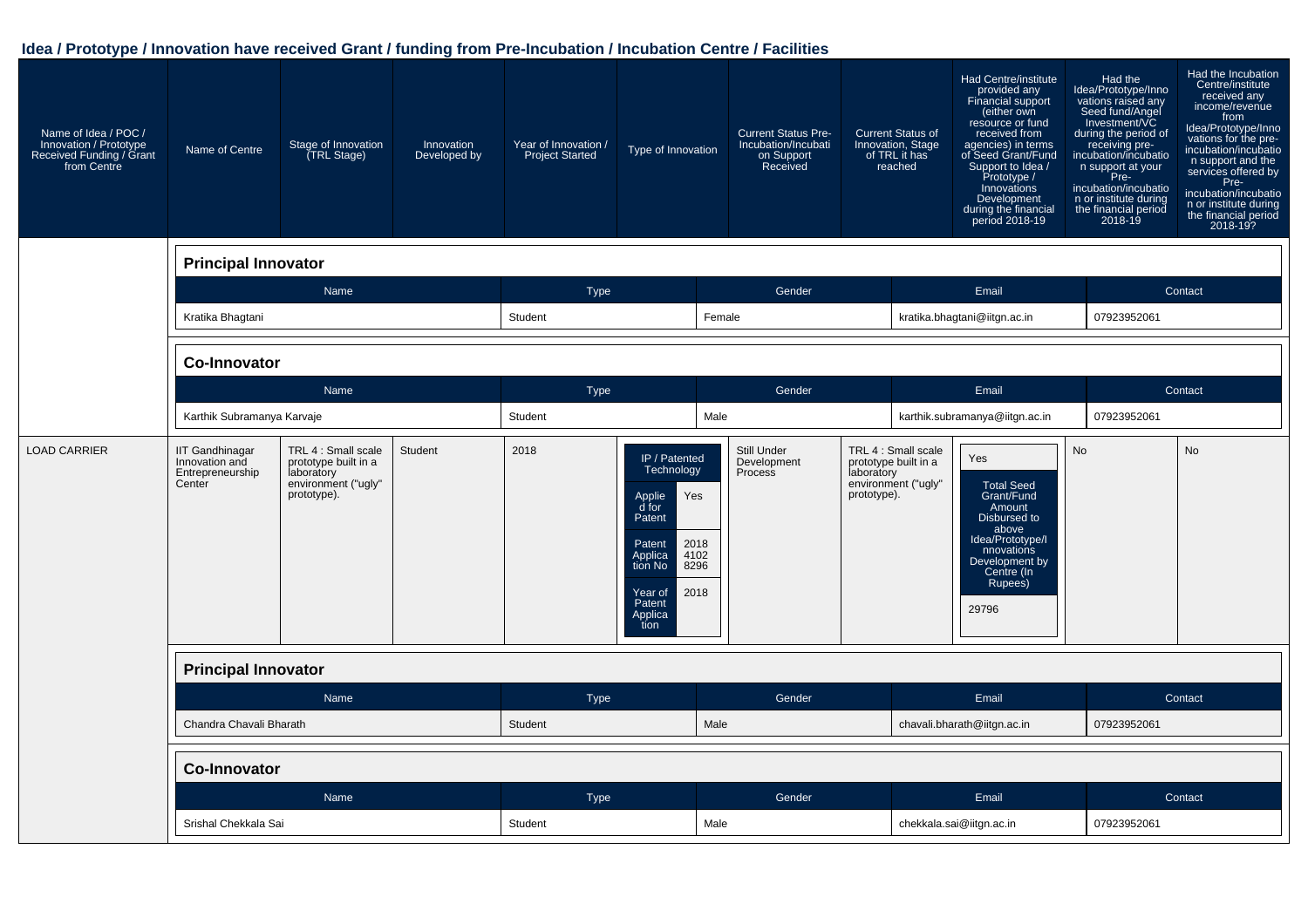| Name of Idea / POC /<br>Innovation / Prototype<br>Received Funding / Grant<br>from Centre                                           | Name of Centre                                                         | Stage of Innovation<br>(TRL Stage)                                                              | Innovation<br>Developed by                          | Year of Innovation /<br><b>Project Started</b>  | Type of Innovation                                                                                                                                                      | <b>Current Status Pre-</b><br>Incubation/Incubati<br>on Support<br>Received | <b>Current Status of</b><br>Innovation, Stage<br>of TRL it has<br>reached                       | Had Centre/institute<br>provided any<br>Financial support<br>(either own<br>resource or fund<br>received from<br>agencies) in terms<br>of Seed Grant/Fund<br>Support to Idea /<br>Prototype /<br>Innovations<br>Development<br>during the financial<br>period 2018-19 | Had the<br>Idea/Prototype/Inno<br>vations raised any<br>Seed fund/Angel<br>Investment/VC<br>during the period of<br>receiving pre-<br>receiving pre-<br>incubation/incubatio<br>n support at your<br>Pre-<br>incubation/incubatio<br>n or institute during<br>the financial period<br>$2018 - 19$ | Had the Incubation<br>Centre/institute<br>received any<br>income/revenue<br>from<br>Idea/Prototype/Inno<br>vations for the pre-<br>incubation/incubatio<br>n support and the<br>services offered by<br>Pre-<br>incubation/incubatio<br>n or institute during<br>the financial period<br>2018-19? |
|-------------------------------------------------------------------------------------------------------------------------------------|------------------------------------------------------------------------|-------------------------------------------------------------------------------------------------|-----------------------------------------------------|-------------------------------------------------|-------------------------------------------------------------------------------------------------------------------------------------------------------------------------|-----------------------------------------------------------------------------|-------------------------------------------------------------------------------------------------|-----------------------------------------------------------------------------------------------------------------------------------------------------------------------------------------------------------------------------------------------------------------------|---------------------------------------------------------------------------------------------------------------------------------------------------------------------------------------------------------------------------------------------------------------------------------------------------|--------------------------------------------------------------------------------------------------------------------------------------------------------------------------------------------------------------------------------------------------------------------------------------------------|
| AN APPARATUS AND<br><b>METHOD FOR</b><br>LOCALIZED IRRIGATION.<br><b>WEED CONTROL AND</b><br>LOCALIZED PESTICIDE<br><b>DELIVERY</b> | <b>IIT Gandhinagar</b><br>Innovation and<br>Entrepreneurship<br>Center | TRL 4 : Small scale<br>prototype built in a<br>laboratory<br>environment ("ugly"<br>prototype). | Innovator/Entrepren<br>eur External to<br>Institute | 2018                                            | IP / Patented<br>Technology<br>Yes<br>Applie<br>d for<br>Patent<br>2018<br>Patent<br>Applica<br>tion No<br>2102<br>8292<br>2018<br>Year of<br>Patent<br>Applica<br>tion | Still Under<br>Development<br>Process                                       | TRL 4 : Small scale<br>prototype built in a<br>laboratory<br>environment ("ugly"<br>prototype). | Yes<br><b>Total Seed</b><br>Grant/Fund<br>Amount<br>Disbursed to<br>above<br>Idea/Prototype/I<br>nnovations<br>Development by<br>Centre (In<br>Rupees)<br>29796                                                                                                       | No                                                                                                                                                                                                                                                                                                | <b>No</b>                                                                                                                                                                                                                                                                                        |
|                                                                                                                                     | <b>Principal Innovator</b>                                             |                                                                                                 |                                                     |                                                 |                                                                                                                                                                         |                                                                             |                                                                                                 |                                                                                                                                                                                                                                                                       |                                                                                                                                                                                                                                                                                                   |                                                                                                                                                                                                                                                                                                  |
|                                                                                                                                     |                                                                        | Name                                                                                            |                                                     | Type                                            |                                                                                                                                                                         | Gender                                                                      |                                                                                                 | Email                                                                                                                                                                                                                                                                 |                                                                                                                                                                                                                                                                                                   | Contact                                                                                                                                                                                                                                                                                          |
|                                                                                                                                     | Yash Sharma                                                            |                                                                                                 |                                                     | Innovator/Entrepreneur External to<br>Institute |                                                                                                                                                                         | Male                                                                        |                                                                                                 | pksharmapks13@gmail.com                                                                                                                                                                                                                                               | 07923952061                                                                                                                                                                                                                                                                                       |                                                                                                                                                                                                                                                                                                  |
|                                                                                                                                     | <b>Co-Innovator</b>                                                    |                                                                                                 |                                                     |                                                 |                                                                                                                                                                         |                                                                             |                                                                                                 |                                                                                                                                                                                                                                                                       |                                                                                                                                                                                                                                                                                                   |                                                                                                                                                                                                                                                                                                  |
|                                                                                                                                     |                                                                        | Name                                                                                            |                                                     | Type                                            |                                                                                                                                                                         | Gender                                                                      |                                                                                                 | Email                                                                                                                                                                                                                                                                 |                                                                                                                                                                                                                                                                                                   | Contact                                                                                                                                                                                                                                                                                          |
|                                                                                                                                     | <b>Farazul Haque</b>                                                   |                                                                                                 |                                                     | Innovator/Entrepreneur External to<br>Institute |                                                                                                                                                                         | Male                                                                        |                                                                                                 | h.farazul@gmail.com                                                                                                                                                                                                                                                   | 07923952061                                                                                                                                                                                                                                                                                       |                                                                                                                                                                                                                                                                                                  |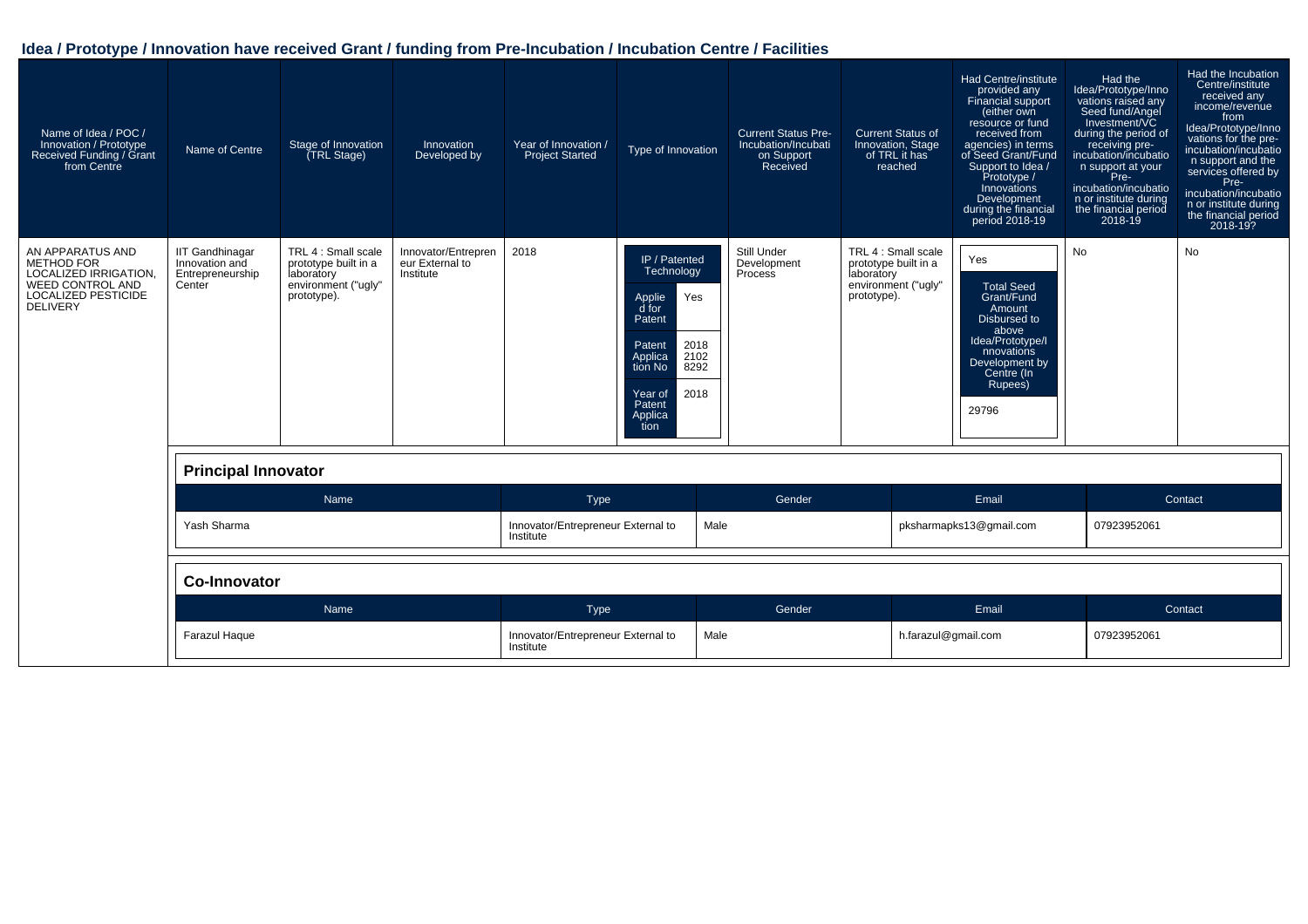| Name of Start-up<br>Received Funding /<br><b>Grant from Centre</b> | Name of Centre                                                         | Year of<br>Registration | Registered as          | Start-up with<br>Corporate<br>Identification<br>Number (CIN)<br>Registration | Start-up Founded<br>by | Type of<br>Innovation                   | <b>Current Status</b><br>Pre-<br>Incubation/Incuba<br>tion Support<br>Received | Has the Start-up<br>Grown to a stage<br>of Employment<br>Generation to 10<br>Numbers or an<br>annual Turnover<br>to Rs. 50 Lakhs<br>during the<br>financial year<br>2018-19 | Had<br>Centre/institute<br>provided any<br>Financial support<br>(either own<br>resource or fund<br>received from<br>agencies) in<br>terms of Seed<br>Grant/Fund<br>Support to Start-<br>up during the<br>financial period<br>2018-19? | Had the Start-up<br>raised any Seed<br>fund/Angel<br>Investment/VC<br>during the period<br>of receiving pre-<br>incubation/incuba<br>tion support at<br>your Pre-<br>incubation/incuba<br>tion or institute<br>during the<br>financial period<br>2018-19? | Had the<br>Incubation<br>Centre/institute<br>Received any<br>income/revenue<br>from Start-up for<br>the pre-<br>incubation/incuba<br>tion support and<br>the services<br>offered by Pre-<br>incubation/incuba<br>tion or institute<br>during the<br>financial period<br>2018-19 ? |  |
|--------------------------------------------------------------------|------------------------------------------------------------------------|-------------------------|------------------------|------------------------------------------------------------------------------|------------------------|-----------------------------------------|--------------------------------------------------------------------------------|-----------------------------------------------------------------------------------------------------------------------------------------------------------------------------|---------------------------------------------------------------------------------------------------------------------------------------------------------------------------------------------------------------------------------------|-----------------------------------------------------------------------------------------------------------------------------------------------------------------------------------------------------------------------------------------------------------|-----------------------------------------------------------------------------------------------------------------------------------------------------------------------------------------------------------------------------------------------------------------------------------|--|
| <b>GEOCARTE RADAR</b><br><b>TECHNOLOGY</b><br>PRIVATE LIMITED      | <b>IIT Gandhinagar</b><br>Innovation and<br>Entrepreneurship<br>Center | 2015-16                 | <b>Private Limited</b> | U93000MP2015P<br>TC035073                                                    | Alumni<br>Entrepreneur | Non-IP / Non-<br>Patented<br>Technology | Receiving<br>Incubation<br>Support from<br>Incubation Unit                     | Yes                                                                                                                                                                         | Yes<br><b>Total Seed</b><br>Grant/Fund<br>Amount<br>Disbursed to<br>Start-up by<br>Institute/Centr<br>e (In Rupees)<br>2120000                                                                                                        | <b>No</b>                                                                                                                                                                                                                                                 | Yes<br><b>Total Income</b><br>received from<br>Start-up for<br>pre-<br>incubation/inc<br>ubation<br>support and<br>the services<br>offered by Pre-<br>incubation/inc<br>ubation or<br>institute during<br>the financial<br>period 2018-<br>19 (in Rupees)<br>2120000              |  |
|                                                                    | <b>Founder</b>                                                         |                         |                        |                                                                              |                        |                                         |                                                                                |                                                                                                                                                                             |                                                                                                                                                                                                                                       |                                                                                                                                                                                                                                                           |                                                                                                                                                                                                                                                                                   |  |
|                                                                    |                                                                        | Name                    |                        | <b>DIN Number</b>                                                            |                        | Type                                    | Gender                                                                         |                                                                                                                                                                             | Email                                                                                                                                                                                                                                 |                                                                                                                                                                                                                                                           | Contact                                                                                                                                                                                                                                                                           |  |
|                                                                    | <b>SILKY AGRAWAL</b>                                                   |                         |                        | 07342626                                                                     |                        | Alumni Entrepreneur                     | Female                                                                         |                                                                                                                                                                             | silky.agrawal@iitgn.ac.in                                                                                                                                                                                                             | 9586855930                                                                                                                                                                                                                                                |                                                                                                                                                                                                                                                                                   |  |
|                                                                    | <b>Co-Founder</b>                                                      |                         |                        |                                                                              |                        |                                         |                                                                                |                                                                                                                                                                             |                                                                                                                                                                                                                                       |                                                                                                                                                                                                                                                           |                                                                                                                                                                                                                                                                                   |  |
|                                                                    |                                                                        | Name                    |                        | <b>DIN Number</b>                                                            |                        | Type                                    | Gender                                                                         |                                                                                                                                                                             | Email                                                                                                                                                                                                                                 |                                                                                                                                                                                                                                                           | Contact                                                                                                                                                                                                                                                                           |  |
|                                                                    | <b>SILKY AGRAWAL</b>                                                   |                         |                        | 07342626                                                                     |                        | Alumni Entrepreneur                     |                                                                                | Female                                                                                                                                                                      |                                                                                                                                                                                                                                       | silky.agrawal@iitgn.ac.in<br>9586855930                                                                                                                                                                                                                   |                                                                                                                                                                                                                                                                                   |  |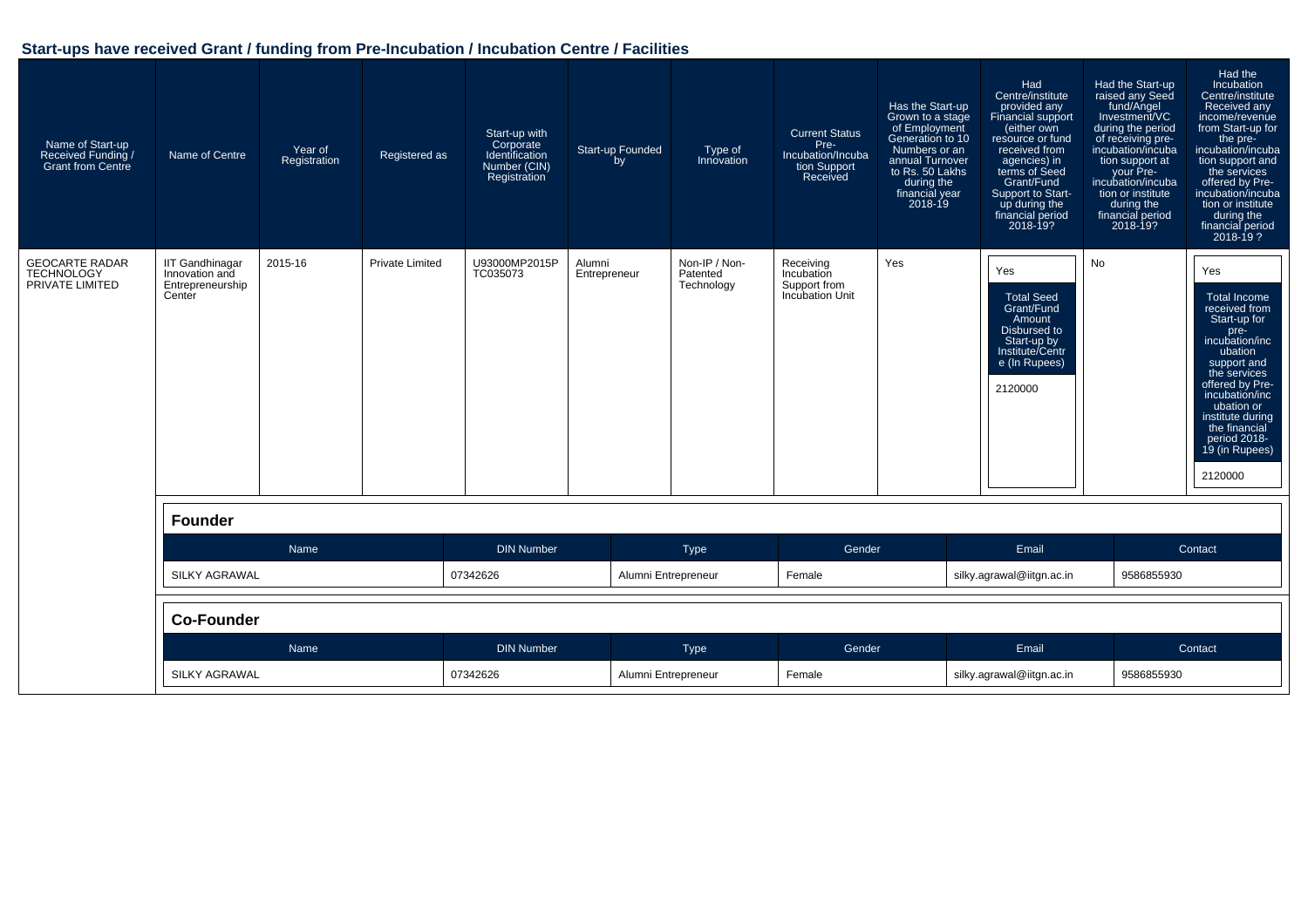| Name of Start-up<br>Received Funding /<br><b>Grant from Centre</b> | Name of Centre                                                         | Year of<br>Registration | Registered as          | Start-up with<br>Corporate<br>Identification<br>Number (CIN)<br>Registration | Start-up Founded<br>by | Type of<br>Innovation                                                                                                                                                                                                            | <b>Current Status</b><br>Pre-<br>Incubation/Incuba<br>tion Support<br>Received | Has the Start-up<br>Grown to a stage<br>of Employment<br>Generation to 10<br>Numbers or an<br>annual Turnover<br>to Rs. 50 Lakhs<br>during the<br>financial year<br>$2018 - 19$ | Had<br>Centre/institute<br>provided any<br>Financial support<br>either own<br>resource or fund<br>received from<br>agencies) in<br>terms of Seed<br>Grant/Fund<br>Support to Start-<br>up during the<br>financial period<br>2018-19? | Had the Start-up<br>raised any Seed<br>fund/Angel<br>Investment/VC<br>during the period<br>of receiving pre-<br>incubation/incuba<br>tion support at<br>your Pre-<br>incubation/incuba<br>tion or institute<br>during the<br>financial period<br>2018-19? | Had the<br><b>Incubation</b><br>Centre/institute<br>Received any<br>income/revenue<br>from Start-up for<br>the pre-<br>incubation/incuba<br>tion support and<br>the services<br>offered by Pre-<br>incubation/incuba<br>tion or institute<br>during the<br>financial period<br>$2018 - 19$ ? |  |
|--------------------------------------------------------------------|------------------------------------------------------------------------|-------------------------|------------------------|------------------------------------------------------------------------------|------------------------|----------------------------------------------------------------------------------------------------------------------------------------------------------------------------------------------------------------------------------|--------------------------------------------------------------------------------|---------------------------------------------------------------------------------------------------------------------------------------------------------------------------------|--------------------------------------------------------------------------------------------------------------------------------------------------------------------------------------------------------------------------------------|-----------------------------------------------------------------------------------------------------------------------------------------------------------------------------------------------------------------------------------------------------------|----------------------------------------------------------------------------------------------------------------------------------------------------------------------------------------------------------------------------------------------------------------------------------------------|--|
| THINK 4DEA<br><b>TECHNOLOGIES</b><br>PRIVATE LIMITED               | <b>IIT Gandhinagar</b><br>Innovation and<br>Entrepreneurship<br>Center | 2014-15                 | <b>Private Limited</b> | U72900GJ2015P<br>TC084523                                                    | Alumni<br>Entrepreneur | IP / Patented<br>Technology<br>Yes<br>Applie<br>d for<br>Paten<br>t<br>PCT/<br>Paten<br><b>IN20</b><br>t.<br>Applic<br>ation<br>18/0<br>5015<br>5<br><b>No</b><br>2018<br>Year<br><sub>of</sub><br>Paten<br>t<br>Applic<br>ation | Graduated from<br>Incubation<br>Unit/Centre                                    | Yes                                                                                                                                                                             | Yes<br><b>Total Seed</b><br>Grant/Fund<br>Amount<br>Disbursed to<br>Start-up by<br>Institute/Centr<br>e (In Rupees)<br>2500000                                                                                                       | No                                                                                                                                                                                                                                                        | Yes<br><b>Total Income</b><br>received from<br>Start-up for<br>pre-<br>incubation/inc<br>ubation<br>support and<br>the services<br>offered by Pre-<br>incubation/inc<br>ubation or<br>institute during<br>the financial<br>period 2018-<br>19 (in Rupees)<br>2500000                         |  |
|                                                                    | <b>Founder</b>                                                         |                         |                        |                                                                              |                        |                                                                                                                                                                                                                                  |                                                                                |                                                                                                                                                                                 |                                                                                                                                                                                                                                      |                                                                                                                                                                                                                                                           |                                                                                                                                                                                                                                                                                              |  |
|                                                                    |                                                                        | Name                    |                        | <b>DIN Number</b>                                                            |                        | Type                                                                                                                                                                                                                             | Gender                                                                         |                                                                                                                                                                                 | Email                                                                                                                                                                                                                                |                                                                                                                                                                                                                                                           | Contact                                                                                                                                                                                                                                                                                      |  |
|                                                                    | <b>EEPSIT TIWARI</b>                                                   |                         |                        | 07223801                                                                     |                        | Alumni Entrepreneur                                                                                                                                                                                                              | Male                                                                           | ac.in                                                                                                                                                                           | eepsit_tiwari@btech2011.iitgn.                                                                                                                                                                                                       | 8485973839                                                                                                                                                                                                                                                |                                                                                                                                                                                                                                                                                              |  |
|                                                                    | <b>Co-Founder</b>                                                      |                         |                        |                                                                              |                        |                                                                                                                                                                                                                                  |                                                                                |                                                                                                                                                                                 |                                                                                                                                                                                                                                      |                                                                                                                                                                                                                                                           |                                                                                                                                                                                                                                                                                              |  |
|                                                                    |                                                                        | Name                    |                        | <b>DIN Number</b>                                                            |                        | <b>Type</b>                                                                                                                                                                                                                      | Gender                                                                         |                                                                                                                                                                                 | Email                                                                                                                                                                                                                                |                                                                                                                                                                                                                                                           | Contact                                                                                                                                                                                                                                                                                      |  |
|                                                                    | Dhyey Shah                                                             |                         |                        | 07223774                                                                     |                        | Alumni Entrepreneur                                                                                                                                                                                                              | Male                                                                           |                                                                                                                                                                                 | dhyey@btech2011.iitgn.ac.in                                                                                                                                                                                                          | 8866822740                                                                                                                                                                                                                                                |                                                                                                                                                                                                                                                                                              |  |
|                                                                    | Preet Shah                                                             |                         |                        | 07223794                                                                     |                        | Alumni Entrepreneur                                                                                                                                                                                                              | Male                                                                           | <i>in</i>                                                                                                                                                                       | preetshah@btech2011.iitgn.ac.                                                                                                                                                                                                        | 9408022082                                                                                                                                                                                                                                                |                                                                                                                                                                                                                                                                                              |  |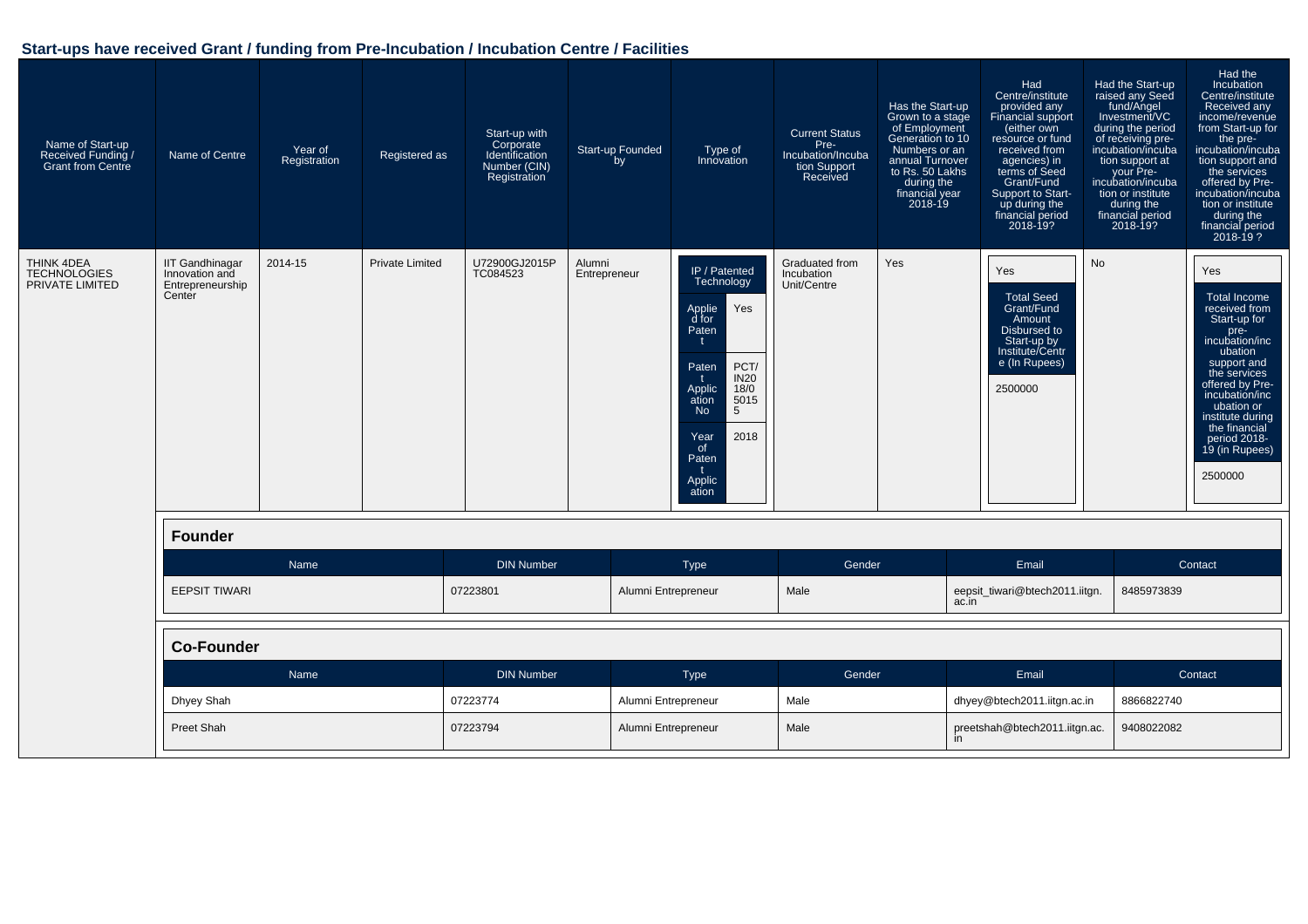| Name of Start-up<br>Received Funding<br><b>Grant from Centre</b> | Name of Centre                                                         | Year of<br>Registration | Registered as          | Start-up with<br>Corporate<br>Identification<br>Number (CIN)<br>Registration | Start-up Founded<br>by | Type of<br>Innovation                   | <b>Current Status</b><br>Pre-<br>Incubation/Incuba<br>tion Support<br>Received | Has the Start-up<br>Grown to a stage<br>of Employment<br>Generation to 10<br>Numbers or an<br>annual Turnover<br>to Rs. 50 Lakhs<br>during the<br>financial year<br>$2018 - 19$ | Had<br>Centre/institute<br>provided any<br><b>Financial support</b><br>(either own<br>resource or fund<br>received from<br>agencies) in<br>terms of Seed<br>Grant/Fund<br>Support to Start-<br>up during the<br>financial period<br>2018-19? | Had the Start-up<br>raised any Seed<br>fund/Angel<br>Investment/VC<br>during the period<br>of receiving pre-<br>incubation/incuba<br>tion support at<br>your Pre-<br>incubation/incuba<br>tion or institute<br>during the<br>financial period<br>$2018 - 19?$ | Had the<br>Incubation<br>Centre/institute<br>Received any<br>income/revenue<br>from Start-up for<br>the pre-<br>incubation/incuba<br>tion support and<br>the services<br>offered by Pre-<br>incubation/incuba<br>tion or institute<br>during the<br>financial period<br>2018-19? |
|------------------------------------------------------------------|------------------------------------------------------------------------|-------------------------|------------------------|------------------------------------------------------------------------------|------------------------|-----------------------------------------|--------------------------------------------------------------------------------|---------------------------------------------------------------------------------------------------------------------------------------------------------------------------------|----------------------------------------------------------------------------------------------------------------------------------------------------------------------------------------------------------------------------------------------|---------------------------------------------------------------------------------------------------------------------------------------------------------------------------------------------------------------------------------------------------------------|----------------------------------------------------------------------------------------------------------------------------------------------------------------------------------------------------------------------------------------------------------------------------------|
| <b>WHITEPANDA MEDIA</b><br>PRIVATE LIMITED                       | <b>IIT Gandhinagar</b><br>Innovation and<br>Entrepreneurship<br>Center | 2016-17                 | <b>Private Limited</b> | U74999WB2016P<br>TC216630                                                    | Alumni<br>Entrepreneur | Non-IP / Non-<br>Patented<br>Technology | Receiving<br>Incubation<br>Support from<br>Incubation Unit                     | Yes                                                                                                                                                                             | Yes<br><b>Total Seed</b><br>Grant/Fund<br>Amount<br>Disbursed to<br>Start-up by<br>Institute/Centr<br>e (In Rupees)<br>1000000                                                                                                               | No                                                                                                                                                                                                                                                            | Yes<br><b>Total Income</b><br>received from<br>Start-up for<br>pre-<br>incubation/inc<br>ubation<br>support and<br>the services<br>offered by Pre-<br>incubation/inc<br>ubation or<br>institute during<br>the financial<br>period 2018-<br>19 (in Rupees)<br>1000000             |
|                                                                  | <b>Founder</b>                                                         |                         |                        |                                                                              |                        |                                         |                                                                                |                                                                                                                                                                                 |                                                                                                                                                                                                                                              |                                                                                                                                                                                                                                                               |                                                                                                                                                                                                                                                                                  |
|                                                                  |                                                                        | Name                    |                        | <b>DIN Number</b>                                                            |                        | <b>Type</b>                             | Gender                                                                         |                                                                                                                                                                                 | Email                                                                                                                                                                                                                                        |                                                                                                                                                                                                                                                               | Contact                                                                                                                                                                                                                                                                          |
|                                                                  | ROSHAN AGARWAL                                                         |                         |                        | 07519936                                                                     |                        | Alumni Entrepreneur                     | Male                                                                           |                                                                                                                                                                                 | roshan@whitepanda.in                                                                                                                                                                                                                         | 7600953553                                                                                                                                                                                                                                                    |                                                                                                                                                                                                                                                                                  |
|                                                                  | <b>Co-Founder</b>                                                      |                         |                        |                                                                              |                        |                                         |                                                                                |                                                                                                                                                                                 |                                                                                                                                                                                                                                              |                                                                                                                                                                                                                                                               |                                                                                                                                                                                                                                                                                  |
|                                                                  |                                                                        | Name                    |                        | <b>DIN Number</b>                                                            |                        | Type                                    | Gender                                                                         |                                                                                                                                                                                 | Email                                                                                                                                                                                                                                        |                                                                                                                                                                                                                                                               | Contact                                                                                                                                                                                                                                                                          |
|                                                                  | ROSHAN AGARWAL                                                         |                         |                        | 07519936                                                                     |                        | Alumni Entrepreneur                     | Male                                                                           |                                                                                                                                                                                 | roshan@whitepanda.in                                                                                                                                                                                                                         | 7600953553                                                                                                                                                                                                                                                    |                                                                                                                                                                                                                                                                                  |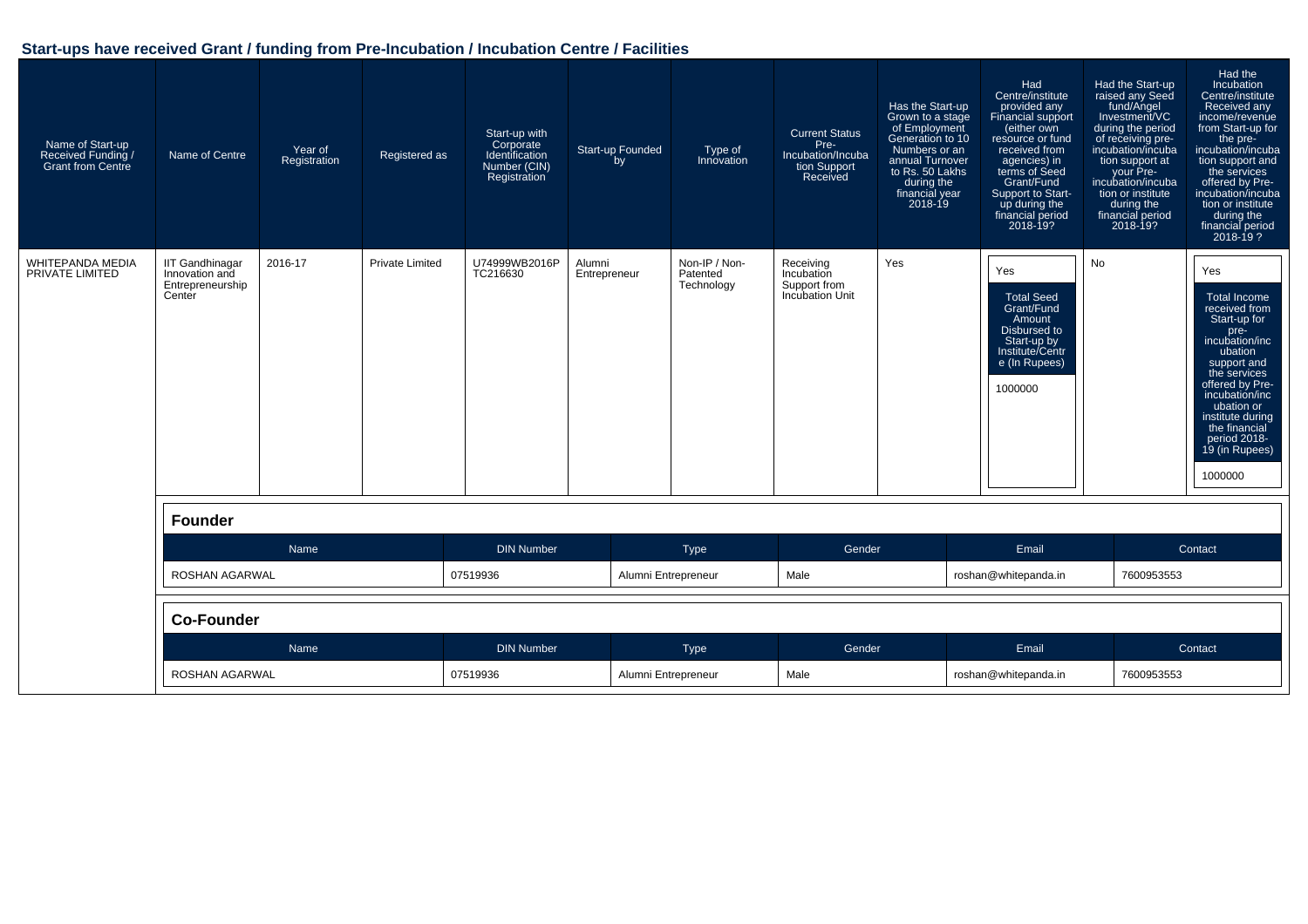| Name of Start-up<br>Received Funding /<br><b>Grant from Centre</b> | Name of Centre                                                         | Year of<br>Registration | Registered as          | Start-up with<br>Corporate<br>Identification<br>Number (CIN)<br>Registration | Start-up Founded<br>by | Type of<br>Innovation                                                                                                                                                                             | <b>Current Status</b><br>Pre-<br>Incubation/Incuba<br>tion Support<br>Received | Has the Start-up<br>Grown to a stage<br>of Employment<br>Generation to 10<br>Numbers or an<br>annual Turnover<br>to Rs. 50 Lakhs<br>during the<br>financial year<br>$2018 - 19$ | Had<br>Centre/institute<br>provided any<br>Financial support<br>(either own<br>resource or fund<br>received from<br>agencies) in<br>terms of Seed<br>Grant/Fund<br>Support to Start-<br>up during the<br>financial period<br>2018-19? | Had the Start-up<br>raised any Seed<br>fund/Angel<br>Investment/VC<br>during the period<br>of receiving pre-<br>incubation/incuba<br>tion support at<br>your Pre-<br>incubation/incuba<br>tion or institute<br>during the<br>financial period<br>2018-19? | Had the<br>Incubation<br>Centre/institute<br>Received any<br>income/revenue<br>from Start-up for<br>the pre-<br>incubation/incuba<br>tion support and<br>the services<br>offered by Pre-<br>incubation/incuba<br>tion or institute<br>during the<br>financial period<br>$2018 - 19$ ? |  |
|--------------------------------------------------------------------|------------------------------------------------------------------------|-------------------------|------------------------|------------------------------------------------------------------------------|------------------------|---------------------------------------------------------------------------------------------------------------------------------------------------------------------------------------------------|--------------------------------------------------------------------------------|---------------------------------------------------------------------------------------------------------------------------------------------------------------------------------|---------------------------------------------------------------------------------------------------------------------------------------------------------------------------------------------------------------------------------------|-----------------------------------------------------------------------------------------------------------------------------------------------------------------------------------------------------------------------------------------------------------|---------------------------------------------------------------------------------------------------------------------------------------------------------------------------------------------------------------------------------------------------------------------------------------|--|
| <b>MICOB PRIVATE</b><br><b>LIMITED</b>                             | <b>IIT Gandhinagar</b><br>Innovation and<br>Entrepreneurship<br>Center | 2018-19                 | <b>Private Limited</b> | U74999HR2018P<br>TC074716                                                    | Student                | IP / Patented<br>Technology<br>Yes<br>Applie<br>d for<br>Paten<br>2018<br>Paten<br>2102<br>6589<br>Applic<br>ation<br><b>No</b><br>2018<br>Year<br>of<br>Paten<br>$\pm$<br><b>Applic</b><br>ation | Receiving<br>Incubation<br>Support from<br><b>Incubation Unit</b>              | <b>No</b>                                                                                                                                                                       | No                                                                                                                                                                                                                                    | <b>No</b>                                                                                                                                                                                                                                                 | Yes<br><b>Total Income</b><br>received from<br>Start-up for<br>pre-<br>incubation/inc<br>ubation<br>support and<br>the services<br>offered by Pre-<br>incubation/inc<br>ubation or<br>institute during<br>the financial<br>period 2018-<br>19 (in Rupees)<br>$\Omega$                 |  |
|                                                                    | <b>Founder</b>                                                         |                         |                        |                                                                              |                        |                                                                                                                                                                                                   |                                                                                |                                                                                                                                                                                 |                                                                                                                                                                                                                                       |                                                                                                                                                                                                                                                           |                                                                                                                                                                                                                                                                                       |  |
|                                                                    |                                                                        | Name                    |                        | <b>DIN Number</b>                                                            |                        | Type                                                                                                                                                                                              | Gender                                                                         |                                                                                                                                                                                 | Email                                                                                                                                                                                                                                 |                                                                                                                                                                                                                                                           | Contact                                                                                                                                                                                                                                                                               |  |
|                                                                    | <b>SHASHANK SHEKHAR</b>                                                |                         |                        | 08164521                                                                     | Student                |                                                                                                                                                                                                   | Male                                                                           |                                                                                                                                                                                 | shashank.shekhar@iitgn.ac.in                                                                                                                                                                                                          | 8980701991                                                                                                                                                                                                                                                |                                                                                                                                                                                                                                                                                       |  |
|                                                                    | <b>Co-Founder</b>                                                      |                         |                        |                                                                              |                        |                                                                                                                                                                                                   |                                                                                |                                                                                                                                                                                 |                                                                                                                                                                                                                                       |                                                                                                                                                                                                                                                           |                                                                                                                                                                                                                                                                                       |  |
|                                                                    |                                                                        | Name                    |                        | <b>DIN Number</b>                                                            |                        | Type                                                                                                                                                                                              | Gender                                                                         |                                                                                                                                                                                 | Email                                                                                                                                                                                                                                 |                                                                                                                                                                                                                                                           | Contact                                                                                                                                                                                                                                                                               |  |
|                                                                    | <b>ANKITA SINHA</b>                                                    |                         |                        | 08164522                                                                     | Student                |                                                                                                                                                                                                   | Female                                                                         |                                                                                                                                                                                 | ankita.sinha@iitgn.ac.in                                                                                                                                                                                                              | 9099542407                                                                                                                                                                                                                                                |                                                                                                                                                                                                                                                                                       |  |
|                                                                    | <b>RISHABH MATHUR</b>                                                  |                         |                        | 08164523                                                                     | Student                | Male                                                                                                                                                                                              |                                                                                |                                                                                                                                                                                 | rishabh@micob.in                                                                                                                                                                                                                      | 8238051992                                                                                                                                                                                                                                                |                                                                                                                                                                                                                                                                                       |  |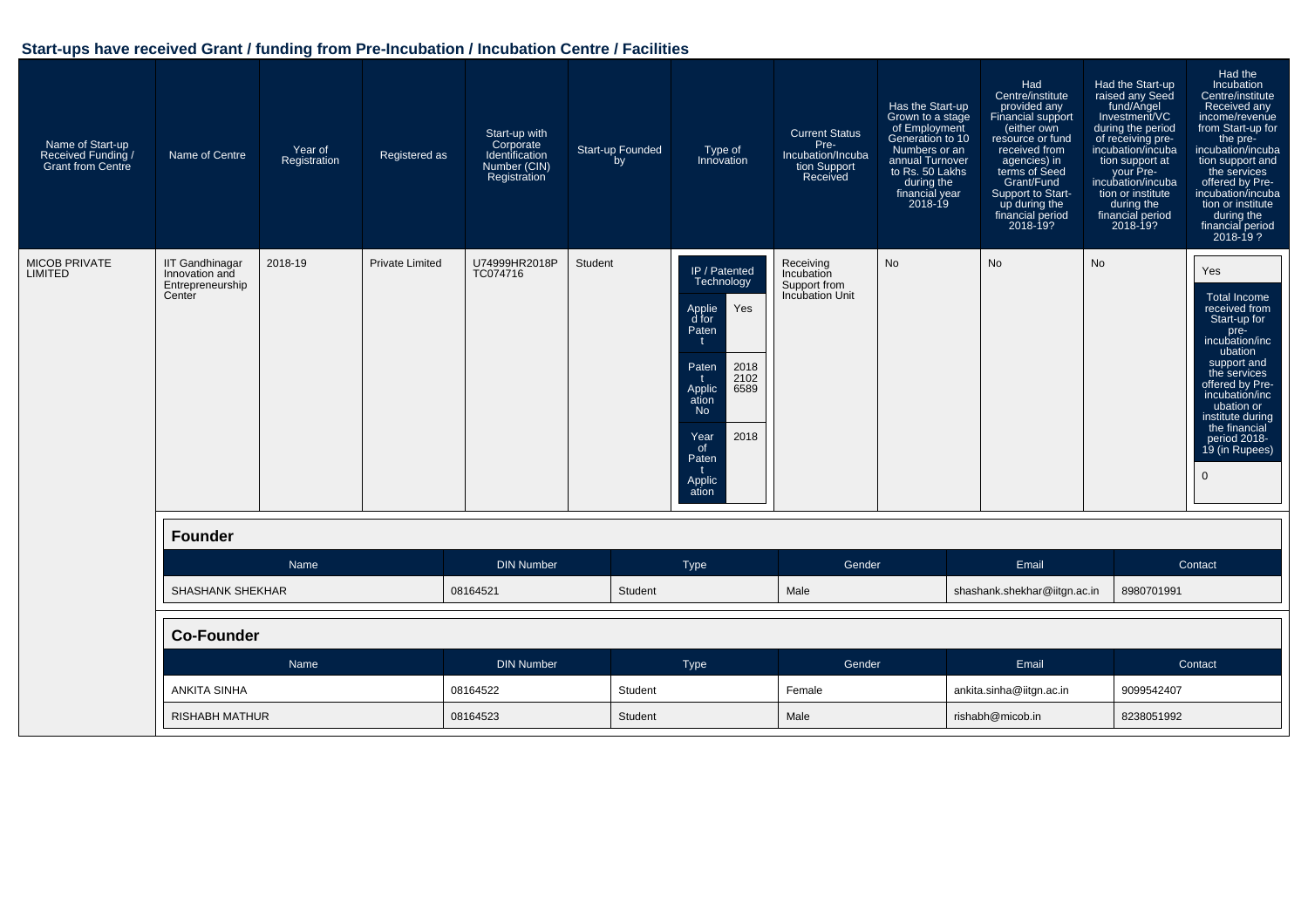| Name of Start-up<br>Received Funding /<br><b>Grant from Centre</b> | Name of Centre                                                         | Year of<br>Registration | Registered as          | Start-up with<br>Corporate<br>Identification<br>Number (CIN)<br>Registration | Start-up Founded<br>by                              | Type of<br>Innovation                                  | <b>Current Status</b><br>Pre-<br>Incubation/Incuba<br>tion Support<br>Received | Has the Start-up<br>Grown to a stage<br>of Employment<br>Generation to 10<br>Numbers or an<br>annual Turnover<br>to Rs. 50 Lakhs<br>during the<br>financial year<br>2018-19 | Had<br>Centre/institute<br>provided any<br>Financial support<br>(either own<br>resource or fund<br>received from<br>agencies) in<br>terms of Seed<br>Grant/Fund<br>Support to Start-<br>up during the<br>financial period<br>2018-19? | Had the Start-up<br>raised any Seed<br>fund/Angel<br>Investment/VC<br>during the period<br>of receiving pre-<br>incubation/incuba<br>tion support at<br>your Pre-<br>incubation/incuba<br>tion or institute<br>during the<br>financial period<br>2018-19? | Had the<br><b>Incubation</b><br>Centre/institute<br>Received any<br>income/revenue<br>from Start-up for<br>the pre-<br>incubation/incuba<br>tion support and<br>the services<br>offered by Pre-<br>incubation/incuba<br>tion or institute<br>during the<br>financial period<br>$2018 - 19$ ? |  |
|--------------------------------------------------------------------|------------------------------------------------------------------------|-------------------------|------------------------|------------------------------------------------------------------------------|-----------------------------------------------------|--------------------------------------------------------|--------------------------------------------------------------------------------|-----------------------------------------------------------------------------------------------------------------------------------------------------------------------------|---------------------------------------------------------------------------------------------------------------------------------------------------------------------------------------------------------------------------------------|-----------------------------------------------------------------------------------------------------------------------------------------------------------------------------------------------------------------------------------------------------------|----------------------------------------------------------------------------------------------------------------------------------------------------------------------------------------------------------------------------------------------------------------------------------------------|--|
| POWENCY CIRCUIT<br>PRIVATE LIMITED                                 | <b>IIT Gandhinagar</b><br>Innovation and<br>Entrepreneurship<br>Center | 2016-17                 | <b>Private Limited</b> | U72900GJ2016P<br>TC092921                                                    | Innovator/Entrepr<br>eneur External to<br>Institute | Non-IP / Non-<br>Patented<br>Technology                | Receiving<br>Incubation<br>Support from<br><b>Incubation Unit</b>              | <b>No</b>                                                                                                                                                                   | <b>No</b>                                                                                                                                                                                                                             | <b>No</b>                                                                                                                                                                                                                                                 | Yes<br>Total Income<br>received from<br>Start-up for<br>pre-<br>incubation/inc<br>ubation<br>support and<br>the services<br>offered by Pre-<br>incubation/inc<br>ubation or<br>institute during<br>the financial<br>period 2018-<br>19 (in Rupees)<br>$\mathbf 0$                            |  |
|                                                                    | <b>Founder</b>                                                         |                         |                        |                                                                              |                                                     |                                                        |                                                                                |                                                                                                                                                                             |                                                                                                                                                                                                                                       |                                                                                                                                                                                                                                                           |                                                                                                                                                                                                                                                                                              |  |
|                                                                    |                                                                        | Name                    |                        | <b>DIN Number</b>                                                            |                                                     | <b>Type</b>                                            | Gender                                                                         |                                                                                                                                                                             | Email                                                                                                                                                                                                                                 |                                                                                                                                                                                                                                                           | Contact                                                                                                                                                                                                                                                                                      |  |
|                                                                    | Sunil Parmar                                                           |                         |                        | 07497515                                                                     |                                                     | Innovator/Entrepreneur<br><b>External to Institute</b> | Male                                                                           |                                                                                                                                                                             | sunil.ue@gmail.com                                                                                                                                                                                                                    | 7874577842                                                                                                                                                                                                                                                |                                                                                                                                                                                                                                                                                              |  |
|                                                                    | <b>Co-Founder</b>                                                      |                         |                        |                                                                              |                                                     |                                                        |                                                                                |                                                                                                                                                                             |                                                                                                                                                                                                                                       |                                                                                                                                                                                                                                                           |                                                                                                                                                                                                                                                                                              |  |
|                                                                    |                                                                        | Name                    |                        | <b>DIN Number</b>                                                            |                                                     | Type                                                   | Gender                                                                         |                                                                                                                                                                             | Email                                                                                                                                                                                                                                 |                                                                                                                                                                                                                                                           | Contact                                                                                                                                                                                                                                                                                      |  |
|                                                                    | Sunil Parmar                                                           |                         |                        | 07497515                                                                     |                                                     | Innovator/Entrepreneur<br><b>External to Institute</b> | Male                                                                           |                                                                                                                                                                             | sunil.ue@gmail.com                                                                                                                                                                                                                    | 7874577842                                                                                                                                                                                                                                                |                                                                                                                                                                                                                                                                                              |  |

## **Co-Incubation Partnership**

| <b>Type of Partnership</b>                                 | Partnership Institute Name | Type of Support Offered                           | No. of Student Projects/ Ideas / Innovation /<br><b>Startups Supported</b> | Date of MOU / Agreement Signed on |
|------------------------------------------------------------|----------------------------|---------------------------------------------------|----------------------------------------------------------------------------|-----------------------------------|
| Incubation Services/Support Extended to Other<br>Institute | NASSCOM CoE IOT and AI     | Mentoring, Networking                             |                                                                            | $2 \mid 22 - 05 - 2018$           |
| Incubation Services/Support Extended to Other<br>Institute | Boeing India               | Pre-incubation, Incubation, Mentoring, Networking |                                                                            | 20 01-10-2018                     |